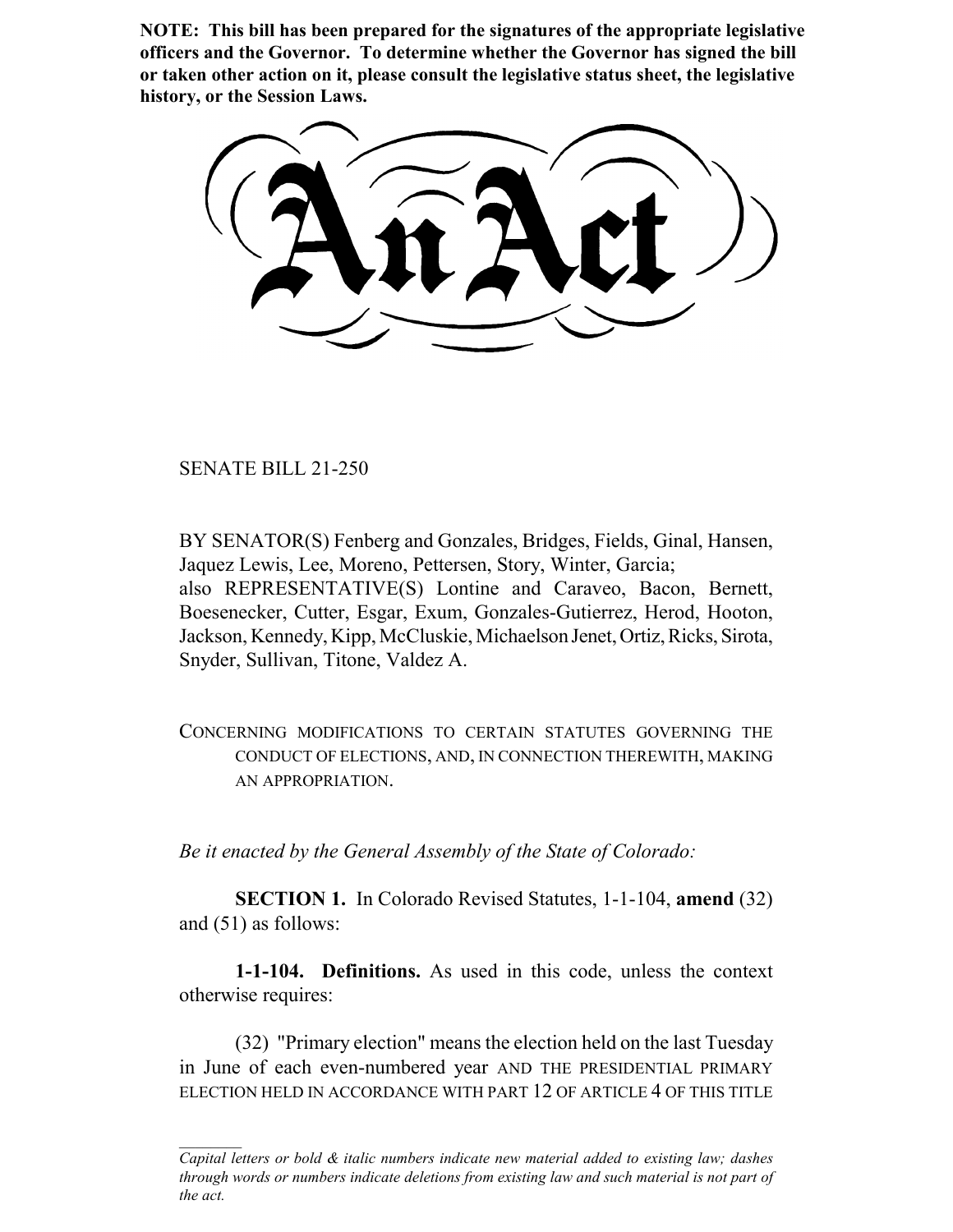(51) "Watcher" means an eligible elector other than a candidate on the ballot who has been selected by a political party chairperson on behalf of the political party, by a party candidate at a primary election, by an unaffiliated candidate at a general, congressional vacancy, or nonpartisan election, or by a person designated by either the opponents or the proponents in the case of a ballot issue or ballot question. If selected by a political party chairperson OR a party candidate, or an unaffiliated candidate, the watcher must be affiliated with that political party or unaffiliated as shown in the statewide voter registration system. IF SELECTED BY AN UNAFFILIATED CANDIDATE, THE WATCHER MUST BE UNAFFILIATED AS SHOWN IN THE STATEWIDE VOTER REGISTRATION SYSTEM.

**SECTION 2.** In Colorado Revised Statutes, 1-2-201, **amend**  $(3)(b)(I)$  as follows:

**1-2-201. Registration required - deadlines - additional identifying information to be provided by first-time registrants.** (3) (b) An elector may timely register to vote by:

(I) Submitting an application through a voter registration drive no later than twenty-two days before the election; except that, if the twenty-second day before an election is a Saturday, Sunday, or STATE legal holiday, OR FEDERAL HOLIDAY RECOGNIZED BY THE UNITED STATES POSTAL SERVICE, the elector is permitted to register on the next day that is not a Saturday, Sunday, or STATE legal holiday, OR FEDERAL HOLIDAY RECOGNIZED BY THE UNITED STATES POSTAL SERVICE;

**SECTION 3.** In Colorado Revised Statutes, 1-2-202.5, **amend** (1)(a), (3)(c), (5), (7)(a), (7)(b), and (7)(c)(II); and **add** (7)(d) as follows:

**1-2-202.5. Online voter registration - online changes in elector information.** (1) (a) An elector may register to vote, and a registered elector may change his or her residence in the registration record or change or withdraw his or her affiliation, by completing an electronic form on the official website of the secretary of state if the elector's signature is stored in digital form in the database systems maintained by the department of state pursuant to section 1-2-301 (1) or IS accessible to the department of state in accordance with the requirements of section 1-2-302 (6), OR IF THE ELECTOR

PAGE 2-SENATE BILL 21-250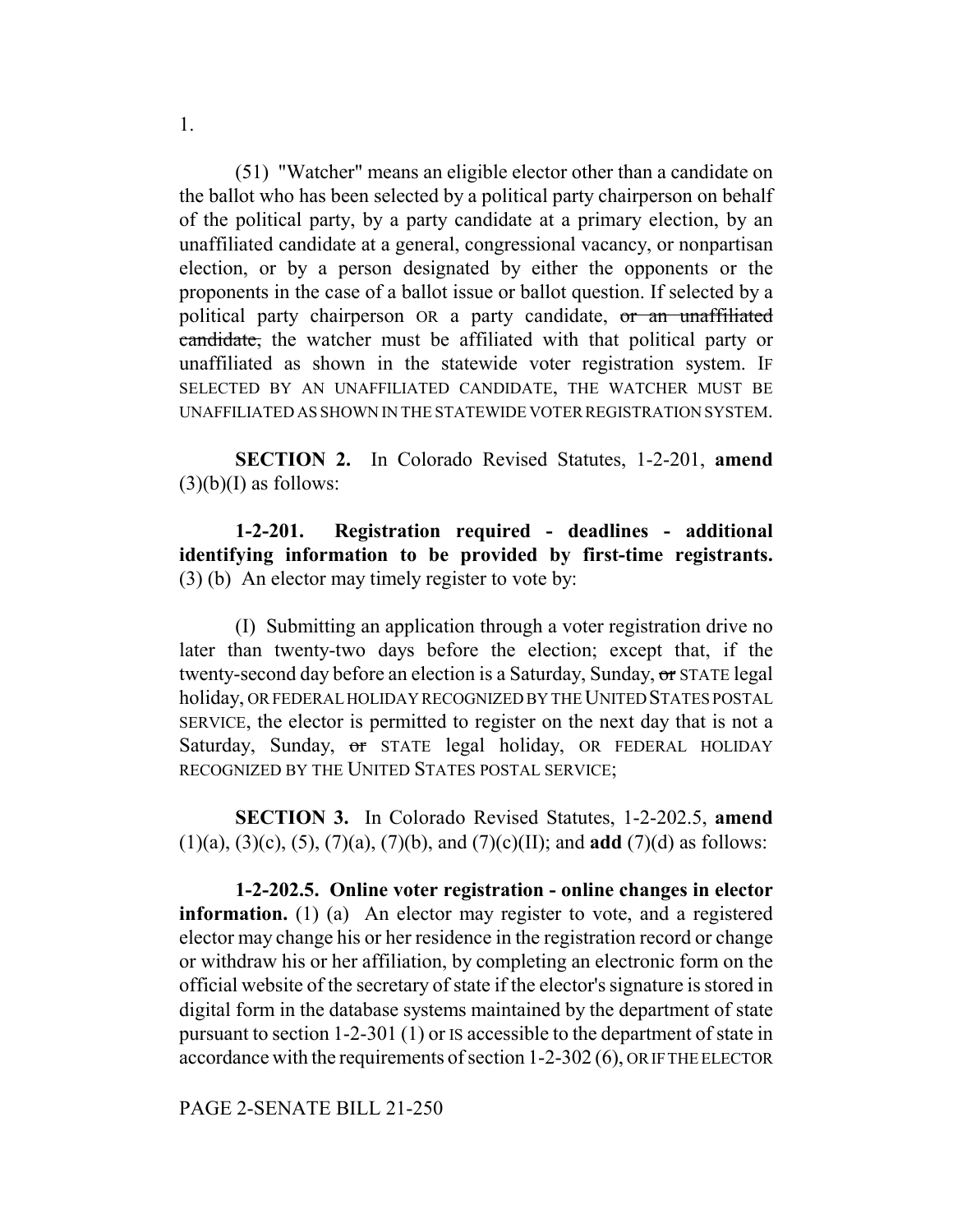PROVIDES THE LAST FOUR DIGITS OF THE ELECTOR'S SOCIAL SECURITY NUMBER AND THE NUMBER CAN BE VALIDATED THROUGH THE DEPARTMENT OF REVENUE PURSUANT TO SECTION 1-2-302 (6.7).

(3) The electronic voter registration form must include:

(c) (I) A place for the elector to input additional information, as determined by the secretary of state, necessary to locate the elector's signature in the database systems specified in subsection (1) of this section and a place for the elector to assent to the use of the signature for voter registration purposes.

(II) A PLACE FOR THE ELECTOR, IN THE ALTERNATIVE, TO ENTER THE LAST FOUR DIGITS OF THE ELECTOR'S SOCIAL SECURITY NUMBER TO BE VALIDATED PURSUANT TO SUBSECTION (1) OF THIS SECTION AND TO UPLOAD A SIGNATURE ELECTRONICALLY.

(5) THE SIGNATURE REQUIREMENT OF SECTION 1-2-201(2) IS MET BY an elector's assent on the electronic application to the use of his or her signature for voter registration purposes, meets the signature requirement of section  $1-2-201$  (2) THE RETURN OF AN ELECTOR'S SIGNATURE IN RESPONSE TO A NOTICE SENT PURSUANT TO SUBSECTION  $(7)(a)$  OR  $(7)(b)$  OF THIS SECTION, OR THE RETURN OF AN ELECTOR'S SIGNATURE AND COPY OF THE ELECTOR'S IDENTIFICATION PURSUANT TO SECTION 1-7.5-107.3 (1.5).

(7) (a) (I) When a person completes an electronic voter registration form in accordance with subsection (3) of this section and is qualified to register based on the information provided in the form, the county clerk and recorder shall search for the elector's signature in the database systems specified in subsection (1) of this section. If the signature is found, the county clerk and recorder shall approve the new registration pursuant to subsection (6) of this section and shall add the elector to the computerized statewide voter registration list maintained by the secretary of state pursuant to section 1-2-301 (1).

(II) IF A SIGNATURE IS NOT FOUND, BUT THE ELECTOR PROVIDED THE LAST FOUR DIGITS OF THE ELECTOR'S SOCIAL SECURITY NUMBER, THE COUNTY CLERK AND RECORDER SHALL:

(A) APPROVE THE NEW REGISTRATION PURSUANT TO SUBSECTION (6)

PAGE 3-SENATE BILL 21-250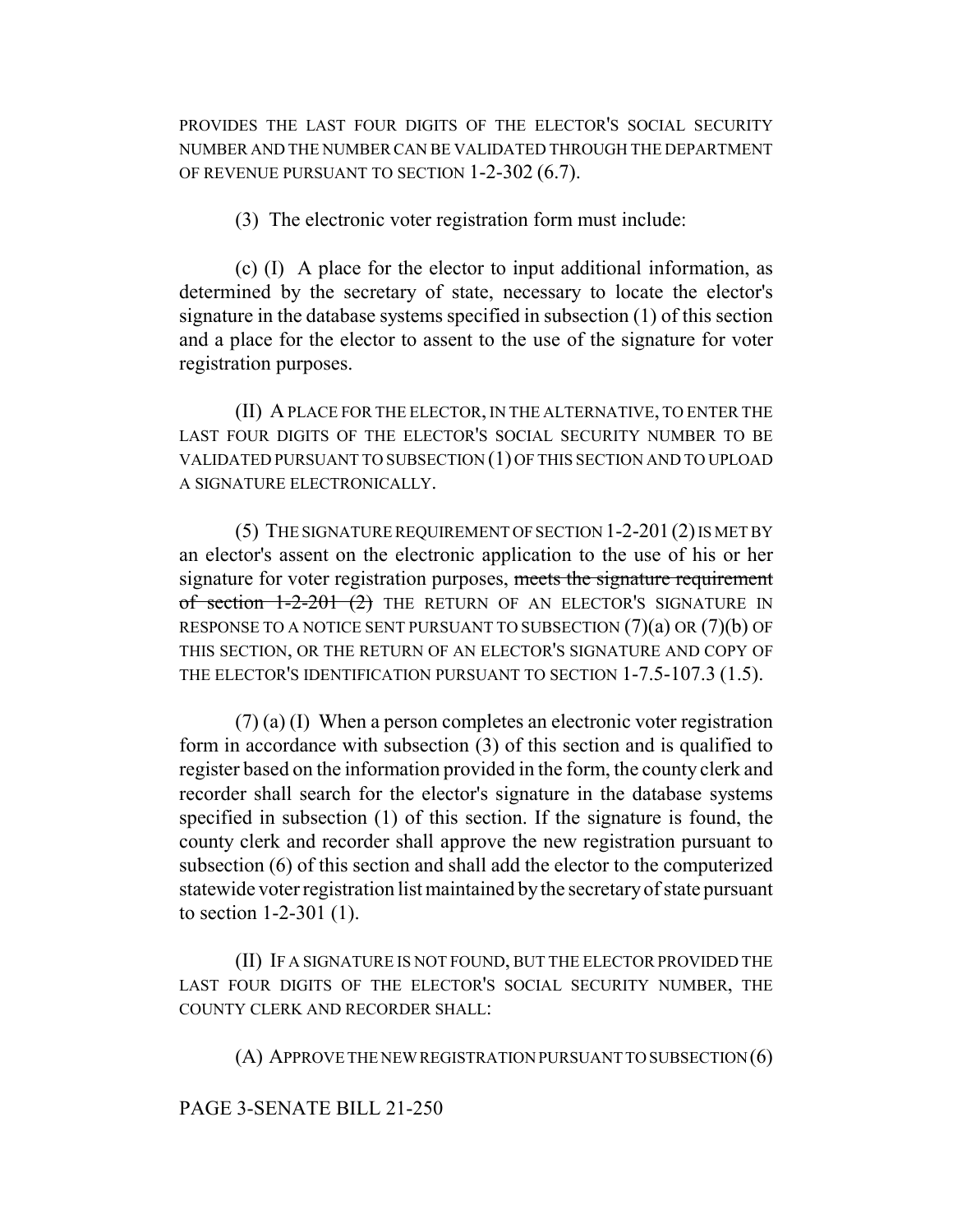OF THIS SECTION AND SHALL ADD THE ELECTOR TO THE COMPUTERIZED STATEWIDE VOTER REGISTRATION LIST MAINTAINED BY THE SECRETARY OF STATE PURSUANT TO SECTION 1-2-301 (1); AND

(B) SEND TO THE ELECTOR'S ADDRESS OF RECORD, BY NONFORWARDABLE MAIL, NOTICE THAT THE ELECTOR HAS BEEN REGISTERED TO VOTE, A POSTAGE PAID PREADDRESSED RETURN FORM BY WHICH THE ELECTOR MAY RETURN A SIGNATURE, AND INFORMATION ON HOW THE ELECTOR CAN UPLOAD A SIGNATURE ELECTRONICALLY.

(b) (I) When a registered elector completes an electronic form to change his or her residence or change or withdraw his or her affiliation, the county clerk and recorder shall search for the registered elector's signature in the database systems specified in subsection (1) of this section. If the signature is found, the county clerk and recorder shall approve the change in status pursuant to subsection (6) of this section and shall make the changes indicated on the electronic form in the computerized statewide voter registration list maintained by the secretary of state pursuant to section 1-2-301 (1).

(II) IF A SIGNATURE IS NOT FOUND, BUT THE ELECTOR PROVIDED THE LAST FOUR DIGITS OF THE ELECTOR'S SOCIAL SECURITY NUMBER, THE COUNTY CLERK AND RECORDER SHALL:

(A) APPROVE THE CHANGE IN STATUS PURSUANT TO SUBSECTION (6) OF THIS SECTION AND SHALL MAKE THE CHANGES INDICATED ON THE ELECTRONIC FORM IN THE COMPUTERIZED STATEWIDE VOTER REGISTRATION LIST MAINTAINED BY THE SECRETARY OF STATE PURSUANT TO SECTION 1-2-301 (1); AND

(B) SEND TO THE ELECTOR'S ADDRESS OF RECORD, BY NONFORWARDABLE MAIL, NOTICE OF THE CHANGE IN STATUS, A POSTAGE PAID PREADDRESSED RETURN FORM BY WHICH THE ELECTOR MAY RETURN A SIGNATURE, AND INFORMATION ON HOW THE ELECTOR CAN UPLOAD A SIGNATURE ELECTRONICALLY.

(c) (II) A change or withdrawal of affiliation made in accordance with this section applies to an election if the elector completes the electronic form no later than twenty-nine TWENTY-TWO days before the election; except that, if the twenty-ninth TWENTY-SECOND day before an election is

# PAGE 4-SENATE BILL 21-250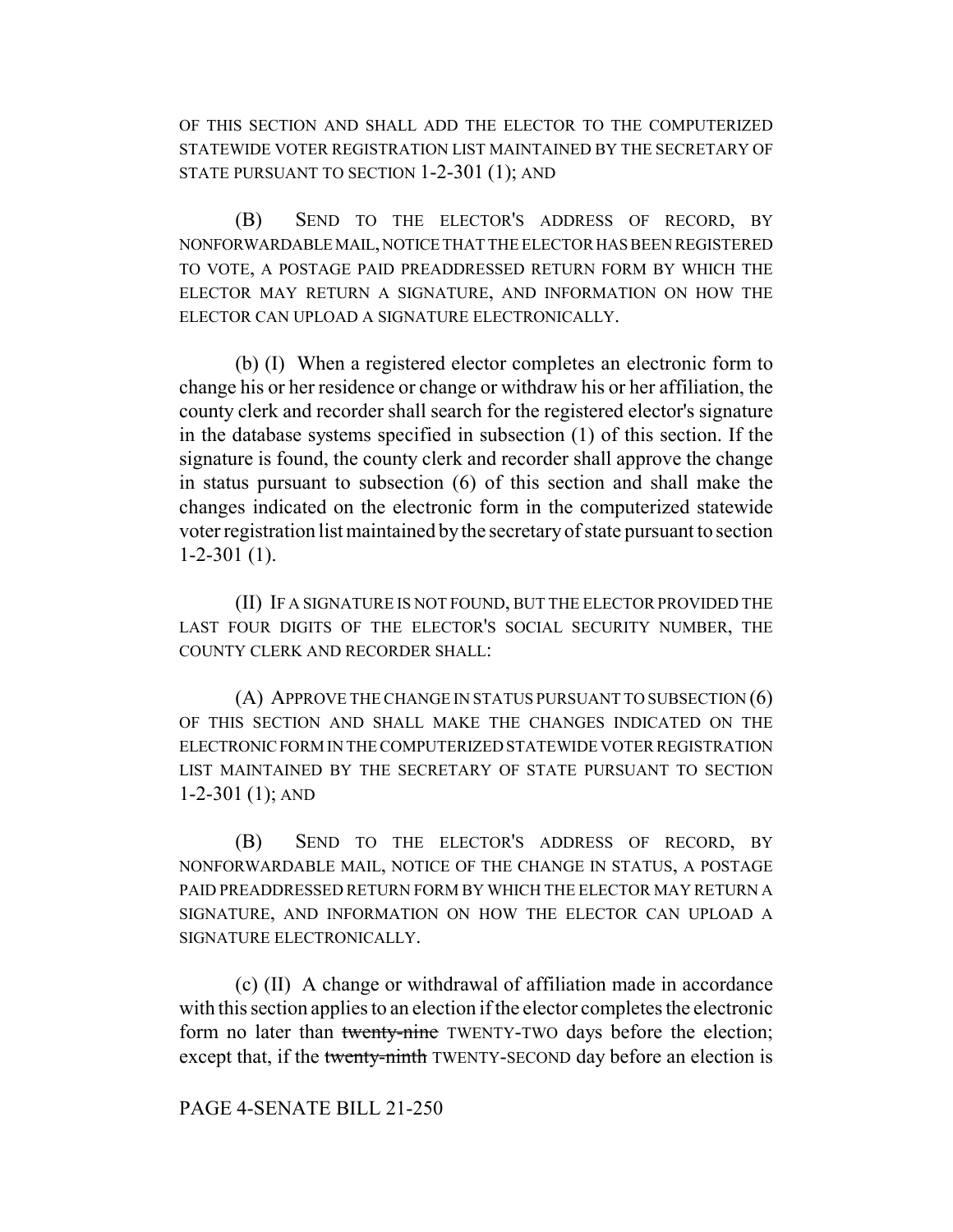a Saturday, Sunday, or legal holiday, the change or withdrawal applies if made by the next day that is not a Saturday, Sunday, or legal holiday.

(d)  $(I)$  If a notice provided under subsection  $(7)(a)(II)$  or (7)(b)(II) OF THIS SECTION IS RETURNED AS UNDELIVERABLE WITHIN TWENTY DAYS AFTER THE COUNTY CLERK AND RECORDER MAILS THE NOTICE, THE PERSON'S REGISTRATION OR CHANGE IN STATUS IS CANCELLED AND THE PERSON IS DEEMED NEVER TO HAVE REGISTERED OR CHANGED STATUS. IF THE NOTICE IS RETURNED AS UNDELIVERABLE AFTER TWENTY DAYS AFTER THE COUNTY CLERK AND RECORDER MAILS THE NOTICE, THE PERSON'S REGISTRATION IS MARKED INACTIVE.

(II) NOTWITHSTANDING SUBSECTION (7)(d)(I) OF THIS SECTION, IF A PERSON VOTES IN AN ELECTION AFTER SUBMITTING THE APPLICATION FOR REGISTRATION OR CHANGE IN STATUS BUT BEFORE THE NOTICE IS RETURNED AS UNDELIVERABLE, THE PERSON'S REGISTRATION OR CHANGE IN STATUS SHALL NOT BE CANCELLED AND THE REGISTRATION SHALL NOT BE MARKED INACTIVE.

**SECTION 4.** In Colorado Revised Statutes, 1-2-302, **amend** (6.7) as follows:

**1-2-302. Maintenance of computerized statewide voter registration list - confidentiality.** (6.7) The department of revenue shall enter into an agreement with the federal commissioner of social security for the purpose of verifying applicable information in accordance with the requirements of section 303 (a)(5)(B)(ii) of the federal "Help America Vote Act of 2002", 52 U.S.C. sec. 20901 et seq. ON OR BEFORE MARCH 1, 2022, THE DEPARTMENT OF REVENUE SHALL PROVIDE ACCESS TO THE DEPARTMENT OF STATE FOR VERIFICATION OF A PERSON'S NAME, DATE OF BIRTH, AND THE LAST FOUR DIGITS OF THE PERSON'S SOCIAL SECURITY NUMBER PURSUANT TO THE AGREEMENT ENTERED INTO UNDER THIS SECTION TO ALLOW REAL-TIME INTERACTIVE VALIDATION OF ONLINE VOTER REGISTRATION APPLICANTS PURSUANT TO SECTION 1-2-202.5.

**SECTION 5.** In Colorado Revised Statutes, 1-2-213.3, **amend** (8) as follows:

**1-2-213.3. Transfer of new voter registration records from department of revenue.** (8) AFTER THE TWENTY-DAY PERIOD DESCRIBED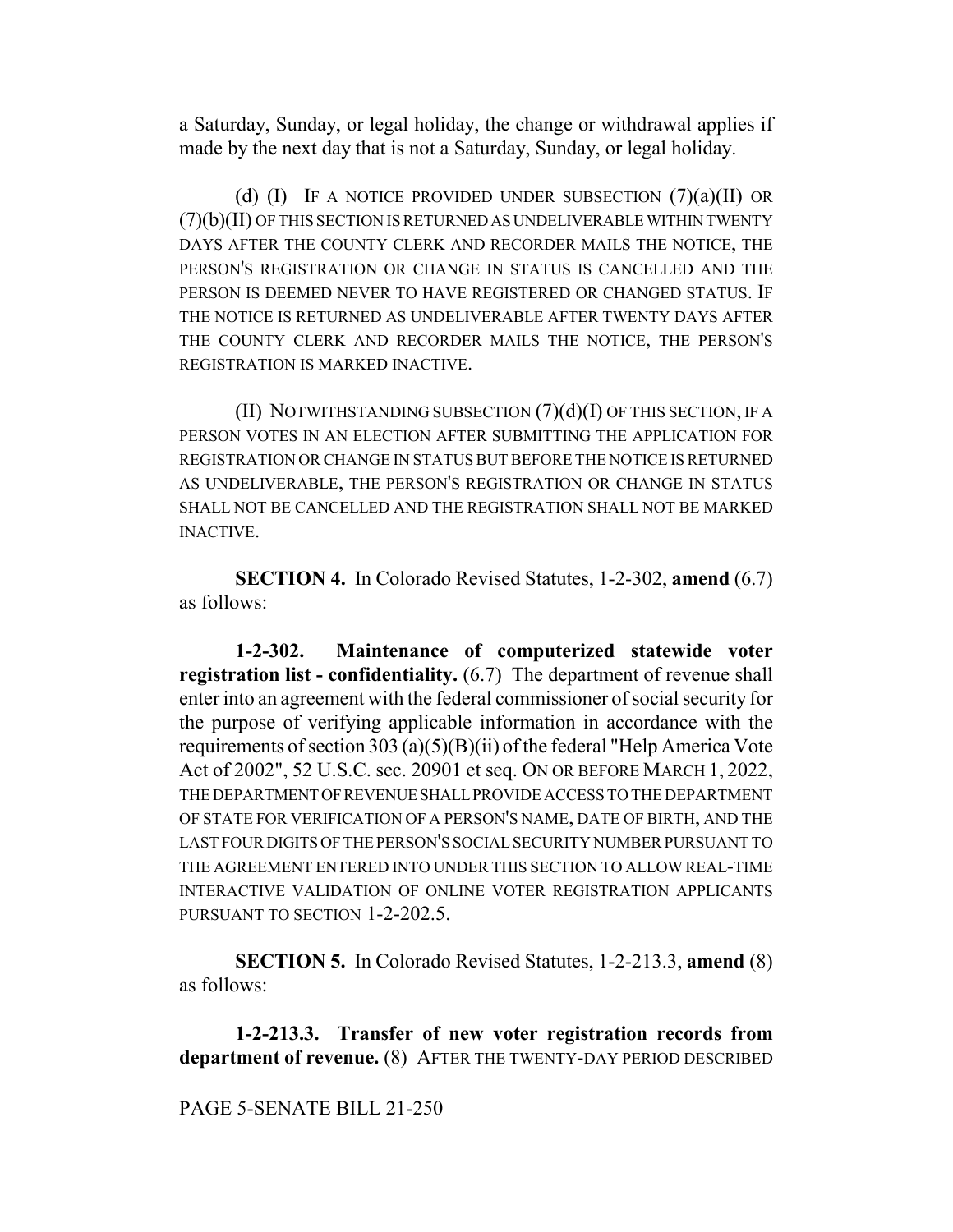IN SUBSECTION (7) OF THIS SECTION PASSES, THE REGISTRATION INFORMATION OF A PERSON REGISTERED PURSUANT TO THIS SECTION, INCLUDING THE FACT THAT THE PERSON WAS REGISTERED THROUGH A VOTER REGISTRATION AGENCY, BECOMES A REGISTRATION RECORD THAT MUST BE MAINTAINED AND MADE AVAILABLE FOR PUBLIC INSPECTION IN ACCORDANCE WITH SECTION 1-2-227. Information relating to the return of a notice form BY A PERSON declining to be registered or preregistered AND INFORMATION RELATING TO THE SPECIFIC AGENCY AT WHICH A PERSON WAS REGISTERED PURSUANT TO THIS SECTION IS NOT A PUBLIC RECORD SUBJECT TO PUBLIC INSPECTION AND shall not be used for any purpose other than voter registration statistics.

**SECTION 6.** In Colorado Revised Statutes, 1-2-213.5, **add** (1)(c) as follows:

**1-2-213.5. State institutions of higher education - electronic voter registration option - information to students.** (1) (c) EACH STATE INSTITUTION OF HIGHER EDUCATION SUBJECT TO SUBSECTION (1)(a) OF THIS SECTION SHALL, DURING THE FIRST FULL WEEK OF EACH FALL SEMESTER AND DURING THE LAST FULL WEEK OF EACH SPRING SEMESTER, PROVIDE BY E-MAIL TO EACH ENROLLED STUDENT INFORMATION ON VOTER ELIGIBILITY AND ON HOW TO REGISTER TO VOTE OR UPDATE THEIR VOTER REGISTRATION INFORMATION IN THE STATEWIDE VOTER REGISTRATION DATABASE.

**SECTION 7.** In Colorado Revised Statutes, 1-2-217.7, **amend**  $(4)(a)(II)$  and  $(4)(a)(III)$ ; and **repeal**  $(4)(a)(IV)$  as follows:

**1-2-217.7. Registration on or immediately prior to election day - locations - rules - legislative declaration.** (4) **Registration at voter service and polling centers.** (a) An elector may register and vote prior to an election or on election day if the elector:

(II) Completes and signs a voter registration application in the form prescribed by the secretary of state by rule, which application must include the questions contained in section 1-2-204 (2); AND

(III) Completes and signs the self-affirmation specified in section 1-2-205.  $\text{and}$ 

 $(IV)$  Completes and signs the affidavit described in paragraph  $(b)$  of

PAGE 6-SENATE BILL 21-250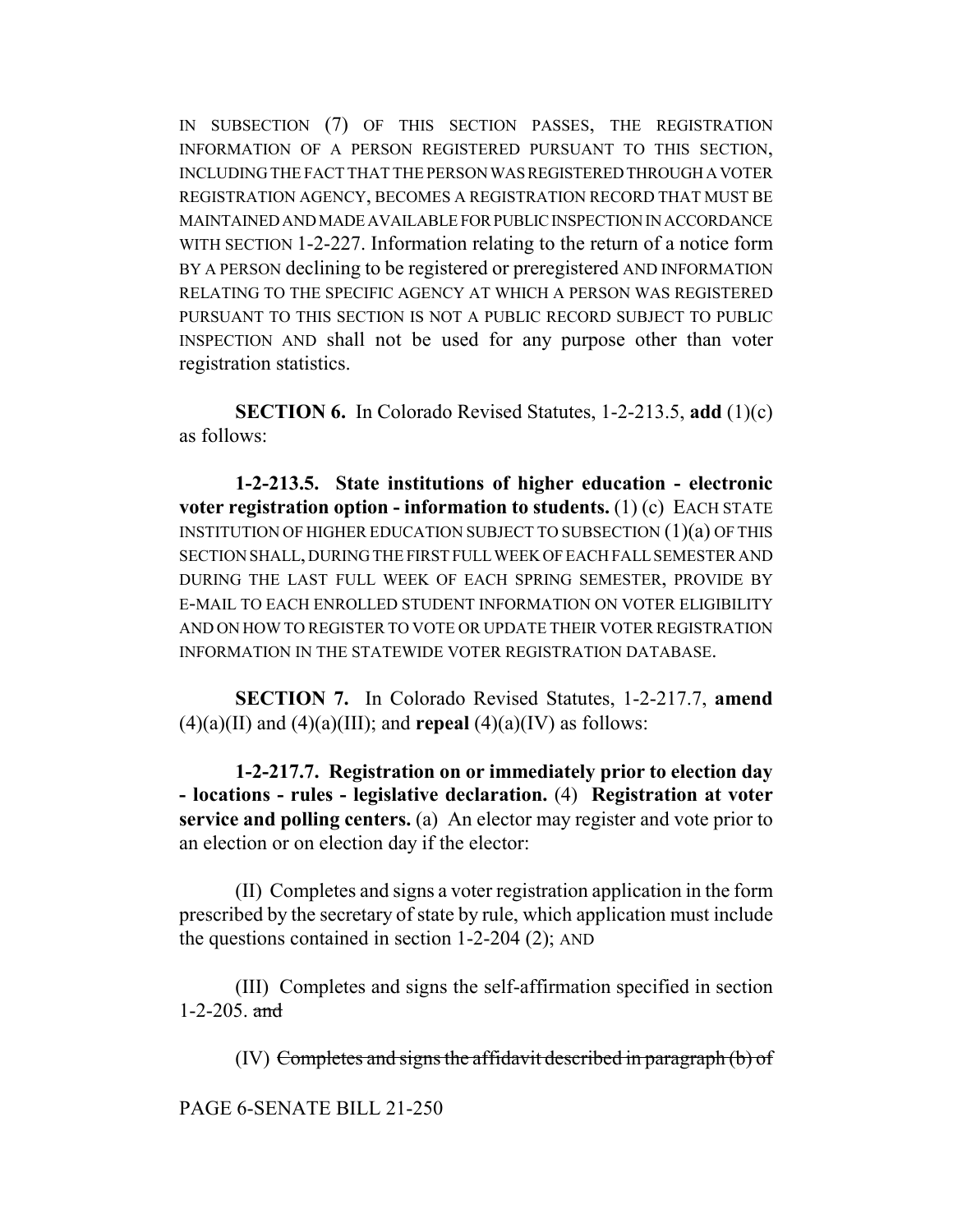# this subsection (4).

**SECTION 8.** In Colorado Revised Statutes, 1-2-219, **amend** (1) as follows:

**1-2-219. Changing or withdrawing declaration of affiliation.** (1) Any eligible elector desiring to change or withdraw the elector's affiliation may do so by completing and signing a prescribed request for the change or withdrawal and filing it with the county clerk and recorder or by submitting a personal letter written by the elector to the county clerk and recorder at any time up to and including the twenty-ninth TWENTY-SECOND day preceding a primary election; except that, if the twenty-ninth TWENTY-SECOND day before the primary election is a Saturday, Sunday, or legal holiday, the change or withdrawal applies if made by the next day that is not a Saturday, Sunday, or legal holiday. The prescribed form or personal letter for the change must include the elector's printed name, address within the county, birth date, THE LAST FOUR DIGITS OF THE ELECTOR'S social security number, if the elector wishes to state it, and signature, the date, the elector's previous affiliation status, and the requested change in affiliation status. A prescribed form must be furnished by the county clerk and recorder upon the elector's oral or written request. Upon receiving the request, the county clerk and recorder shall change the elector's affiliation on his or her registration record. If the affiliation is withdrawn, the designation on the elector's registration record must be changed to "unaffiliated". If an elector changes affiliation, the elector is entitled to vote, at any primary election, only the ballot of the political party to which the elector is currently affiliated. A change or withdrawal of affiliation may not be made by anyone other than the elector. Notwithstanding any other provision of law, a declaration or change of affiliation made by an unaffiliated elector in accordance with this section must be deferred if the elector has already been mailed a primary election ballot packet. The deadline by which the elector must declare, change, or withdraw an affiliation as specified in this subsection (1) only applies to a primary election and does not apply to a general or coordinated election.

**SECTION 9.** In Colorado Revised Statutes, 1-2-222, **amend** (1),  $(3)$ , and  $(4)$  as follows:

**1-2-222. Errors in recording of affiliation.** (1) If an elector goes to the elector's legal voting place to vote at any primary election or to the

PAGE 7-SENATE BILL 21-250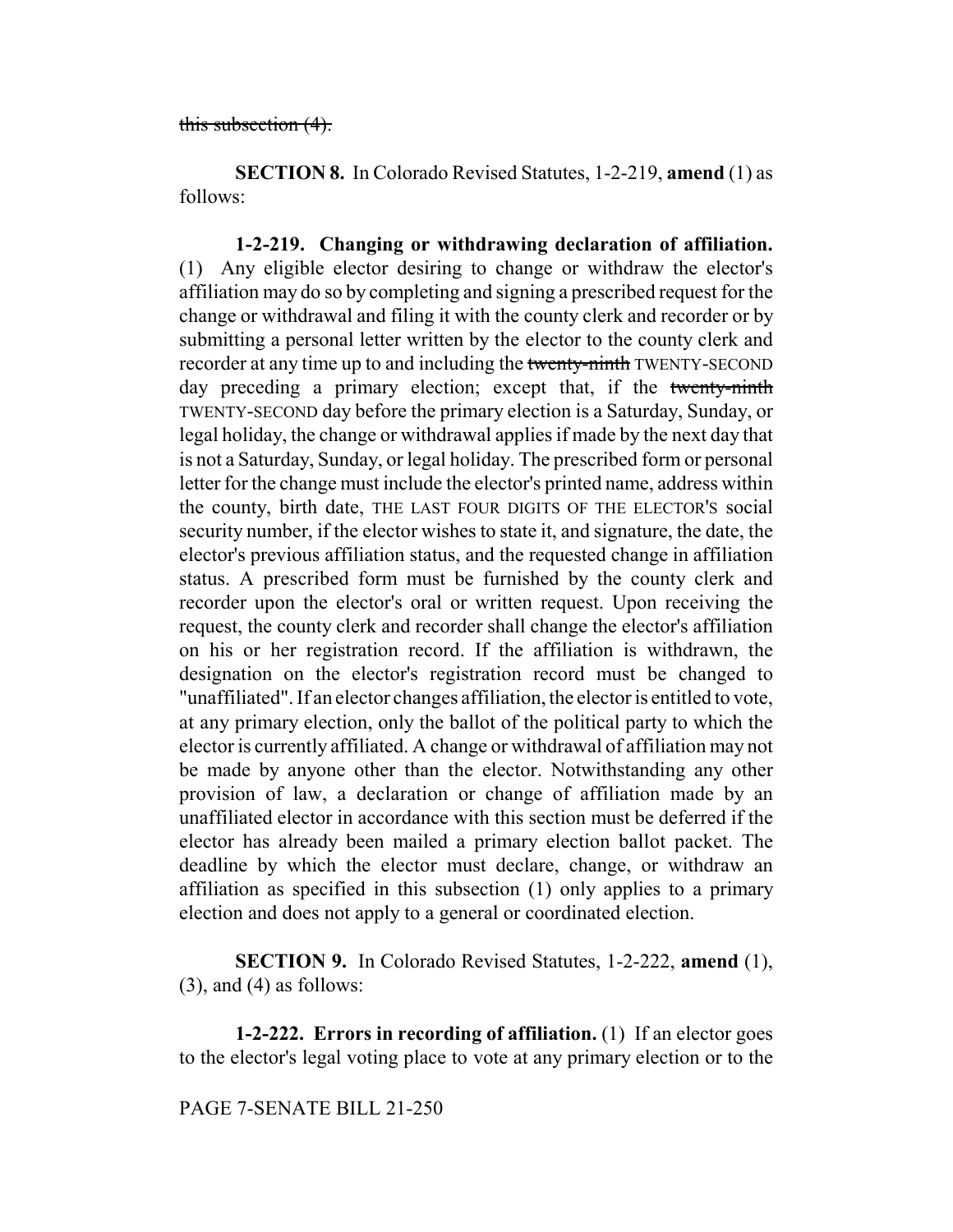office of the county clerk and recorder and contends that an error has been made in the recording of the elector's affiliation in the statewide voter registration system or that the affiliation has been unlawfully changed or withdrawn, the election judges or the county clerk and recorder shall allow the elector to make and sign an affidavit, which shall be substantially in the form provided in subsection (4) of this section. Any election judge or the county clerk and recorder has authority to administer the oath and take the acknowledgment of the elector's affidavit. When the affidavit is completed, the county clerk and recorder shall make the change as specified in the affidavit using the date  $\sigma$ f PROVIDED BY THE ELECTOR ON the affidavit as the new affiliation date.

(3) For the purposes of determining the eligibility of candidates for nomination in accordance with sections 1-4-601 (4)(a) and 1-4-801 (4), the eligibility of persons to vote at any precinct caucus, assembly, or convention in accordance with section 1-3-101, or the eligibility of persons to sign petitions in accordance with section 1-4-801 (2), the date of declaration of the party affiliation of the elector shall MUST be the date of the declaration which the elector alleges by affidavit to have been erroneously recorded or unlawfully changed or withdrawn BE THE CORRECT DATE OF AFFILIATION.

(4) Printed affidavit forms shall MUST be furnished to the election judges of the various election precincts. The affidavit form must be substantially as follows:

| <b>STATE OF COLORADO</b>                                                             |            |
|--------------------------------------------------------------------------------------|------------|
| County of $\dots \dots \dots \dots \dots \dots \dots \dots \dots \dots \dots \dots)$ | $\sum$ SS. |

I, ...................., believing an error has been made as to the recording of my party affiliation, or a change unlawfully made, or a withdrawal unlawfully made in the statewide voter registration system, do solemnly swear, or affirm, that the party affiliation as now shown in the statewide voter registration system is an error, or has been unlawfully changed, or has been unlawfully withdrawn and that my correct party affiliation should be .................... instead of .................... and request that the party affiliation be corrected in the statewide voter registration system. My correct affiliation was made on or before .................... (date). at .................... (place).

#### PAGE 8-SENATE BILL 21-250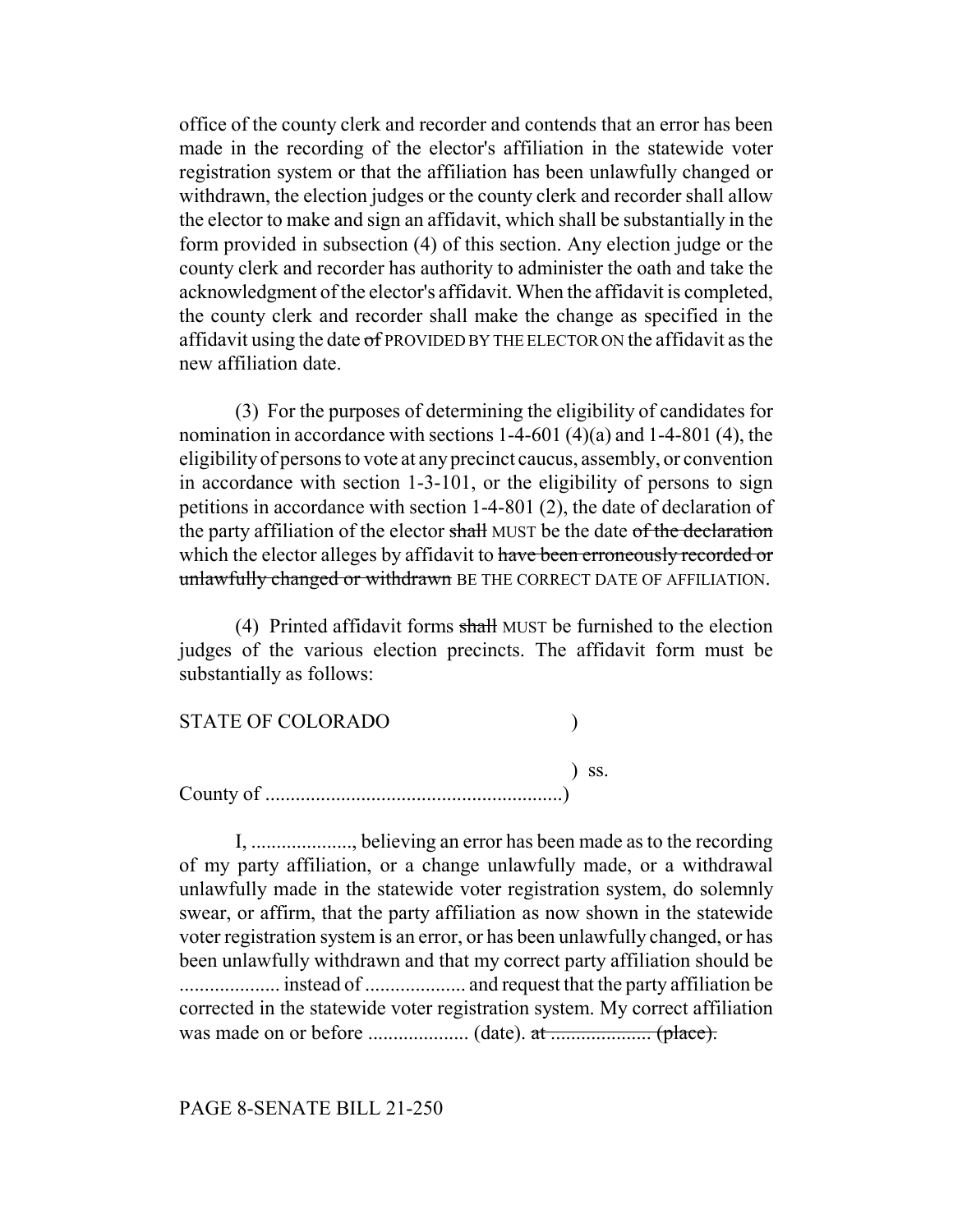Dated .....................

Signed ....................

Subscribed and sworn to before me this ............ day of ................  $20...$ 

.................................................................. Election Judge or County Clerk Precinct .................................................... County ......................................................

**SECTION 10.** In Colorado Revised Statutes, 1-2-502.5, **amend** (4)(c) and (8); and **add** (7.5) as follows:

**1-2-502.5. Transfer of voter registration information to secretary of state.** (4) If the record is complete for purposes of voter registration, the county clerk and recorder shall send to the person's address of record, by nonforwardable mail, notice that the person has been registered to vote and a postage paid preaddressed return form by which the person may:

(c) Provide a signature if, at the time the elector applied for medical assistance, the person did not use a Colorado driver's license or identification number and did not provide an electronic copy of their signature. THE FORM MUST INCLUDE INFORMATION ON HOW THE ELECTOR CAN UPLOAD A SIGNATURE ELECTRONICALLY.

(7.5) (a) SUBJECT TO COMPLIANCE WITH ALL APPLICABLE FEDERAL LAWS AND REGULATIONS, THE DEPARTMENT OF HEALTH CARE POLICY AND FINANCING SHALL PROVIDE TO THE SECRETARY OF STATE, ON A SCHEDULE ESTABLISHED BY THE SECRETARY OF STATE, NOTICE OF ANY REGISTERED ELECTOR WHO INFORMS THE DEPARTMENT OF A CHANGE OF NAME OR ADDRESS. UPON RECEIVING NOTICE OF THE CHANGE OF NAME OR ADDRESS, THE SECRETARY OF STATE SHALL PROVIDE THE INFORMATION TO THE COUNTY CLERK AND RECORDER OF THE COUNTY IN WHICH THE ELECTOR RESIDES.

(b) THE COUNTY CLERK AND RECORDER OF THE COUNTY IN WHICH THE ELECTOR RESIDES SHALL CHANGE THE REGISTRATION RECORD OF THE ELECTOR TO REFLECT THE CHANGE OF NAME AND ADDRESS, MARK THE

## PAGE 9-SENATE BILL 21-250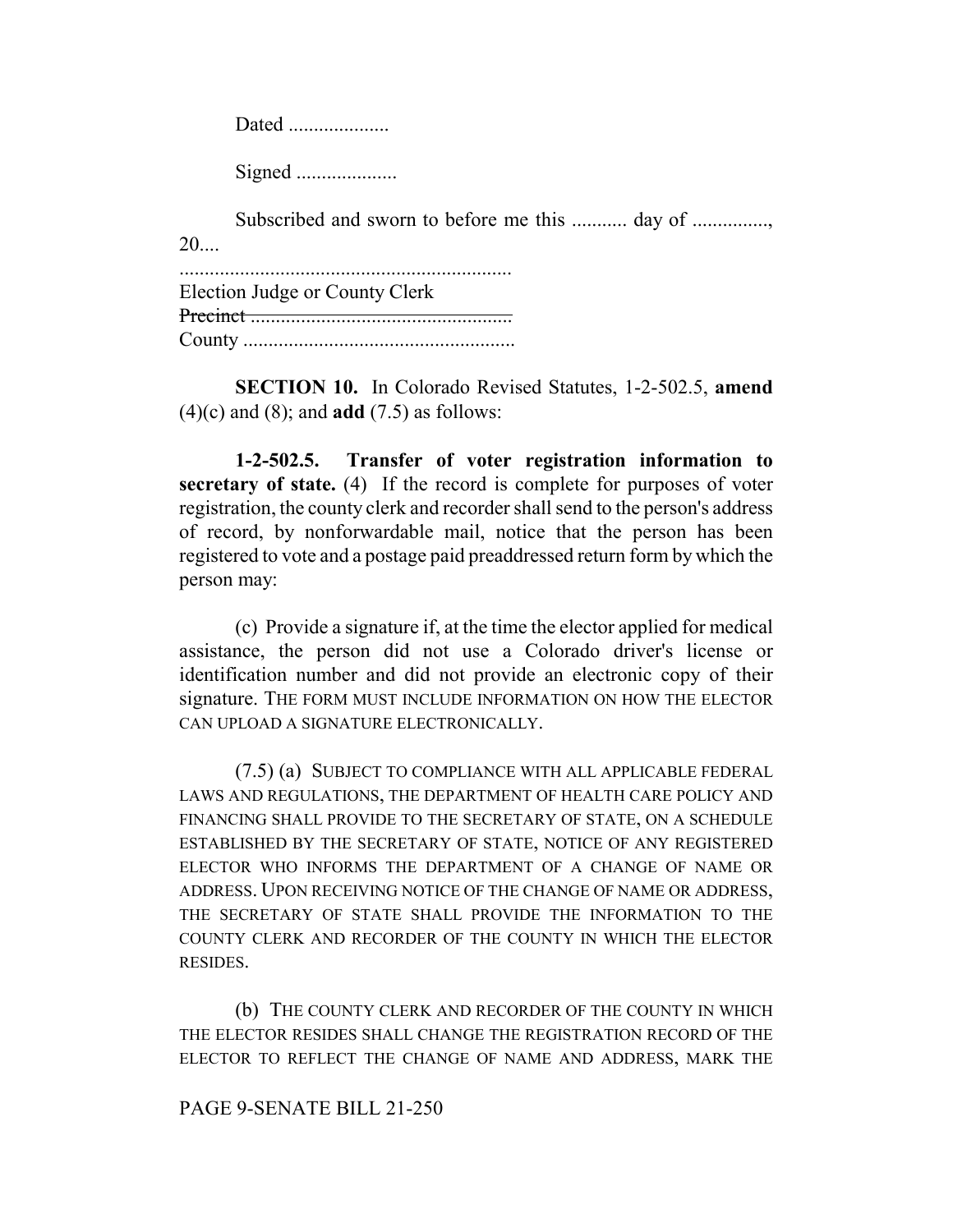REGISTRATION RECORD AS "ACTIVE", AND SEND TO THE ELECTOR'S ADDRESS OF RECORD, BY FORWARDABLE MAIL, NOTICE OF THE CHANGE, A POSTAGE PAID PREADDRESSED RETURN FORM BY WHICH THE ELECTOR MAY VERIFY OR CORRECT THE INFORMATION, AND INFORMATION ON HOW THE ELECTOR CAN RETURN A SIGNATURE OR UPLOAD A SIGNATURE ELECTRONICALLY IF THE ELECTOR DOES NOT HAVE A SIGNATURE ON FILE.

(c) IF THE ELECTOR RETURNS THE FORM DESCRIBED IN SUBSECTION (7.5)(b) OF THIS SECTION AND INDICATES THAT THE CHANGE WAS IN ERROR, THE APPROPRIATE COUNTY CLERK AND RECORDER SHALL IMMEDIATELY CORRECT THE ELECTOR'S PREVIOUSLY UPDATED INFORMATION IN THE STATEWIDE VOTER REGISTRATION DATABASE.

(8) AFTER THE TWENTY-DAY PERIOD DESCRIBED IN SUBSECTION (7) OF THIS SECTION PASSES, THE REGISTRATION INFORMATION OF A PERSON REGISTERED PURSUANT TO THIS SECTION, INCLUDING THE FACT THAT THE PERSON WAS REGISTERED THROUGH A VOTER REGISTRATION AGENCY, BECOMES A REGISTRATION RECORD THAT MUST BE MAINTAINED AND MADE AVAILABLE FOR PUBLIC INSPECTION IN ACCORDANCE WITH SECTION 1-2-227. Information relating to the return of a notice form BY A PERSON declining to be registered AND INFORMATION RELATING TO THE SPECIFIC AGENCY AT WHICH A PERSON WAS REGISTERED PURSUANT TO THIS SECTION IS NOT A PUBLIC RECORD SUBJECT TO INSPECTION AND shall not be used for any purpose other than voter registration statistics.

**SECTION 11.** In Colorado Revised Statutes, 1-3-101, **amend** (1)(a) and  $(3)(a)$  as follows:

**1-3-101. Party affiliation required - residence.** (1) (a) In order to vote at any precinct caucus, assembly, or convention of a political party, the elector must be a resident of the precinct for twenty-two days, must be registered to vote no later than twenty-two days before the caucus, assembly, or convention, and must be affiliated with the political party holding the caucus, assembly, or convention for at least twenty-two days as shown in the statewide voter registration system; except that any registered elector who has attained the age of eighteen years or who has become a naturalized citizen during the twenty-two days immediately preceding the meeting may vote at any caucus, assembly, or convention even though the elector has been affiliated with the political party for less than twenty-two days. Any IF ALLOWED BY A POLITICAL PARTY'S RULES, A preregistrant who

PAGE 10-SENATE BILL 21-250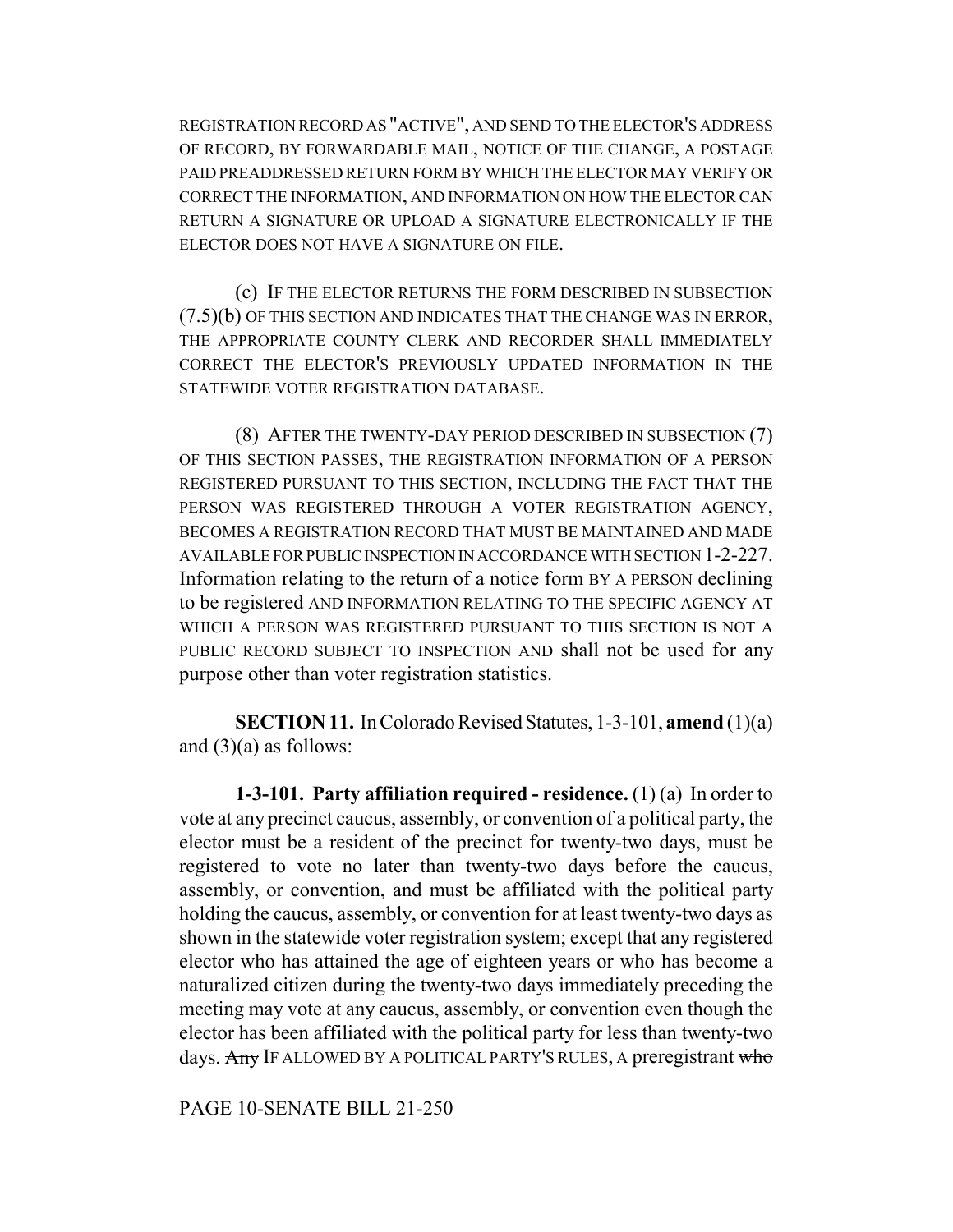is seventeen years of age on the date of a caucus and who will be eighteen years of age on the date of the next general election may either vote at any caucus, assembly, or convention or be elected as a delegate to any assembly or convention IF THE PREREGISTRANT HAS BEEN A RESIDENT OF THE PRECINCT FOR TWENTY-TWO DAYS BEFORE THE CAUCUS, ASSEMBLY, OR CONVENTION, AND HAS BEEN AFFILIATED WITH THE POLITICAL PARTY HOLDING THE CAUCUS, ASSEMBLY, OR CONVENTION FOR AT LEAST TWENTY-TWO DAYS AS SHOWN IN THE STATEWIDE VOTER REGISTRATION SYSTEM; EXCEPT THAT A PREREGISTRANT WHO PREREGISTERED WITHIN THE TWENTY-TWO DAYS IMMEDIATELY PRECEDING THE MEETING MAY VOTE AT ANY CAUCUS, ASSEMBLY, OR CONVENTION even though the elector PREREGISTRANT has been affiliated with the political party for less than twenty-two days.

(3) (a) No later than twenty-one days prior to the date of the precinct caucus, or eighteen days prior to the date of the precinct caucus in a year in which a political party's precinct caucus is held on the first Saturday following the presidential primary election, the county clerk and recorder shall furnish without charge to each major political party in the county a list of the registered electors in the county who are affiliated with that political party. NOTWITHSTANDING SECTION 1-2-227 (2), THE LIST MUST INCLUDE PREREGISTRANTS WHOSE INFORMATION IS OTHERWISE CONFIDENTIAL.

**SECTION 12.** In Colorado Revised Statutes, 1-3-102, **amend**  $(1)(a)(I)$  and  $(2)(a)$ ; **repeal**  $(1)(a)(III)$ ; and **add**  $(5)$  as follows:

**1-3-102. Precinct caucuses.** (1) (a) (I) Precinct committee persons and delegates to county assemblies shall MUST be elected at precinct caucuses that shall MUST be held in a public place or in a private home that is open to the public during the caucus in or proximate to each precinct at a time and place to be fixed by the county central committee or executive committee of each political party. Except as otherwise provided by subparagraph (III) of this paragraph  $(a)$ , The precinct caucuses shall MUST be held on the first Tuesday in March, in each even-numbered year which day shall be known as "precinct caucus day" ON A DATE NO EARLIER THAN THE FIRST TUESDAY IN MARCH AND NO LATER THAN THE FIRST SATURDAY AFTER THE FIRST TUESDAY IN MARCH. THE COUNTY CENTRAL COMMITTEE SHALL NOTIFY THE SECRETARY OF STATE AND THE CLERK AND RECORDER OF EACH COUNTY IN THE STATE OF THE PRECINCT CAUCUS DATE ON OR BEFORE JANUARY 2 OF THE YEAR IN WHICH THE ELECTION IS HELD.

PAGE 11-SENATE BILL 21-250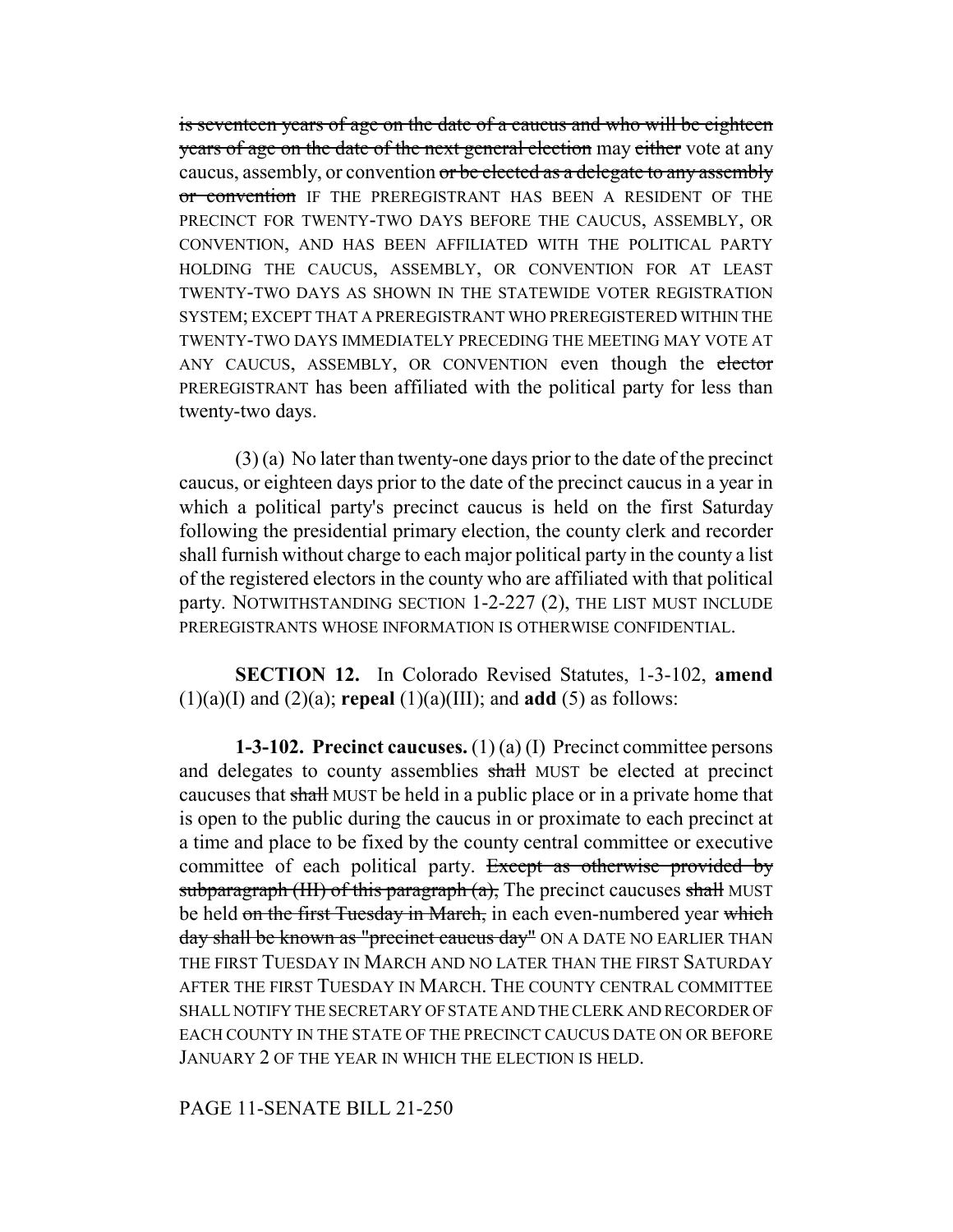(III) In a year in which a presidential election will be held, a political party may, by decision of its state central committee, hold its precinct caucuses on the first Saturday following the presidential primary election. The committee shall notify the secretary of state and the clerk and recorder of each county in the state of the decision on or before January 2 of the year in which the election will be held.

(2) (a) The participants at the precinct caucus shall also elect two precinct committeepersons. Any person eighteen years of age or older, OR A PERSON SIXTEEN YEARS OF AGE OR OLDER WHO IS PREREGISTERED TO VOTE, may be a candidate for the office of precinct committeeperson if he or she has been a resident of the precinct for twenty-two days and has been affiliated with the political party holding the precinct caucus for a period of at least twenty-two days preceding the date of the precinct caucus; except that any person who has attained the age of eighteen years, HAS ATTAINED THE AGE OF SIXTEEN YEARS AND HAS PREREGISTERED TO VOTE, or who has become a naturalized citizen during the twenty-two days immediately preceding the precinct caucus may be a candidate for the office of precinct committeeperson even though he or she has been affiliated with the political party for less than twenty-two days as shown in the statewide voter registration system. The two people receiving the highest number of votes at the caucus for precinct committeeperson are elected as the precinct committeepersons of the precinct. If two or more candidates for precinct committeeperson receive an equal and the second highest number of votes, or if three or more candidates receive an equal and the highest number of votes, the election must be determined by lot by those candidates. All disputes regarding the election of precinct committeepersons are determined by the credentials committees of the respective party assemblies. The names of the committeepersons elected must be certified to the county assembly of the political party by the officers of the caucus. The county assembly shall ratify the list of committeepersons. The presiding officer and secretary of the county assembly shall file a certified list of the names and addresses, by precinct, of those persons elected as precinct committeepersons with the county clerk and recorder within four days after the date of the county assembly.

(5) NOTWITHSTANDING ANY PROVISION TO THE CONTRARY, A PARTICIPANT AT A PRECINCT CAUCUS MAY PARTICIPATE REMOTELY, INCLUDING CASTING THE PARTICIPANT'S VOTE BY E-MAIL, MAIL, TELEPHONE, OR THROUGH AN INTERNET-BASED APPLICATION IF ALLOWED BY THE PARTY'S

#### PAGE 12-SENATE BILL 21-250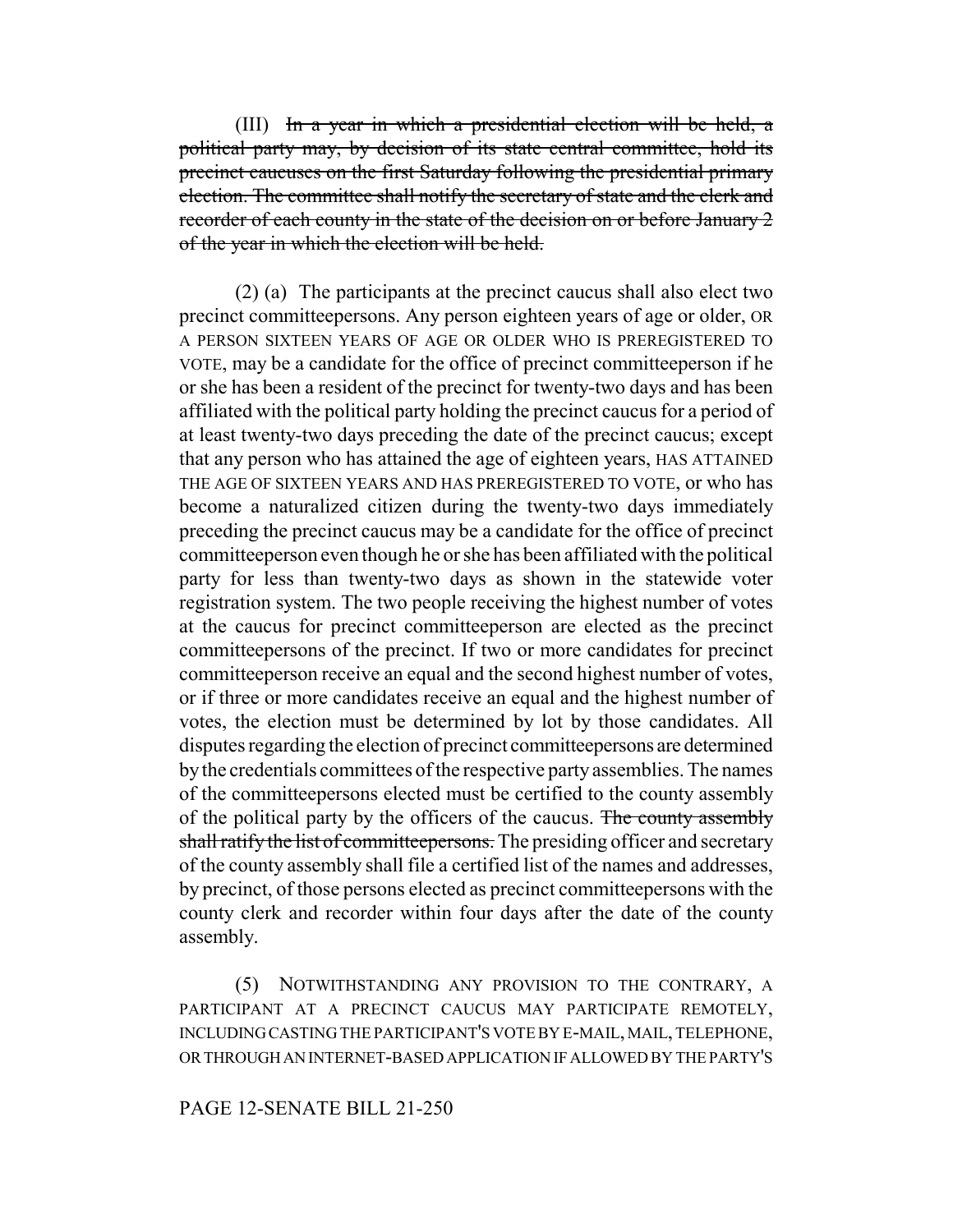RULES.

**SECTION 13.** In Colorado Revised Statutes, 1-3-103, **amend**  $(1)(a)$ ; and **add**  $(12)$  as follows:

**1-3-103. Party committees.** (1) (a) At its own precinct caucus, each political party shall elect two committeepersons for each election precinct as provided in section 1-3-102. Each committeeperson shall hold the position for a term of two years after the date of the election, and each shall serve until a successor is duly elected or appointed and commences the term of office. In case of a vacancy in the office of precinct committeeperson, THE VACANCY MAY BE FILLED BY the members of the county central committee vacancy committee. shall select a successor to fill the vacancy IF THE COUNTY CENTRAL COMMITTEE VACANCY COMMITTEE DOES NOT FILL THE VACANCY WITHIN THIRTY DAYS OF THE VACANCY OCCURRING, THE VACANCY MAY BE FILLED BY THE RECOMMENDATION OF THE COUNTY CHAIR, SUBJECT TO RATIFICATION BY THE COUNTY CENTRAL COMMITTEE. IF THE COUNTY CHAIR DOES NOT FILL THE VACANCY WITHIN SIXTY DAYS OF THE VACANCY OCCURRING, THE VACANCY MAY BE FILLED BY RECOMMENDATION OF THE STATE CHAIR, SUBJECT TO RATIFICATION BY THE COUNTY CENTRAL COMMITTEE. The person selected shall MUST be a resident of the precinct in which the vacancy occurred.

(12) IF A CENTRAL COMMITTEE OF A JURISDICTION FAILS TO SELECT A VACANCY COMMITTEE, THE CENTRAL COMMITTEE OF THE JURISDICTION SERVES AS THE VACANCY COMMITTEE.

**SECTION 14.** In Colorado Revised Statutes, 1-4-502, **amend** (3)(a) as follows:

**1-4-502. Methods of nomination for partisan candidates.** (3) For general elections:

(a) The nomination of a major political party for lieutenant governor shall be made by the party's candidate for governor. No later than seven days after the official statewide election results for the primary election are certified pursuant to section 1-10-105 (1), the party's candidate for governor shall select a candidate for lieutenant governor AND SHALL FILE A WRITTEN NOMINATION OF THE CANDIDATE WITH THE SECRETARY OF STATE. Other nominations for the office of lieutenant governor may be made by petition

PAGE 13-SENATE BILL 21-250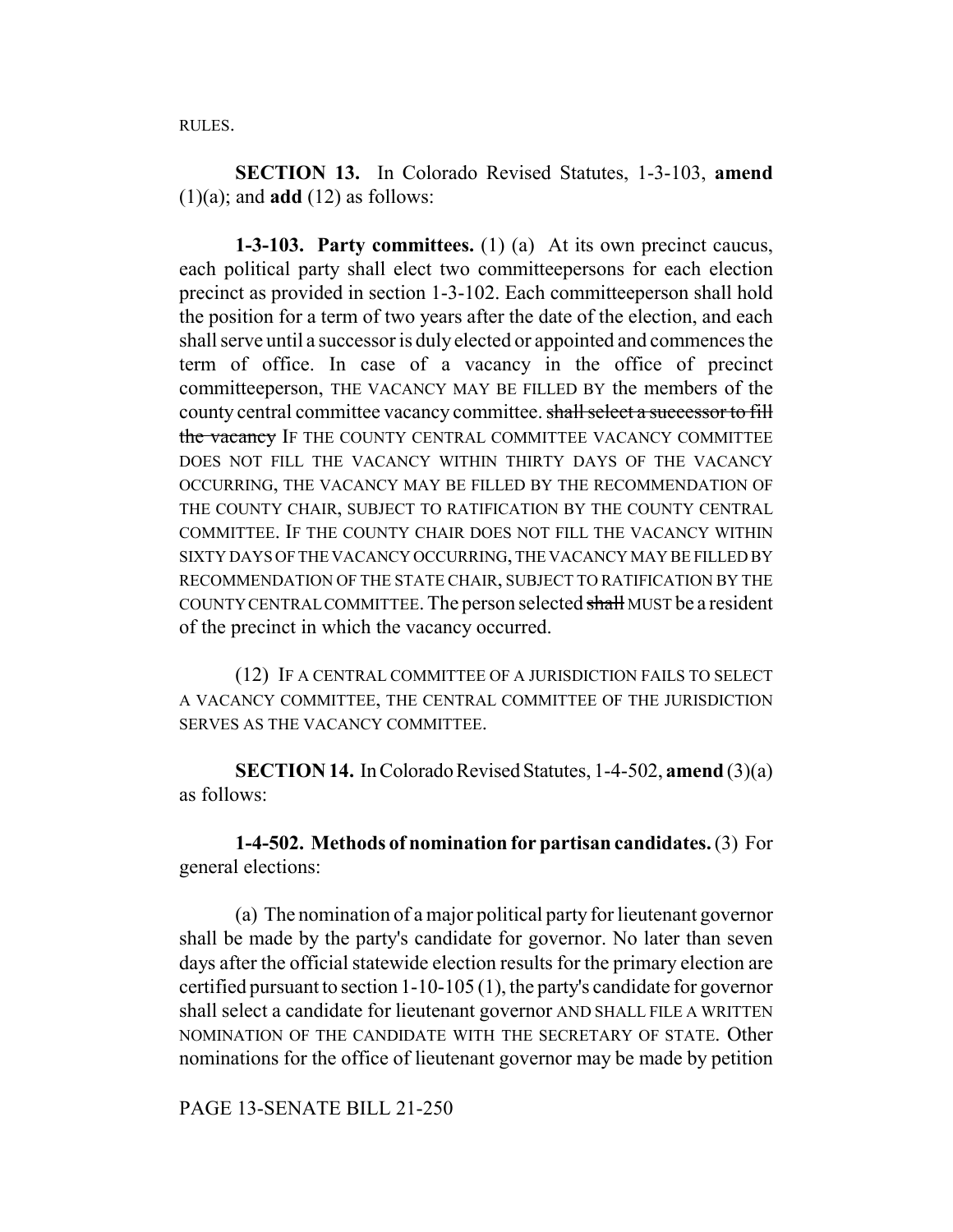for nomination of an unaffiliated candidate as provided in section 1-4-802 or by a minor political party as provided in section 1-4-1304 (2).

**SECTION 15.** In Colorado Revised Statutes, 1-4-601, **add** (1.5) and  $(2)(c)$  as follows:

**1-4-601. Designation of candidates for primary election - repeal.** (1.5) TO BE NAMED AS A CANDIDATE FOR DESIGNATION BY ASSEMBLY, A PERSON MUST PROVIDE NOTICE AS FOLLOWS NO LESS THAN THIRTY DAYS BEFORE THE ASSEMBLY, UNLESS OTHERWISE PROVIDED BY PARTY RULES:

(a) A PERSON SEEKING DESIGNATION BY A COUNTY ASSEMBLY MUST PROVIDE NOTICE TO THE COUNTY CHAIR;

(b) A PERSON SEEKING DESIGNATION BY A MULTI-COUNTY DISTRICT ASSEMBLY MUST PROVIDE NOTICE TO THE MULTI-COUNTY DISTRICT CHAIR AND THE STATE CHAIR; AND

(c) A PERSON SEEKING DESIGNATION BY THE STATE ASSEMBLY MUST PROVIDE NOTICE TO THE STATE CHAIR.

(2) (c) NOTWITHSTANDING ANY PROVISION TO THE CONTRARY, A DELEGATE MAY PARTICIPATE IN THE ASSEMBLY REMOTELY, INCLUDING CASTING THE DELEGATE'S VOTE BY E-MAIL, MAIL, TELEPHONE, OR THROUGH AN INTERNET-BASED APPLICATION IF ALLOWED BY THE PARTY'S RULES.

**SECTION 16.** In Colorado Revised Statutes, 1-4-602, **amend**  $(1)(a)(I)$ ; and **add**  $(1)(a)(IV)$  and  $(7)$  as follows:

**1-4-602. Delegates to party assemblies - definition.** (1) (a) (I) Except as provided in subsection  $(1)(a)(III)$  SUBSECTION  $(1)(a)(IV)$  of this section, county assemblies shall MUST be held no later than twenty-five TWENTY-ONE days after precinct caucuses. If a political party holds its precinct caucuses on the first Tuesday in February in a year in which a presidential election will be held, the county assemblies of the political party shall be held not less than fifteen days nor more than fifty days after the precinct caucuses. The county central committee or executive committee shall fix the number of delegates from each precinct to participate in the county assembly pursuant to the procedure for the selection of delegates contained in the state party central committee's

PAGE 14-SENATE BILL 21-250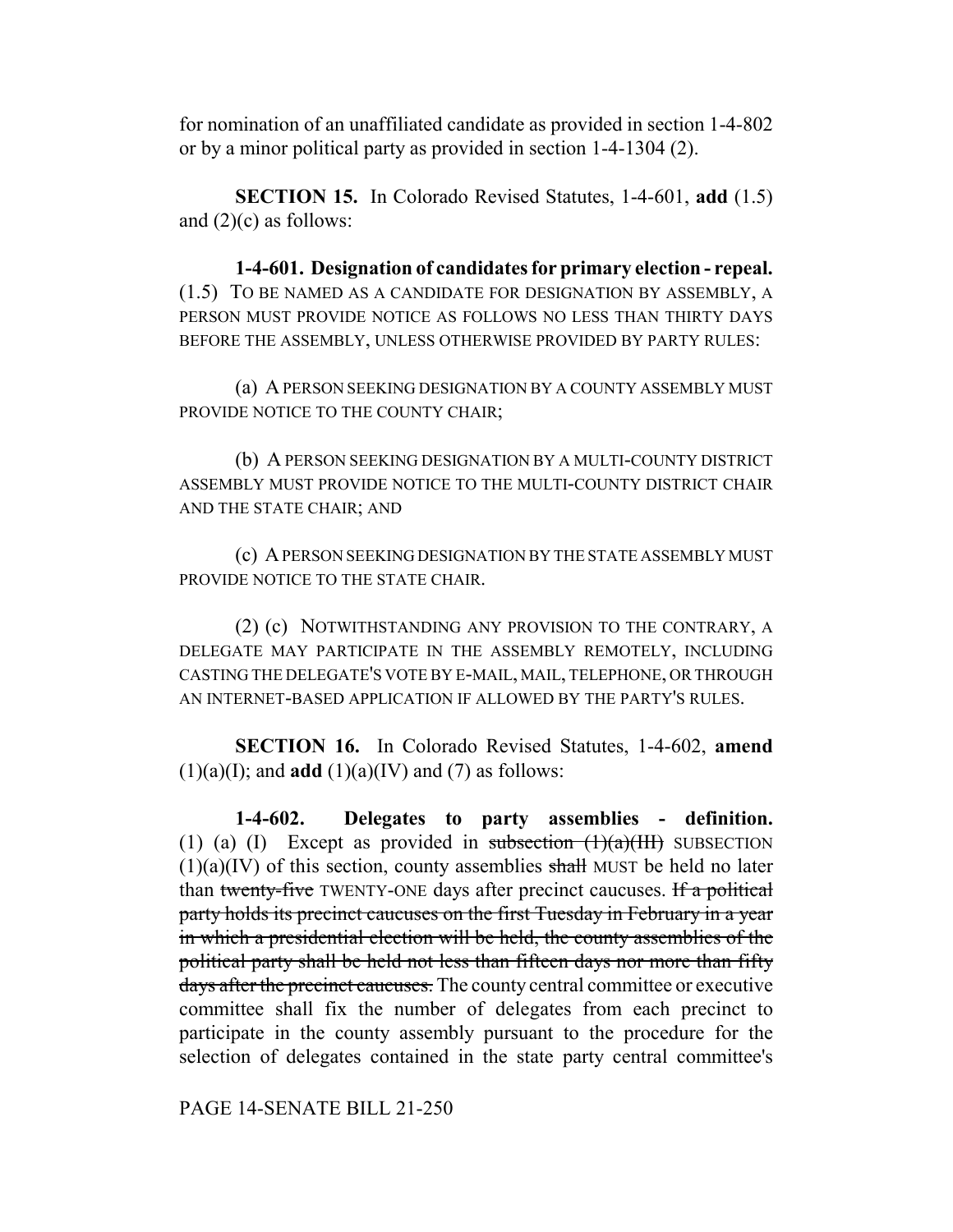bylaws or rules. The persons receiving the highest number of votes at the precinct caucus shall be the delegates to the county assembly from the precinct. If two or more candidates receive an equal number of votes for the last available place in the election of delegates to county assemblies at the precinct caucuses, the delegate shall MUST be determined by lot by the candidates. Except as provided in subsections (2) and (6) of this section, delegates to all other party assemblies shall be selected by the respective county assemblies from among the members of the county assemblies pursuant to the state party central committee's bylaws or rules.

(IV) IF ALLOWED BY THE PARTY'S RULES, A COUNTY ASSEMBLY MAY BE HELD ON THE SAME DAY AS PRECINCT CAUCUSES ON A DATE ALLOWED PURSUANT TO SECTION 1-3-102 (1)(a)(I). THE COUNTY CENTRAL COMMITTEE OR EXECUTIVE COMMITTEE SHALL NOTIFY THE SECRETARY OF STATE AND THE CLERK AND RECORDER OF EACH COUNTY OF THE DECISION ON OR BEFORE JANUARY 2 OF THE YEAR IN WHICH THE ELECTION WILL BE HELD.

(7) NOTWITHSTANDING ANY PROVISION TO THE CONTRARY, A PARTICIPANT AT A COUNTY ASSEMBLY MAY PARTICIPATE REMOTELY, INCLUDING CASTING THE PARTICIPANT'S VOTE BY E-MAIL, MAIL, TELEPHONE, OR THROUGH AN INTERNET-BASED APPLICATION IF ALLOWED BY THE PARTY'S RULES.

**SECTION 17.** In Colorado Revised Statutes, 1-4-801, **amend** (5)(a) and (6) as follows:

**1-4-801. Designation of party candidates by petition.** (5) (a) Party petitions shall not be circulated nor any signatures be obtained prior to the third Tuesday in January. Except as provided in subsection  $(5)(b)(I)$  of this section, Petitions must be filed no later than THE CLOSE OF BUSINESS ON the third Tuesday in March.

(6) A candidate for a presidential primary election shall not begin circulating petitions before the first Monday in November of the year preceding the year in which the presidential primary election is held. A candidate must file a petition no later than THE CLOSE OF BUSINESS ON the eighty-fifth day before the date of the presidential primary election.

**SECTION 18.** In Colorado Revised Statutes, 1-4-802, **amend**  $(1)(b)$  and  $(1)(f)(II)$  as follows:

PAGE 15-SENATE BILL 21-250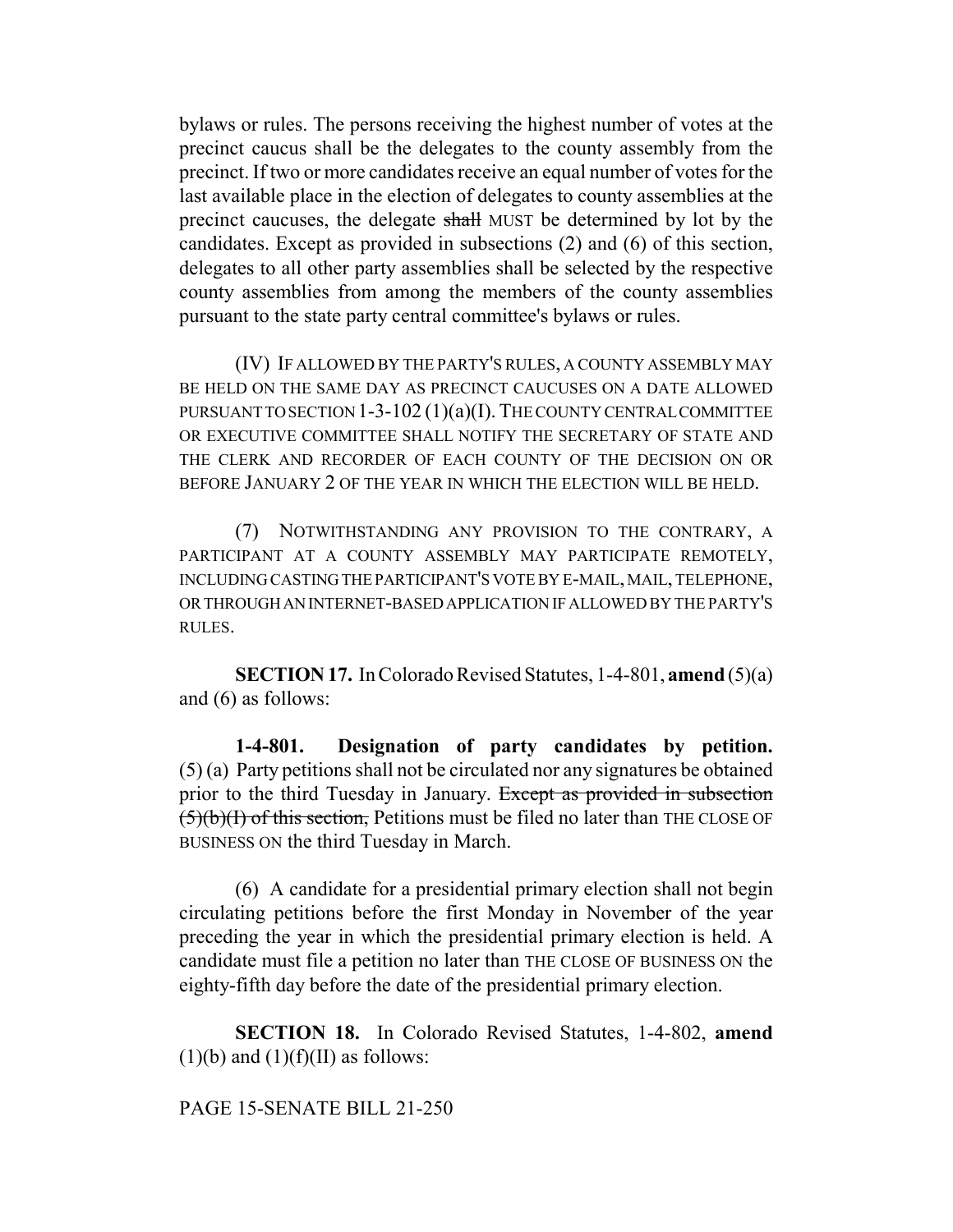**1-4-802. Petitions for nominating minor political party and unaffiliated candidates for a partisan office.** (1) Candidates for partisan public offices to be filled at a general or congressional vacancy election who do not wish to affiliate with a major political party may be nominated, other than by a primary election or a convention, in the following manner:

(b) Each petition shall MUST contain only the name of one candidate for one office; except that any petition for a candidate for president of the United States shall MUST also include a candidate for vice president, and a candidate for governor shall MUST also include a candidate for lieutenant governor, and together they shall be considered joint candidates at the general election. In the case of nominations for electors of president and vice president of the United States, the names of the joint candidates may be added to the political or other name designated on THE JOINT CANDIDATES SHALL SUBMIT A LIST OF PRESIDENTIAL ELECTORS ENDORSED BY THE ELECTORS, AND THE NAMES OF THE PRESIDENTIAL ELECTORS MUST BE ADDED TO the petition.

(f) (II) Petitions to nominate candidates of minor political parties shall MUST be filed no later than eighty-five days THE CLOSE OF BUSINESS ON THE EIGHTY-FIFTH DAY before the primary election as specified in section 1-4-101.

**SECTION 19.** In Colorado Revised Statutes, **amend** 1-4-903 as follows:

**1-4-903. Approval of petition.** No petition shall be circulated until it has been approved as meeting the requirements of this section as to form. The secretary of state or the official with whom the petitions are to be filed shall approve or disapprove a petition as to form by the close of the second business day following submission of the proposed petition. The secretary of state or official, as applicable, shall mail OR E-MAIL written notice of the action taken to the person who submitted the petition on the day the action is taken.

**SECTION 20.** In Colorado Revised Statutes, 1-4-904, **amend** (2)(a) and (4) as follows:

**1-4-904. Signatures on the petitions.** (2) (a) For petitions to nominate candidates from a major political party in a partisan election, each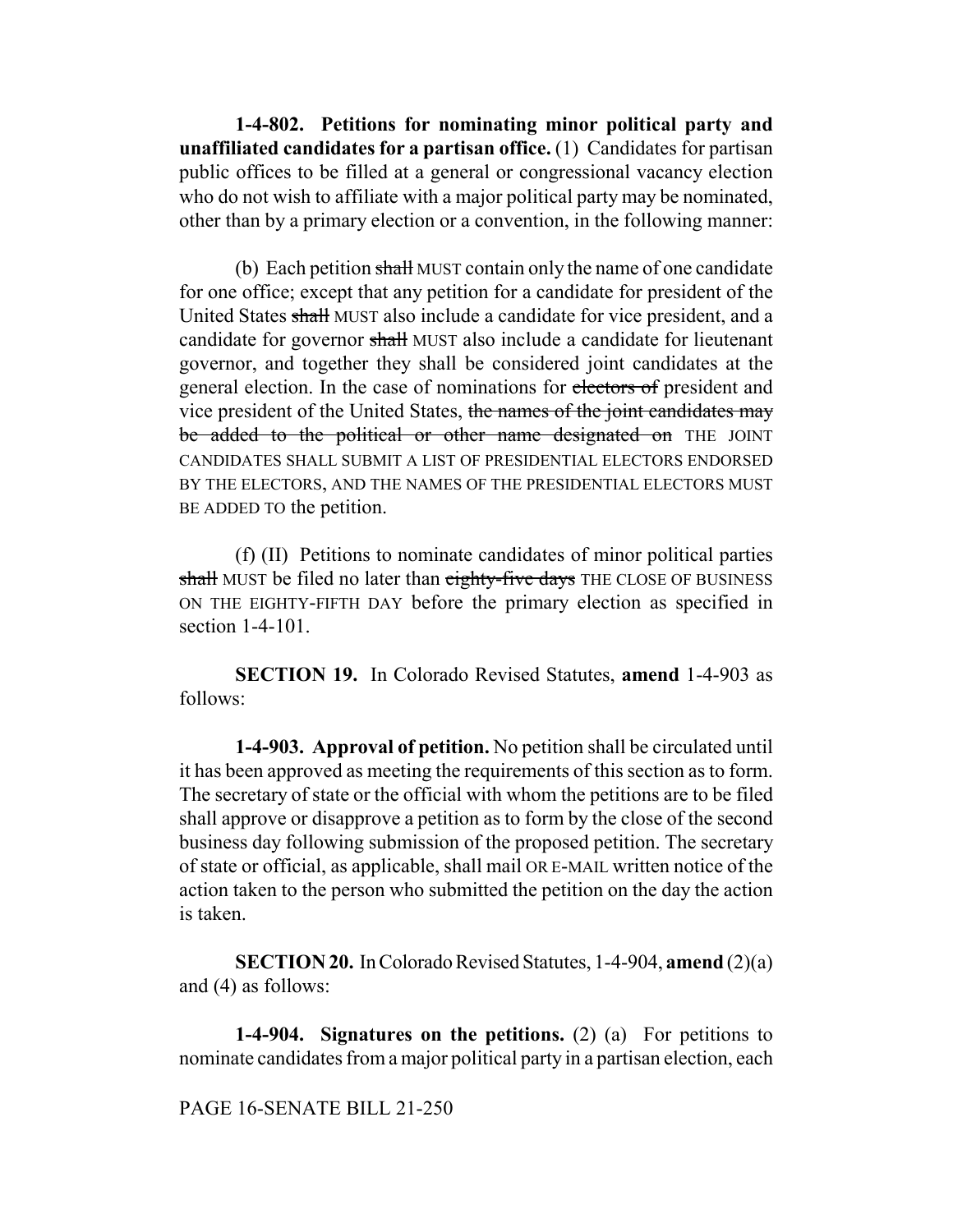signer must be affiliated with the major political party named in the petition and shall state the following to the circulator: That the signer has been affiliated with the major political party named in the petition for at least twenty-nine TWENTY-TWO days as shown in the statewide voter registration system and that the signer has not signed any other petition for any other candidate for the same office.

(4) Any person, except a circulator, may assist an elector who is physically unable to sign the petition in completing the information on the petition as required by law. On the petition, immediately following the name of the disabled elector, the person providing assistance shall both sign, PROVIDE THE PERSON'S ADDRESS, and shall state that the assistance was given to the disabled elector.

**SECTION 21.** In Colorado Revised Statutes, 1-4-905, **amend**  $(2)(b)(I)$  as follows:

**1-4-905. Circulators - requirements - affidavits - notarization training.** (2) (b) (I) A notary public shall not notarize an affidavit required under subsection  $(2)(a)$  of this section unless:

(A) The circulator is in the physical presence of the notary public; AND

(B) The circulator has dated the affidavit and fully and accurately completed all of the personal information on the affidavit required by subsection  $(2)(a)$  of this section. and

(C) The circulator presents a form of identification as defined in section  $1-1-104$   $(19.5)$ .

**SECTION 22.** In Colorado Revised Statutes, 1-4-905.5, **amend** (1)(c), (2)(a), (2)(b)(I), (3)(d), (4)(a)(I), (4)(a)(III), and (5); and **add** (1)(d) as follows:

**1-4-905.5. Petition entities - requirements - violations**  definitions. (1) As used in this section:

(c) "Petition entity" means any person or committee that DIRECTLY OR INDIRECTLY provides payment to a circulator to circulate a petition to

#### PAGE 17-SENATE BILL 21-250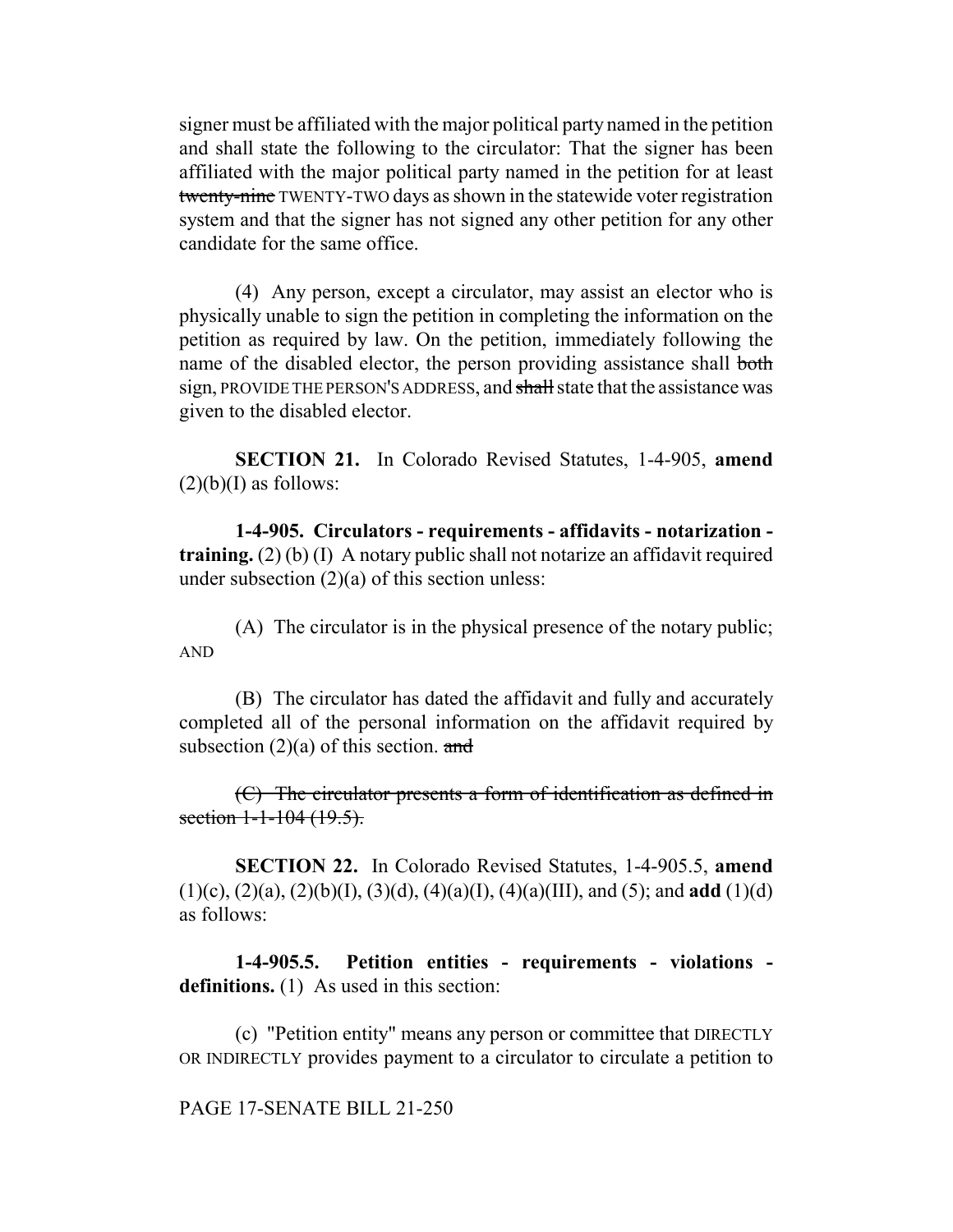nominate a candidate OR TO RECALL AN ELECTED OFFICER IN ACCORDANCE WITH ARTICLE 12 OF THIS TITLE 1.

(d) "RECALL COMMITTEE" MEANS THE COMMITTEE OF SIGNERS DESCRIBED IN SECTION  $1-12-108(2)(b)$ .

(2) (a) It is unlawful for any petition entity to provide payment to a circulator to circulate a petition to nominate a candidate OR TO RECALL AN ELECTED OFFICER without first obtaining a license from the secretary of state.

(b) (I) The secretary of state may deny a license if he or she finds that the petition entity or any of its principals have been found, in a judicial or administrative proceeding, to have authorized or knowingly permitted any of the acts set forth in subsection  $(2)(c)$  of this section, OR TO HAVE KNOWINGLY CONTRACTED WITH A PETITION ENTITY THAT HAS BEEN FOUND, IN A JUDICIAL OR ADMINISTRATIVE PROCEEDING, TO HAVE AUTHORIZED OR KNOWINGLY PERMITTED ANY OF THE ACTS SET FORTH IN SUBSECTION  $(2)(c)$ OF THIS SECTION.

(3) (d) If, after a hearing, the secretary of state finds that a petition entity violated a provision of subsection (2)(c) of this section OR CONTRACTED WITH A PETITION ENTITY THAT VIOLATED A PROVISION OF SUBSECTION (2)(c) OF THIS SECTION, the secretary shall revoke the entity's license for not less than ninety days or more than one hundred eighty days. Upon finding any subsequent violation of a provision of subsection  $(2)(c)$ of this section, the secretary shall revoke the petition entity's license for not less than one hundred eighty days or more than one year. The secretary shall consider all circumstances surrounding the violations in fixing the length of the revocations.

(4) (a) The secretary of state shall issue a decision on any application for a new or reinstated license within ten business days after a petition entity files an application. The application must be on a form prescribed by the secretary and must include, at a minimum:

(I) The name of any candidate,  $\sigma$  candidate committee, OR RECALL COMMITTEE for which a petition will be circulated by circulators coordinated or paid by the petition entity;

## PAGE 18-SENATE BILL 21-250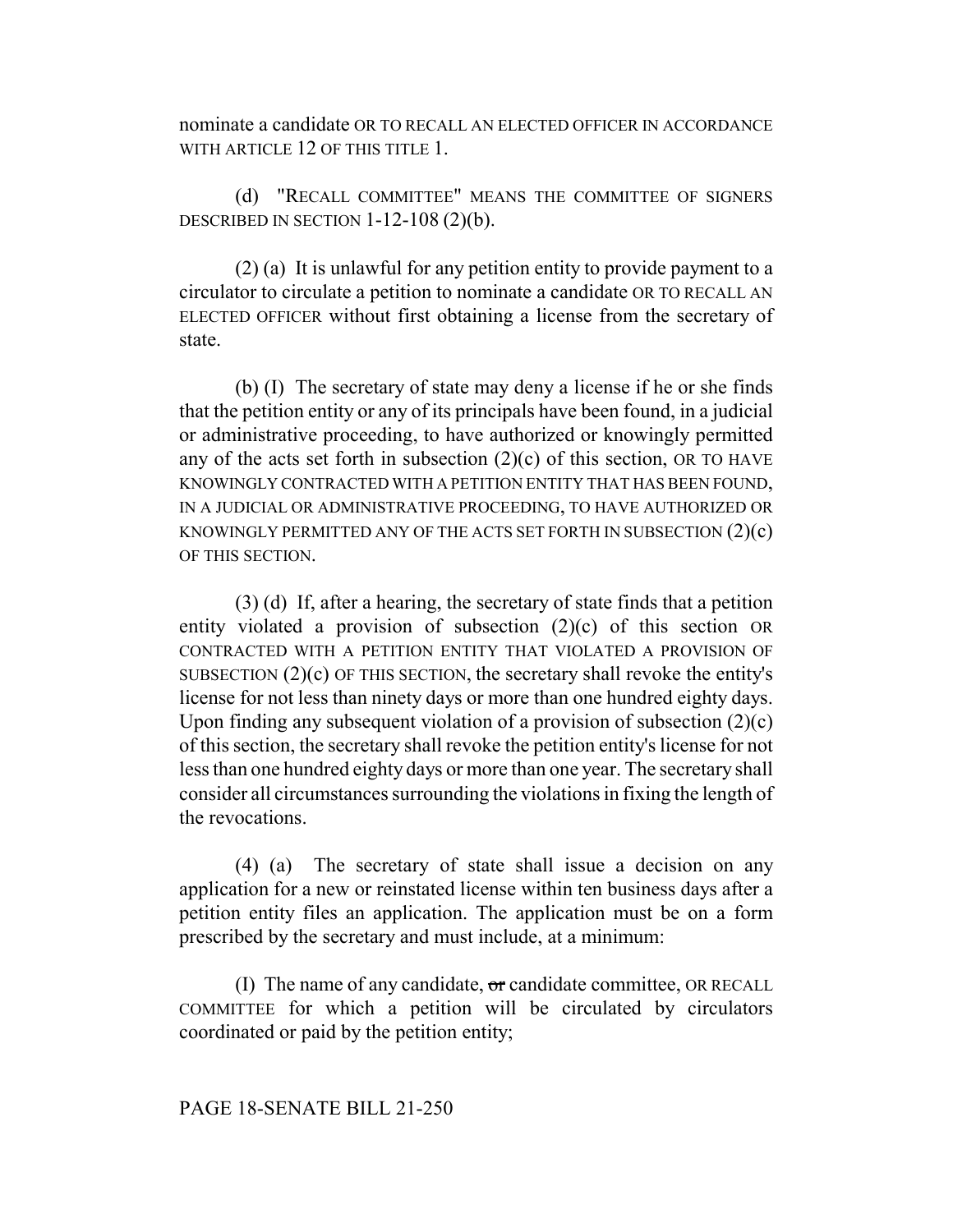(III) The name and signature of the designated agent of the petition entity for the candidate, or candidate committee, OR RECALL COMMITTEE.

(5) A petition entity shall ensure that a petition circulated by the entity is delivered to the candidate,  $\sigma$  candidate committee, OR RECALL COMMITTEE no later than three days before the deadline for the candidate to file the petition.

**SECTION 23.** In Colorado Revised Statutes, 1-4-1101, **amend** (1) as follows:

**1-4-1101. Write-in candidate affidavit of intent.** (1) A person who wishes to be a write-in candidate for an office in an election shall file an affidavit of intent stating that he or she desires the office and is qualified to assume its duties if elected. A write-in candidate for governor shall designate in the affidavit a write-in candidate for lieutenant governor. A WRITE-IN CANDIDATE FOR PRESIDENT OF THE UNITED STATES IN THE GENERAL ELECTION SHALL DESIGNATE IN THE AFFIDAVIT A WRITE-IN CANDIDATE FOR VICE PRESIDENT OF THE UNITED STATES AND SHALL INCLUDE A LIST OF PRESIDENTIAL ELECTORS ENDORSED BY THE ELECTORS. The affidavit shall be filed with the secretary of state if it is for a statewide office, a seat in congress, a seat in the general assembly, the office of district attorney, or any other district office of state concern. The affidavit shall be filed with the county clerk and recorder if it is for a county office and with the designated election official if it is for a local office.

**SECTION 24.** In Colorado Revised Statutes, 1-4-1012, **repeal as added by House Bill 21-1001** (2) as follows:

**1-4-1012. Remote participation in vacancy committee meetings.** (2) This section is repealed, effective December 31, 2021.

**SECTION 25.** In Colorado Revised Statutes, 1-4-1203, **amend**  $(2)(b)$  and  $(5)$  as follows:

**1-4-1203. Presidential primary elections - when - conduct.** (2) (b) An unaffiliated eligible elector may vote in a political party's presidential primary election without affiliating with that party or may declare an affiliation with a political party to the election judges at the presidential primary election in accordance with section 1-7-201.

PAGE 19-SENATE BILL 21-250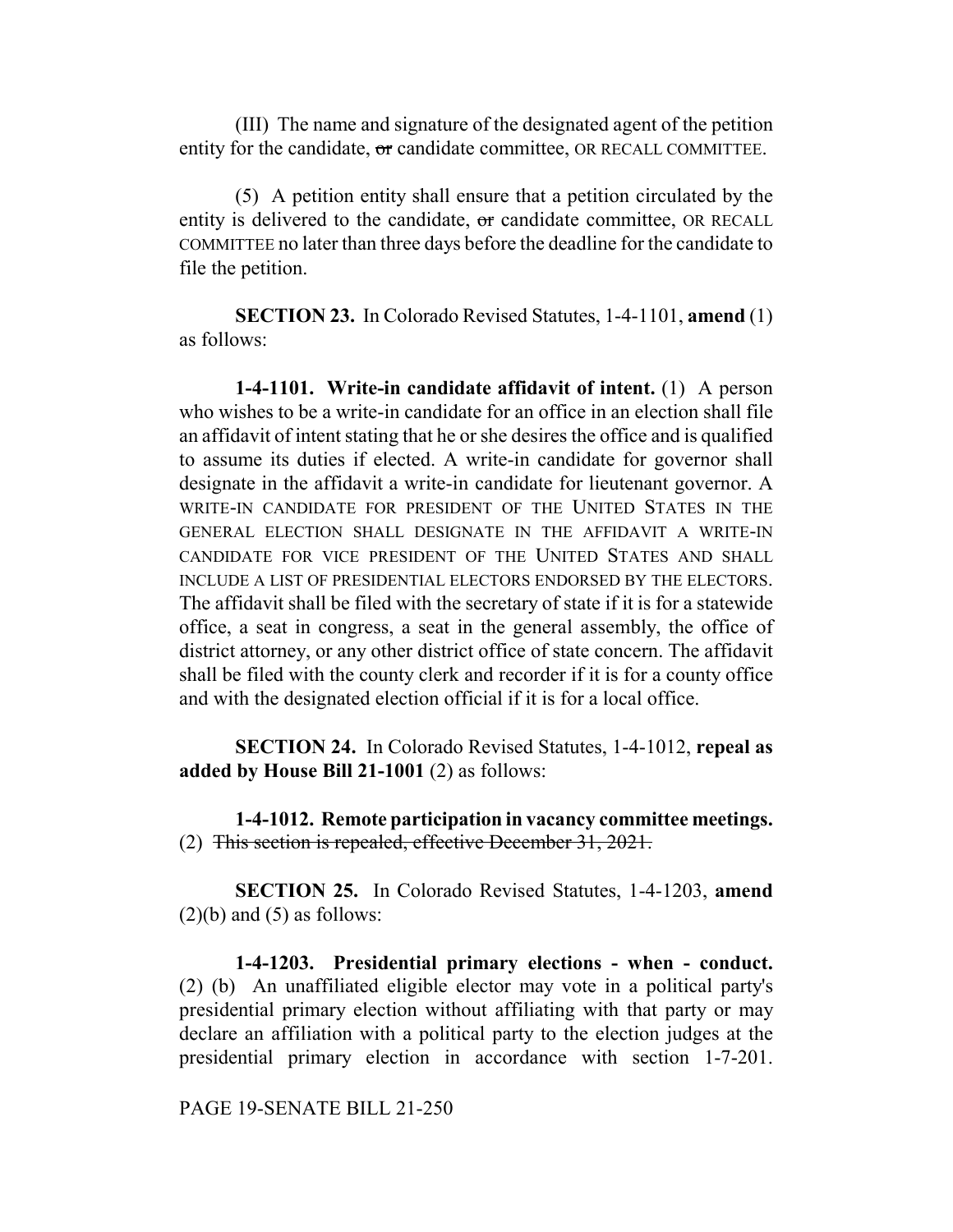Notwithstanding any other provision of law, no elector affiliated with a major or minor political party or political organization may change or withdraw his or her affiliation in order to vote in the presidential primary election of another political party unless the elector has changed or withdrawn such affiliation no later than the twenty-ninth TWENTY-SECOND day preceding the presidential primary election as provided in section 1-2-219 (1).

(5) If, at the close of business on the sixtieth day before a presidential primary election, there is not EVERY POLITICAL PARTY HAS NO more than one candidate for president affiliated with  $\alpha$  THE political party WHO IS certified to the presidential primary ballot pursuant to section 1-4-1204 (1) or who has filed a write-in candidate statement of intent pursuant to 1-4-1205, the secretary of state may cancel the presidential primary election for that political party ALL POLITICAL PARTIES and declare that THE candidate FOR EACH POLITICAL PARTY the winner of the presidential primary election of such FOR THAT political party.

**SECTION 26.** In Colorado Revised Statutes, **amend** 1-4-1206 as follows:

**1-4-1206. Presidential primary ballots - survey of returns.** Each county clerk and recorder shall survey all returns received from the presidential primary election in all county precincts in accordance with article 10 of this title 1. FOR COUNTIES THAT CONTAIN MORE THAN ONE UNITED STATES CONGRESSIONAL DISTRICT, THE RETURNS MUST INDICATE THE NUMBER OF VOTES CAST IN EACH PRECINCT FOR EACH CANDIDATE; EXCEPT THAT, IF THE TOTAL NUMBER OF VOTES CAST AND COUNTED IN ANY PRECINCT IS LESS THAN TEN, THE RETURNS FOR ALL SUCH PRECINCTS IN THE COUNTY MUST BE REPORTED TOGETHER.FOR COUNTIES THAT CONTAIN ONLY ONE UNITED STATES CONGRESSIONAL DISTRICT, THE RETURNS MAY INDICATE THE NUMBER OF VOTES CAST IN THE COUNTY FOR EACH CANDIDATE.

**SECTION 27.** In Colorado Revised Statutes, 1-4-1302, **amend** (1) and (3); and **repeal** (4)(c) as follows:

**1-4-1302. Petition to qualify as a minor political party.** (1) A petition to qualify as a minor political party shall MUST be signed by at least ten thousand registered electors and shall be submitted to the secretary of

## PAGE 20-SENATE BILL 21-250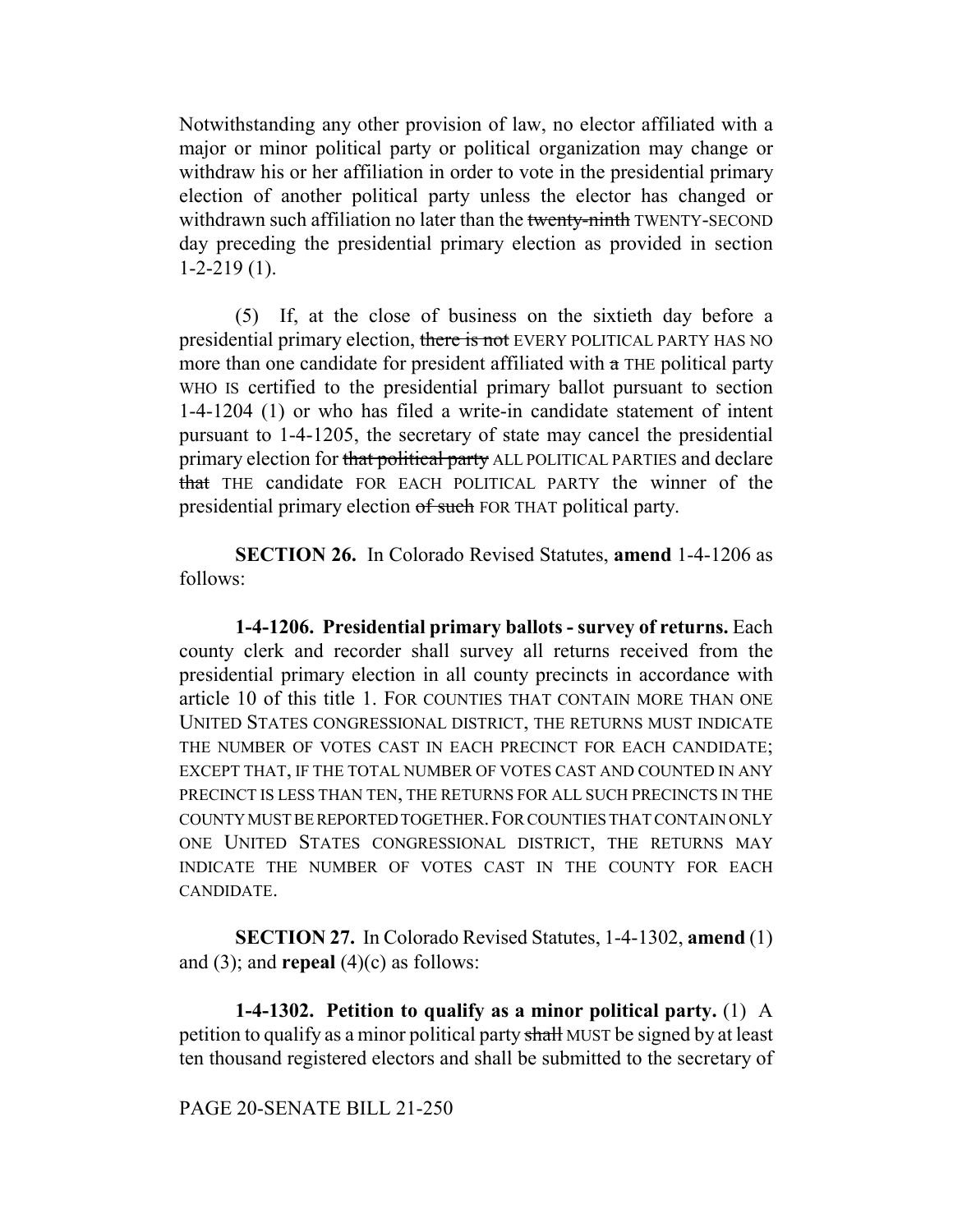state no later than THE CLOSE OF BUSINESS ON the second Friday in the January of the election year for which the minor political party seeks to qualify.

(3) Each registered elector signing a petition pursuant to this section shall print the elector's name and address, including the street and number, if any. There shall MUST be attached to each petition an affidavit of a registered elector PERSON WHO IS A CITIZEN OF THE UNITED STATES AND AT LEAST EIGHTEEN YEARS OF AGE who circulated the petition stating:

(a) The elector's CIRCULATOR'S address;

(b) That the elector is a registered elector CIRCULATOR IS A CITIZEN OF THE UNITED STATES AND AT LEAST EIGHTEEN YEARS OF AGE;

(c) That the elector CIRCULATOR circulated the petition;

(d) That each signature on the petition was affixed in the elector's CIRCULATOR'S presence and is the signature of the person whose name it purports to be; and

(e) That, to the best of the elector's CIRCULATOR'S knowledge and belief, each of the persons signing the petition was a registered elector at the time of signing.

 $(4)$  (c) In case a petition to allow a minor political party to nominate candidates is not sufficient, it may be amended once at any time prior to 3 p.m. on the seventh day following the date of the notification of insufficiency. If such petition is amended prior to 3 p.m. on the seventh day following the notification of insufficiency, the secretary of state shall notify the minor political party of whether the petition is sufficient or insufficient no later than the fourteenth day following the date of the notification of insufficiency.

**SECTION 28.** In Colorado Revised Statutes, 1-5-102.9, **amend**  $(1)(b.5)(V)$ ,  $(1)(c)(I)(H)$ ,  $(2)(a)$  introductory portion,  $(3)(k)$ ,  $(3)(l)$ ,  $(3)(m)$ , and (5)(d); **repeal** (6); and **add** (1)(c)(I)(J), (1)(c)(I)(K), (2)(a.5), and (3)(n) as follows:

# **1-5-102.9. Voter service and polling centers - number required**

## PAGE 21-SENATE BILL 21-250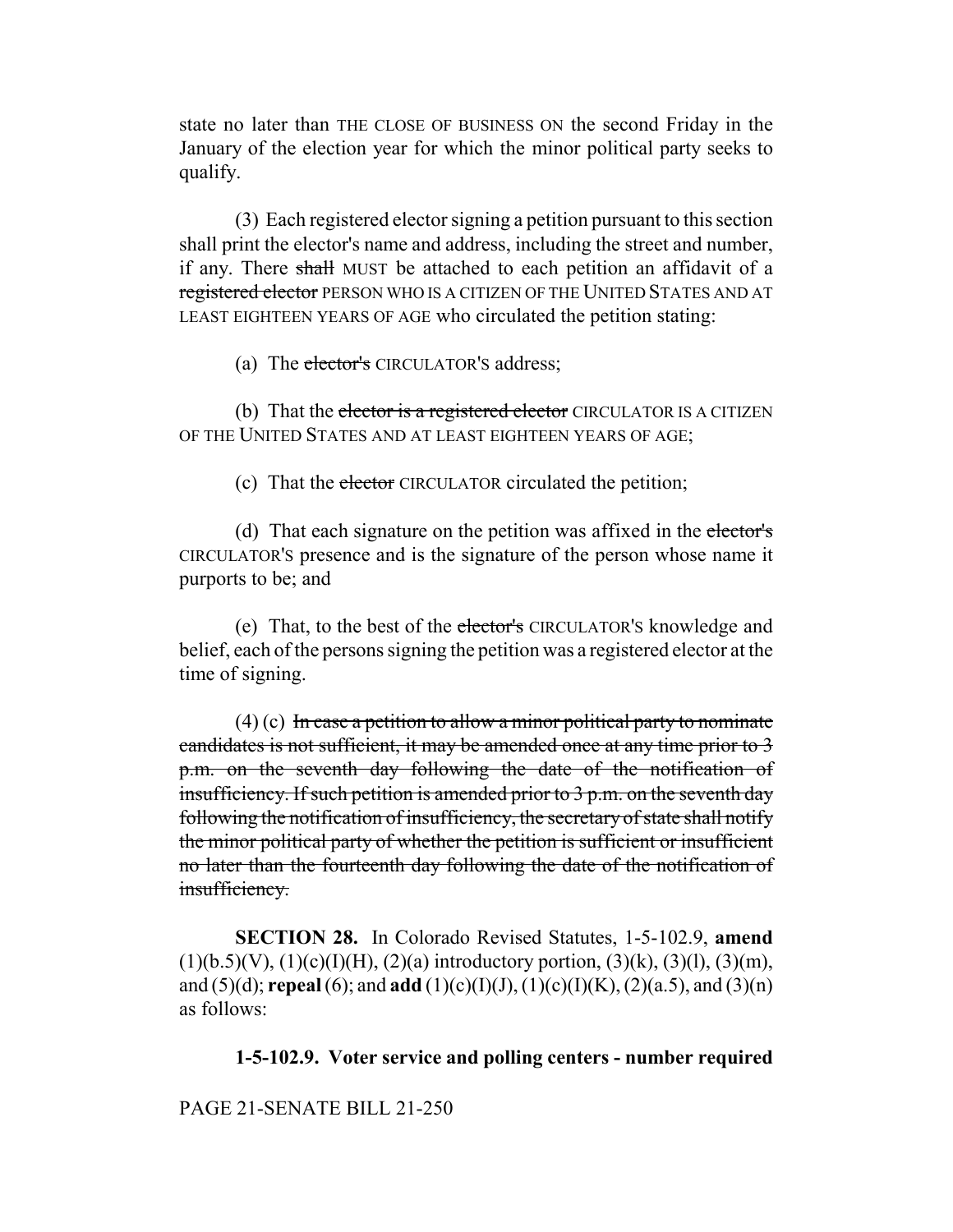**- services provided - drop-off locations - definition.** (1) (b.5) (V) (A) As used in this subsection  $(1)(b.5)$ , the number of enrolled students at a campus is the highest number of all full-time, part-time, graduate, and undergraduate students, not including students solely registered for online courses and concurrent enrollment students, during the fall semester of the year of the previous general election according to data collected by the department of higher education. The department of higher education shall provide the data to the secretary of state on or before December 1 of each general election year. except that, the department of higher education shall provide the data for the fall semester of 2018 to the secretary of state on or before October 1, 2019. The secretary of state shall determine from the data which campuses meet the enrollment thresholds for the next general election.

(B) NOTWITHSTANDING SUBSECTION  $(1)(b.5)(V)(A)$  OF THIS SECTION, DUE TO THE IMPACT OF THE COVID-19 PANDEMIC, FOR ANY ELECTION FOR WHICH THE NUMBER OF ENROLLED STUDENTS WOULD BE BASED ON DATA FROM THE FALL SEMESTER OF 2020, THE SECRETARY OF STATE SHALL USE DATA FOR THE FALL SEMESTER OF 2019 INSTEAD OF DATA FROM THE FALL SEMESTER OF 2020 TO DETERMINE THE NUMBER OF ENROLLED STUDENTS FOR PURPOSES OF SUBSECTION  $(1)(b.5)(I)$  OF THIS SECTION. THE DEPARTMENT OF HIGHER EDUCATION SHALL PROVIDE THE DATA FOR THE FALL SEMESTER OF 2019 TO THE SECRETARY OF STATE ON OR BEFORE OCTOBER 1, 2021.

(c) (I) In designating voter service and polling center locations pursuant to this subsection (1), each county clerk and recorder shall consider the following factors to address the needs of the county:

(H) When private locations are considered or designated as voter service and polling centers in accordance with section 1-5-105 (3), methods and standards to ensure the security of voting conducted at such locations; and

(J) IF A PROPOSED LOCATION WAS USED IN A PREVIOUS ELECTION, THE NUMBER OF ELECTORS THAT USED THE LOCATION IN THE PREVIOUS ELECTION AND THE RECORDED WAIT TIMES AT THE LOCATION, OR THE NUMBER OF ELECTORS AND RECORDED WAIT TIMES AT NEARBY LOCATIONS; AND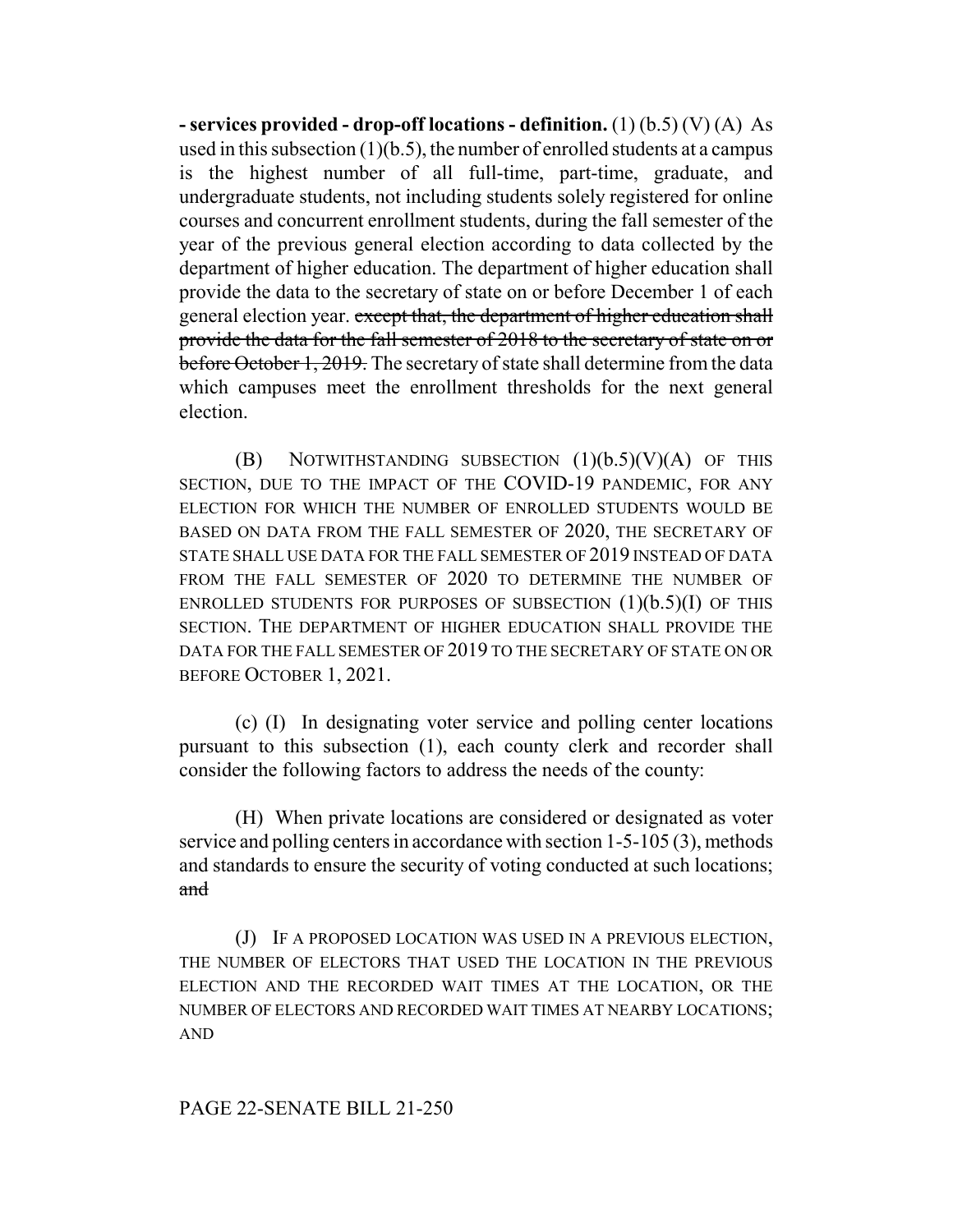(K) THE NEED TO PLACE VOTER SERVICE AND POLLING CENTERS IN POPULATION CENTERS THAT HAD LOWER VOTER TURNOUT IN PREVIOUS ELECTIONS.

(2) Voter service and polling centers must be open, at a minimum, for the fifteen-day period prior to and including the day of the election as follows:

(a) In a county described in section  $1-5-102.9$  (1)(a)(I) or (1)(a)(II) SUBSECTION  $(1)(a)(I)$  OR  $(1)(a)(II)$  OF THIS SECTION:

(3) Each voter service and polling center must provide:

(k) Mail ballots to requesting electors, INCLUDING A SUFFICIENT SUPPLY OF REPLACEMENT BALLOTS OR THE ABILITY TO PRINT A SUFFICIENT NUMBER OF BALLOTS ON DEMAND TO PROVIDE TO REGISTERED ELECTORS IN THE EVENT THERE ARE TECHNICAL PROBLEMS ACCESSING THE CENTRALIZED STATEWIDE VOTER REGISTRATION SYSTEM MAINTAINED PURSUANT TO SECTION 1-2-301;

(l) The ability to accept mail ballots that are deposited by electors; and

(m) The ability of a person to cast a provisional ballot; AND

(n) THE ABILITY OF A PERSON TO OBTAIN AND RETURN A FORM PURSUANT TO SECTION 1-7.5-107.3 (2)(a) CONFIRMING THE PERSON RETURNED A BALLOT OR TO PROVIDE A COPY OF IDENTIFICATION OR A SIGNATURE IN ACCORDANCE WITH SECTION  $1-2-502.5$  (4)(c),  $1-7.5-107$ (3.5)(d), OR 1-7.5-107.3 (1.5), IN ORDER TO CURE A BALLOT THE PERSON PREVIOUSLY CAST.

 $(5)$  (d) (I) The placement and security of each drop box shall MUST be determined by each county, SUBJECT TO THE REQUIREMENTS OF SUBSECTION  $(5)(d)(II)$  OF THIS SECTION AND in accordance with the secretary of state's current security rules. Counties are encouraged to establish drop boxes in community-based locations.

(II) A COUNTY CLERK AND RECORDER SHALL NOT ESTABLISH A DROP BOX AT A POLICE STATION, SHERIFF'S OFFICE, OR TOWN MARSHAL'S OFFICE;

## PAGE 23-SENATE BILL 21-250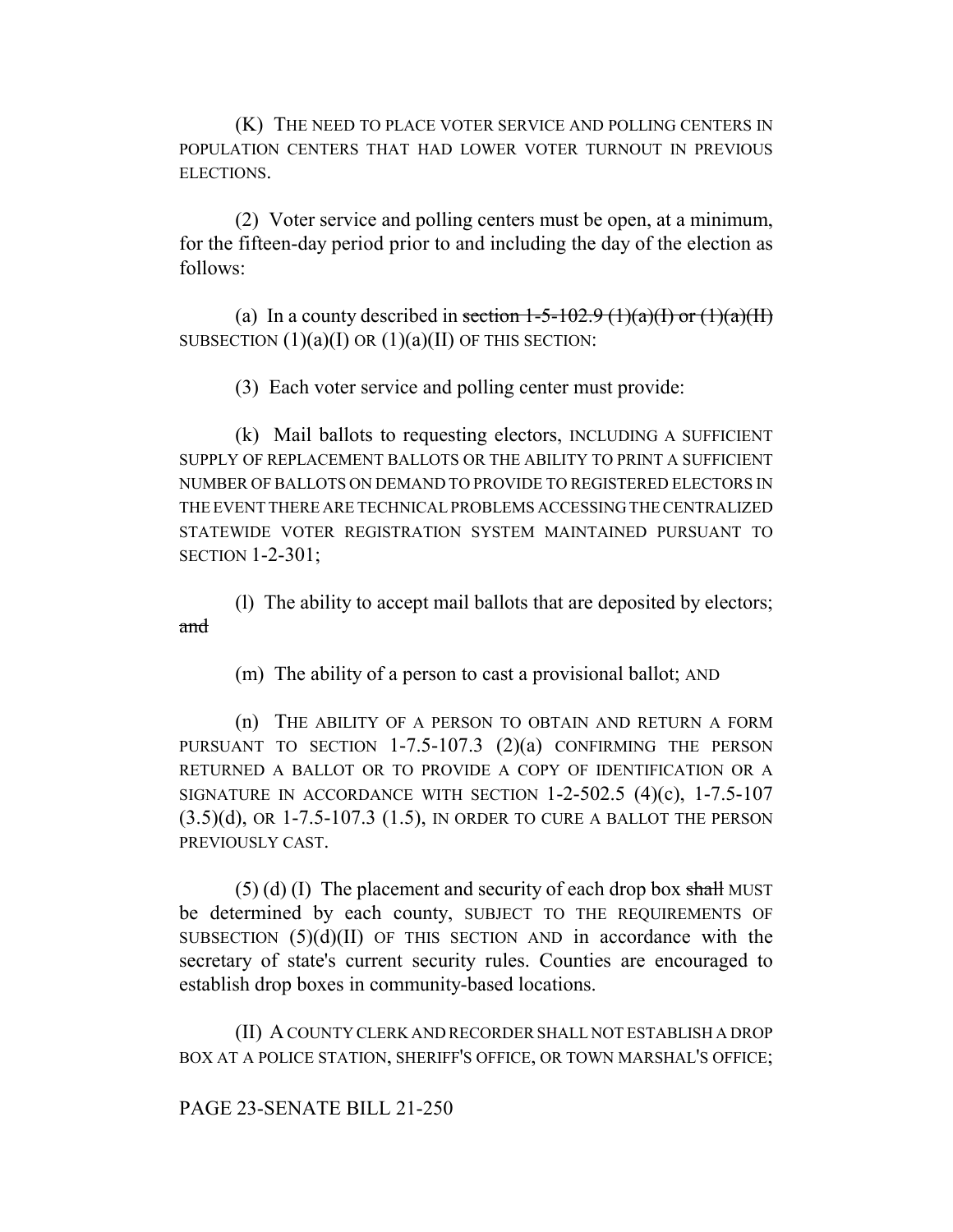EXCEPT THAT:

(A) A COUNTY CLERK AND RECORDER MAY ESTABLISH A DROP BOX IN A MULTIPURPOSE BUILDING THAT INCLUDES EITHER THE COUNTY CLERK AND RECORDER'S OFFICE OR THE MUNICIPAL CLERK'S OFFICE AND ALSO INCLUDES A POLICE STATION, SHERIFF'S OFFICE, OR TOWN MARSHAL'S OFFICE; AND

(B) THE REQUIREMENTS OF THIS SUBSECTION  $(5)(d)(II)$  DO NOT APPLY TO A DROP BOX THAT WAS ESTABLISHED ON OR BEFORE THE EFFECTIVE DATE OF THIS SUBSECTION  $(5)(d)(II)$ .

 $(6)$  A county clerk and recorder may apply to the secretary of state for a waiver of any of the requirements of subsection (5) of this section for the 2020 general election no later than one hundred twenty days prior to the election. In determining whether to grant or deny a waiver request, the secretary of state may consider the following:

(a) The number and location of drop boxes that will be provided by the county in the election;

(b) The number and location of drop-off locations that will be provided by the county in the election; and

(c) Whether the county clerk and recorder made reasonable attempts to meet the requirements of this section.

**SECTION 29.** In Colorado Revised Statutes, 1-5-103, **amend** (1) as follows:

**1-5-103. Changes in boundaries - partisan elections.** (1) Changes in the boundaries of precincts or the creation of new precincts for partisan elections shall MUST be completed no later than twenty-nine days prior to the precinct caucus day FIRST TUESDAY IN MARCH, except in cases of precinct changes resulting from changes in county boundaries.

**SECTION 30.** In Colorado Revised Statutes, 1-5-106, **amend** (1) as follows:

**1-5-106. Polling location or drop-off location - designation by**

PAGE 24-SENATE BILL 21-250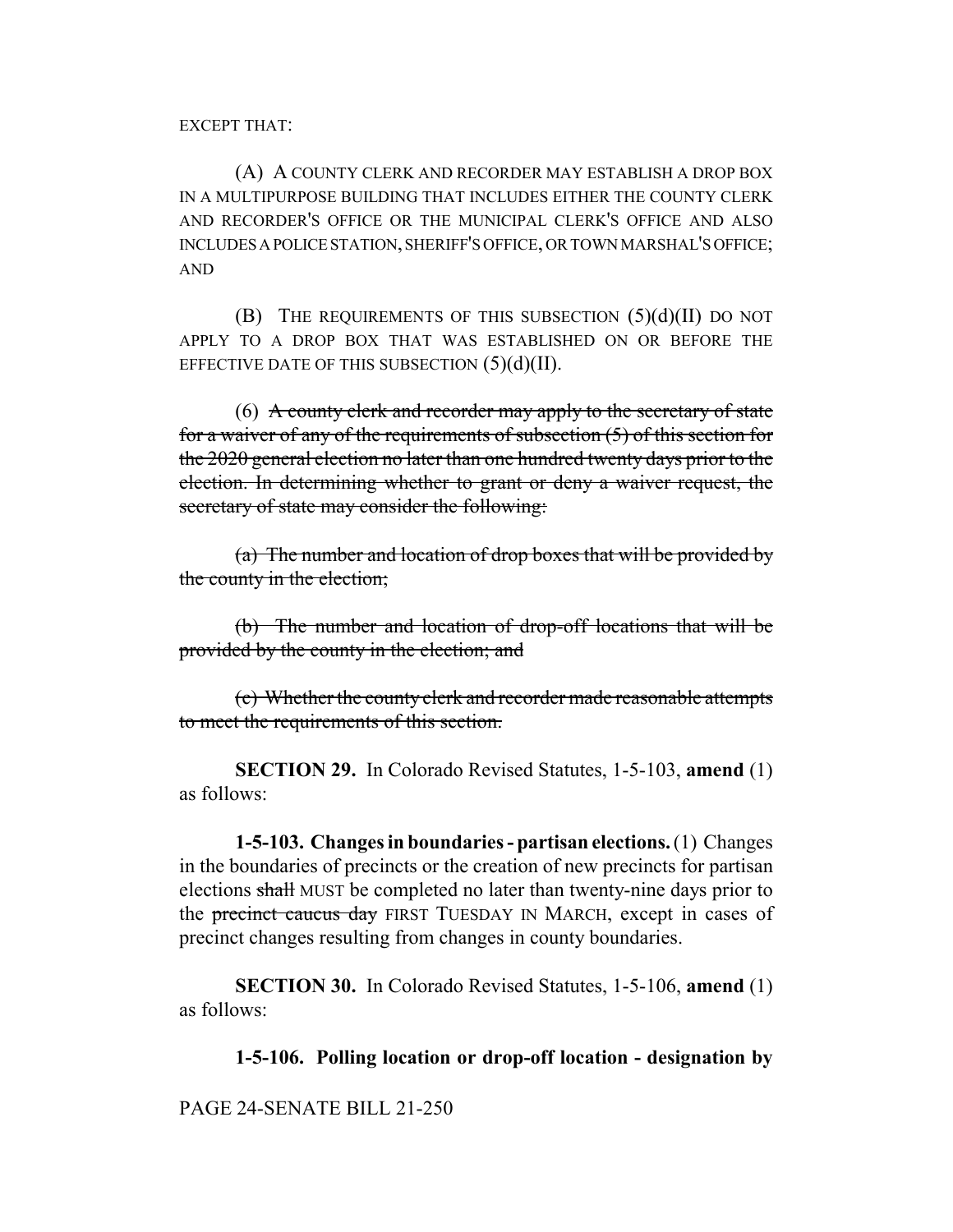**sign.** (1) (a) All polling locations must be designated by  $\alpha$  sign SIGNS conspicuously posted PURSUANT TO SUBSECTION (1)(b) OF THIS SECTION at least twenty days before each election and during the period polling locations are open. The sign shall be substantially in the following form: "Polling place/voter service and polling center for county ....". The lettering on the sign shall MUST be black on a white background. The letters and numerals of the title shall MUST be at least four inches in height. In addition, the sign shall MUST state the hours the polling location will be open.

(b) AT A MINIMUM, EACH POLLING LOCATION MUST BE MARKED BY AT LEAST ONE OUTDOOR SIGN AT EACH ENTRANCE TO THE PARKING LOT OR BUILDING WHERE THE POLLING LOCATION IS LOCATED AND INDOOR SIGNS SUFFICIENT TO LOCATE THE POLLING LOCATION ONCE INSIDE THE BUILDING.

**SECTION 31.** In Colorado Revised Statutes, 1-6-114, **add** (4) as follows:

**1-6-114. Judges - oath required - electioneering prohibited.** (4) A PERSON SHALL NOT ENGAGE IN ELECTIONEERING, AS DEFINED IN SECTION 1-13-714, OR WEAR OR DISPLAY APPAREL, BUTTONS, OR OTHER MATERIALS THAT PROMOTE OR OPPOSE A POLITICAL PARTY, CANDIDATE, BALLOT ISSUE, OR BALLOT QUESTION WHILE SERVING AS AN ELECTION JUDGE.

**SECTION 32.** In Colorado Revised Statutes, 1-7-101, **add** (1.5) as follows:

**1-7-101. Hours of voting on election day.** (1.5) EACH DROP BOX MUST BE OPEN UNTIL 7 P.M. ON ELECTION DAY. EACH DROP BOX MUST REMAIN OPEN AFTER 7 P.M. UNTIL EVERY ELIGIBLE ELECTOR WHO WAS IN LINE AT THE DROP BOX AT OR BEFORE 7 P.M. HAS BEEN ALLOWED TO DEPOSIT ALL BALLOTS THE PERSON BROUGHT IN THE DROP BOX, SUBJECT TO THE LIMITATION SET FORTH IN SECTION  $1-7.5-107$  (4)(b)(I)(B).

**SECTION 33.** In Colorado Revised Statutes, 1-7-105, **amend** (1) as follows:

**1-7-105. Watchers at primary elections.** (1) Each political party participating in a primary election shall be entitled to have a watcher in each precinct in the county. The STATE CHAIR OR THE chairperson of the county

PAGE 25-SENATE BILL 21-250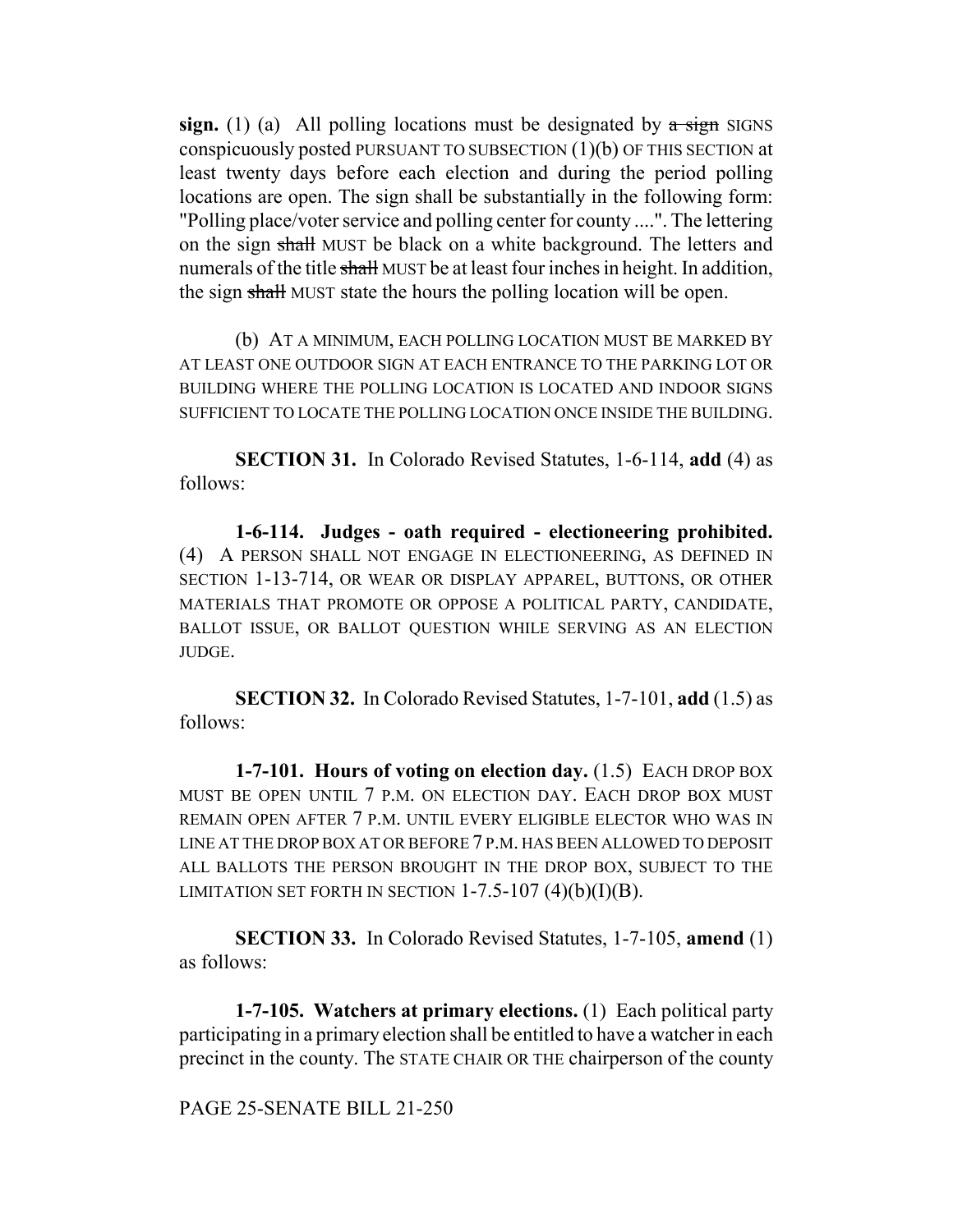central committee of each political party shall certify the persons selected as watchers on forms provided by the county clerk and recorder and submit the names of the persons selected as watchers to the county clerk and recorder. To the extent possible, the STATE CHAIR OR chairperson shall submit the names by the close of business on the Friday immediately preceding the election.

**SECTION 34.** In Colorado Revised Statutes, 1-7-110, **amend** (1) as follows:

**1-7-110. Preparing to vote in person.** (1) (a) When an elector appears in person to vote, a signature card containing the elector's name and residential address, as they appear in the statewide voter registration system created in section 1-2-301, shall be completed. UNLESS AN ELECTOR IS REGISTERING FOR THE FIRST TIME OR UPDATING THE ELECTOR'S VOTER REGISTRATION INFORMATION, THE ELECTOR SHALL NOT BE REQUIRED TO PROVIDE ANY INFORMATION ON THE SIGNATURE CARD IN ADDITION TO THE ELECTOR'S NAME, RESIDENTIAL ADDRESS, AND SIGNATURE.

(b) Except as provided in subsection (4) of this section, an eligible elector desiring to vote in person shall show his or her identification as defined in section 1-1-104 (19.5), verify the information that appears on the signature card, sign the signature card, and give the signature card to one of the election judges. An eligible elector who is unable to write may request assistance from one of the election judges, who shall also sign the signature card and witness the eligible elector's mark. The signature card shall MUST provide:

I, ...................., state AFFIRM under penalty of perjury that I am A UNITED STATES CITIZEN AND an eligible elector; that my name and I HAVE BEEN A COLORADO RESIDENT FOR AT LEAST TWENTY-TWO DAYS IMMEDIATELY BEFORE THIS ELECTION; I AM REGISTERED TO VOTE AT MY sole legal place of residence; are as shown on this signature card; and that I have not nor will I cast a ballot by any other means in this election I WILL BE AT LEAST EIGHTEEN YEARS OF AGE ON ELECTION DAY; AND THIS IS THE ONLY BALLOT I HAVE VOTED IN THIS ELECTION.

**SECTION 35.** In Colorado Revised Statutes, 1-7-515, **amend** (2) as follows:

## PAGE 26-SENATE BILL 21-250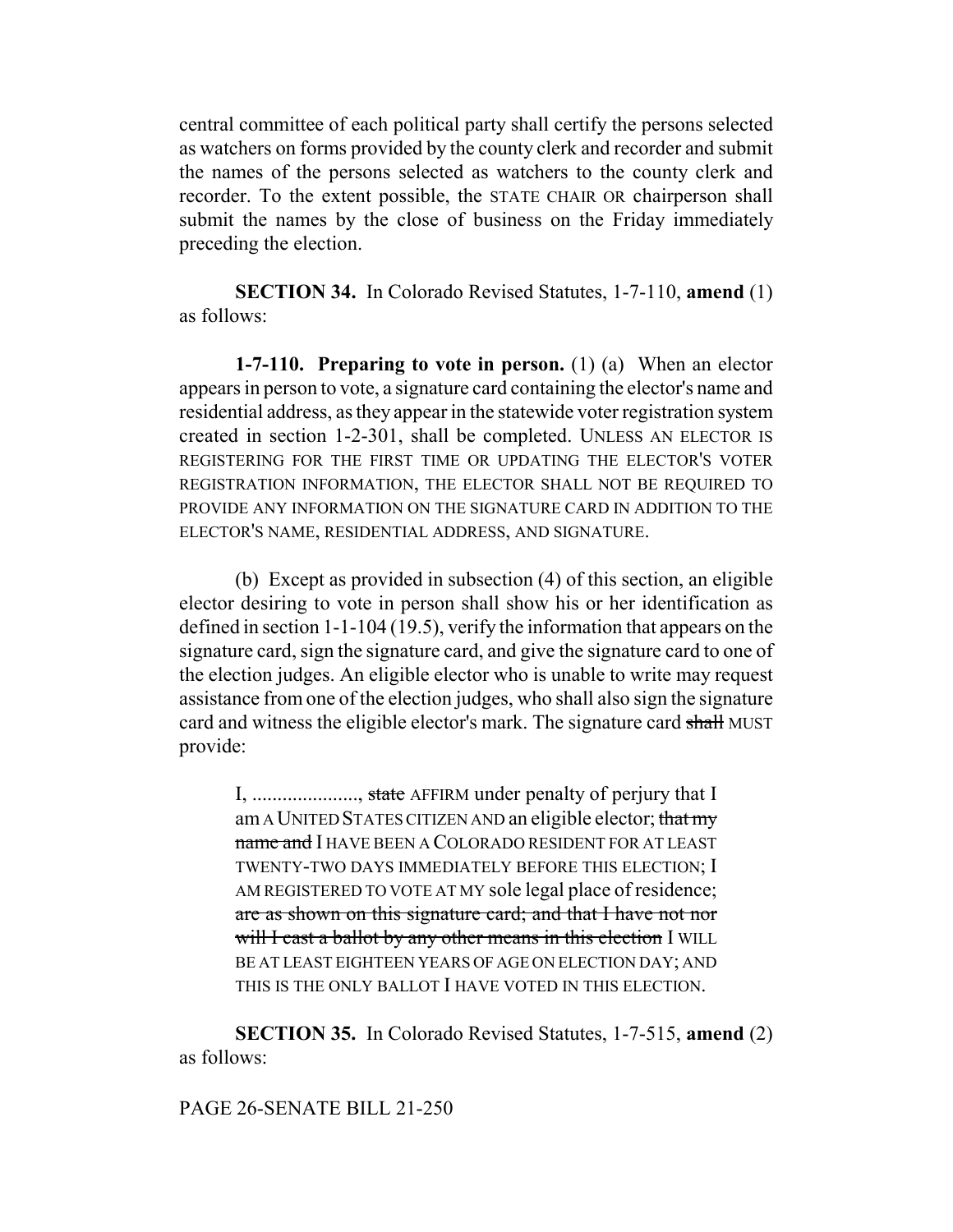**1-7-515. Risk-limiting audits - rules - legislative declaration**  definitions. (2) (a) Commencing with the 2017 coordinated election and Following each primary, general, coordinated, RECALL, or congressional vacancy election, held thereafter, each county shall make use of a risk-limiting audit in accordance with the requirements of this section. Races to be audited shall MUST be selected in accordance with procedures established by the secretary of state, and all contested races are eligible for such selection.

(b) Upon written application from a county, the secretary of state may waive the requirements of paragraph (a) of this subsection (2) upon a sufficient showing by the county that the technology in use by the county will not enable the county to satisfy such requirements in preparation for the 2017 coordinated election.

**SECTION 36.** In Colorado Revised Statutes, 1-7.5-104.5, **amend**  $(2)(b)(I.5)$  as follows:

**1-7.5-104.5. Ballots and supplies for mail voting.** (2) (b) The approved form must include, at a minimum:

 $(1.5)$  Instructions to ON HOW THE ELECTOR CAN provide IDENTIFICATION AND a signature for verification with the ballot for first-time electors who do not have a signature stored in the statewide voter registration system;

**SECTION 37.** In Colorado Revised Statutes, 1-7.5-105, **amend** (1) and  $(2)(a)$ ; and **add**  $(1.3)(f.5)$  as follows:

**1-7.5-105. Preelection process - rules.** (1) (a) The county clerk and recorder or designated election official responsible for conducting an election that is to be by mail ballot pursuant to section 1-7.5-104 (1) shall send a proposed election plan for conducting the mail ballot election to the secretary of state no later than ninety days prior to a nonpartisan election or, for any mail ballot election that is coordinated with or conducted by the county clerk and recorder, no later than one hundred twenty TEN days prior to the election. The proposed plan may be based on the standard plan adopted by the secretary of state by rule.

(b) FOR EACH GENERAL ELECTION, A COUNTY CLERK AND RECORDER

PAGE 27-SENATE BILL 21-250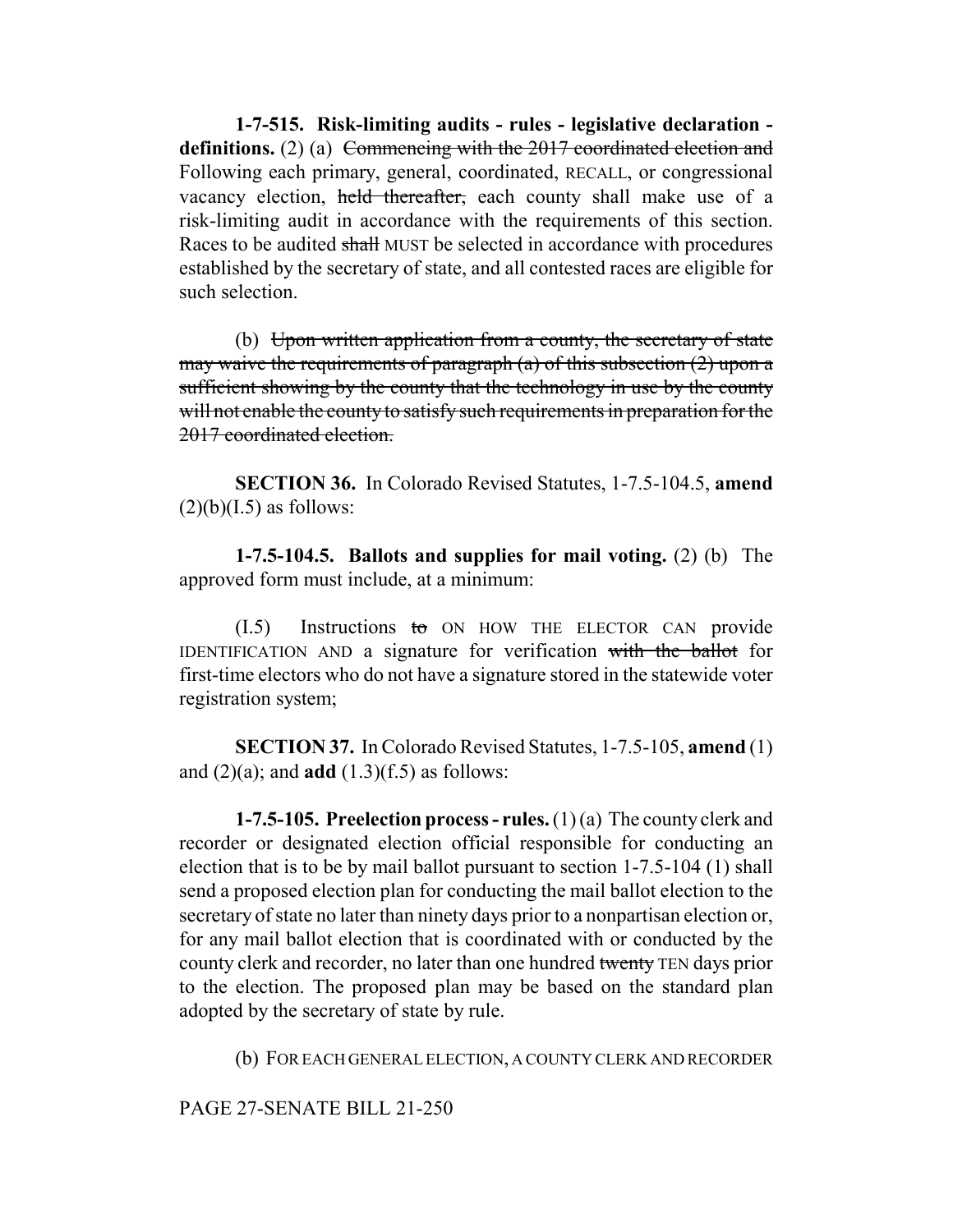OR DESIGNATED ELECTION OFFICIAL SHALL SOLICIT PUBLIC COMMENT ON THE PROPOSED LOCATIONS FOR VOTER SERVICE AND POLLING CENTERS AND DROP BOXES IN AN ELECTION PLAN REQUIRED PURSUANT TO SUBSECTION (1)(a) OF THIS SECTION. ON OR BEFORE THE FIFTY-FIFTH DAY BEFORE THE DEADLINE TO SUBMIT THE PLAN TO THE SECRETARY OF STATE, THE COUNTY CLERK AND RECORDER OR DESIGNATED ELECTION OFFICIAL SHALL POST TO THE COUNTY CLERK AND RECORDER'S WEBSITE THE PROPOSED LOCATIONS FOR VOTER SERVICE AND POLLING CENTERS AND DROP BOXES.THE COUNTY CLERK AND RECORDER SHALL ACCEPT PUBLIC COMMENTS ON THE PROPOSED LOCATIONS THROUGH THE FORTIETH DAY BEFORE THE DEADLINE TO SUBMIT THE PLAN TO THE SECRETARY OF STATE.

(1.3) The election plan required under subsection (1) of this section must include, at a minimum:

(f.5) THE INFORMATION REQUIRED BY SECTION  $1-7.5-113.5(2)$ ;

(2) (a) The secretary of state shall approve or disapprove the written plan for conducting a mail ballot election, in accordance with section 1-7.5-106, within fifteen TWENTY days after receiving the plan and shall provide a written notice to the affected political subdivision.

**SECTION 38.** In Colorado Revised Statutes, 1-7.5-107, **amend**  $(3)(a)(II), (3)(b.5)(I), and (4.3)(a)(III)$  as follows:

**1-7.5-107. Procedures for conducting mail ballot election primary elections - first-time voters casting a mail ballot after having registered by mail to vote - in-person request for ballot - repeal.** (3) (a) (II) If the twenty-second day before a general, primary, or other mail ballot election is a Saturday, Sunday, or STATE legal holiday, OR FEDERAL HOLIDAY RECOGNIZED BY THE UNITED STATES POSTAL SERVICE, the county clerk and recorder or designated election official may mail ballot packets pursuant to subsection  $(3)(a)(I)$  of this section on the Friday immediately preceding the twenty-second day.

(b.5) (I) (A) The return envelope must have printed on it a self-affirmation substantially in the following form:

I state AFFIRM under penalty of perjury that I am A UNITED STATES CITIZEN AND an eligible elector; that my

PAGE 28-SENATE BILL 21-250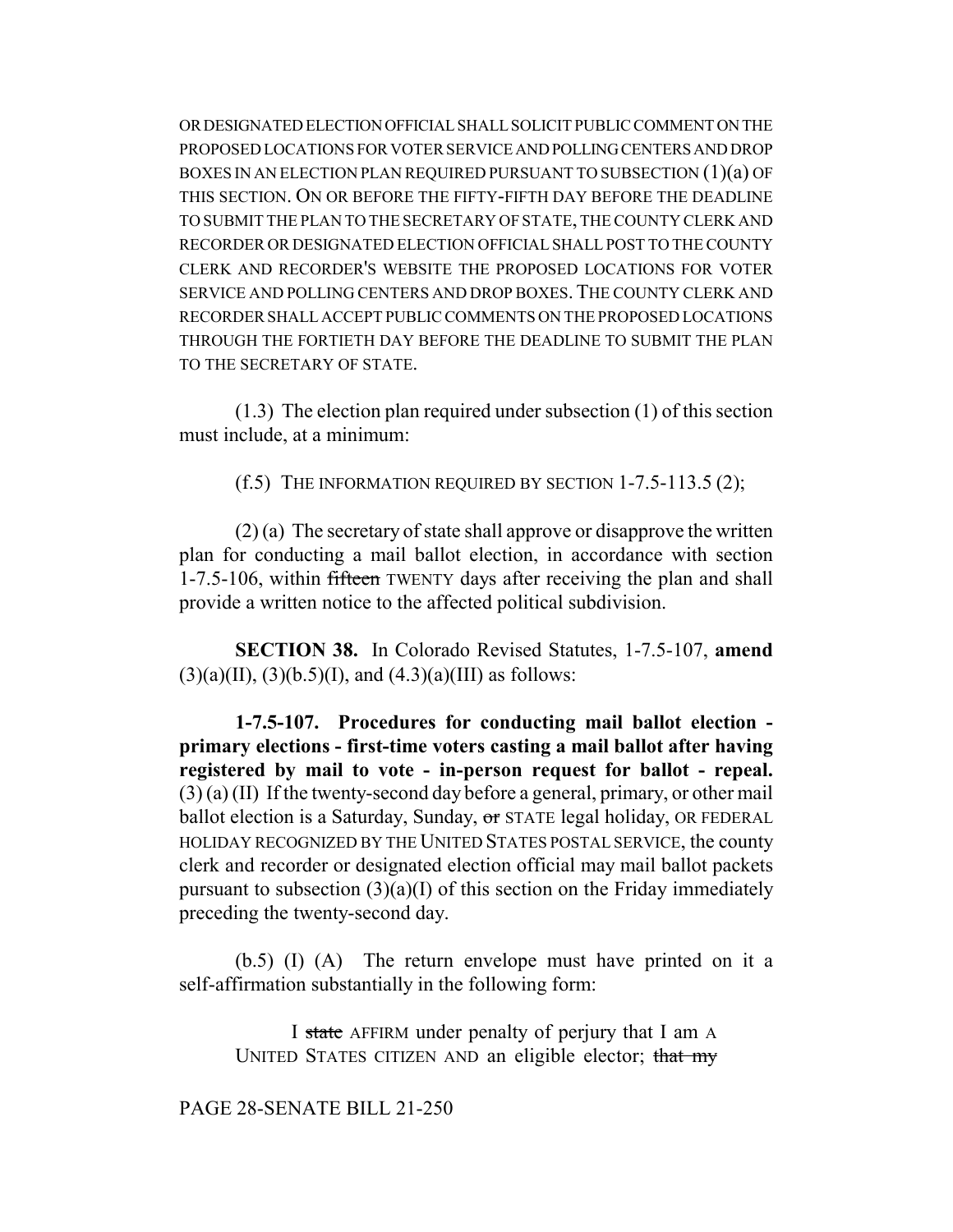signature and name are as shown on this envelope; that I have not and will not cast any vote in this election except by the enclosed ballot; and that my ballot is enclosed in accord with the provisions of the "Uniform Election Code of 1992" I HAVE BEEN A COLORADO RESIDENT FOR AT LEAST TWENTY-TWO DAYS IMMEDIATELY BEFORE THIS ELECTION; I AM REGISTERED TO VOTE AT MY SOLE LEGAL PLACE OF RESIDENCE; I WILL BE AT LEAST EIGHTEEN YEARS OF AGE ON ELECTION DAY; I VOTED THE BALLOT THAT WAS ISSUED TO ME; AND THIS IS THE ONLY BALLOT I HAVE VOTED IN THIS ELECTION".

................... ......................................... Date Signature of voter

(B) The return envelope must have printed below the signature line the affirmation required by section 1-2-205 (2).

(4.3) (a) (III) A county may establish additional drop-off locations at the county's discretion. Each drop-off location must be supervised in accordance with section 1-5-102.9  $\left(5\right)\left(6\right)$  *(5)(f)*.

**SECTION 39.** In Colorado Revised Statutes, 1-7.5-113, **amend** (1) as follows:

**1-7.5-113. Voting at group residential facilities.** (1) If a group residential facility does not have mail boxes in which a representative of the United States postal service may directly deposit mail, and more than seven mail ballots are to be sent to that group residential facility, a committee consisting of one employee of the county clerk and recorder of the county in which the facility is located and, where available, a representative appointed by each of the major political parties shall deliver the mail ballots and return the voted ballots to the office of the county clerk and recorder. THE DELIVERY OF BALLOTS UNDER THIS SECTION MAY BEGIN ON THE FORTY-FIFTH DAY BEFORE ELECTION DAY.

**SECTION 40.** In Colorado Revised Statutes, **add** 1-7.5-113.5 as follows:

**1-7.5-113.5. Voting at county jails or detention centers.** (1) EACH COUNTY CLERK AND RECORDER SHALL MAKE EFFORTS TO COORDINATE WITH

## PAGE 29-SENATE BILL 21-250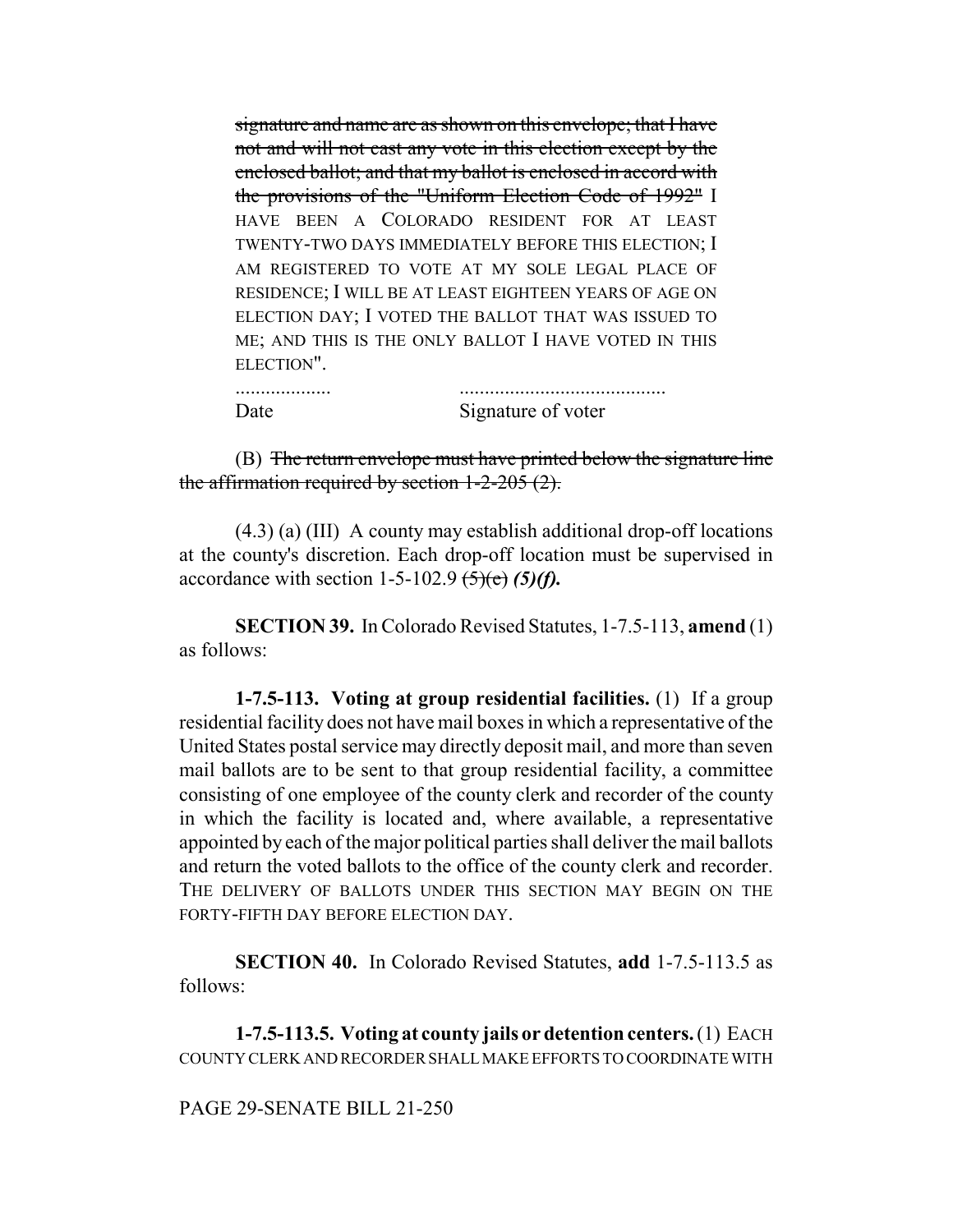THE COUNTY SHERIFF OR THE COUNTY SHERIFF'S DESIGNEE AT EACH COUNTY JAIL OR DETENTION CENTER TO FACILITATE VOTING FOR ALL CONFINED ELIGIBLE ELECTORS.

(2) THE ELECTION PLAN REQUIRED BY SECTION 1-7.5-105 MUST INCLUDE THE FOLLOWING INFORMATION:

(a) HOW THE COUNTY CLERK AND RECORDER WILL PROVIDE EACH COUNTY JAIL OR DETENTION CENTER WITH VOTER INFORMATION MATERIALS CONSISTENT WITH THE MATERIALS PROVIDED TO NON-CONFINED ELIGIBLE ELECTORS, INCLUDING AT A MINIMUM A LIST OF ACCEPTABLE FORMS OF IDENTIFICATION UNDER SECTION 1-1-104 (19.5) AND THE INFORMATION REQUIRED BY SECTIONS 1-40-124.5 AND 1-40-125; AND

(b) THE PROCESS BY WHICH THE COUNTY CLERK AND THE SHERIFF OR THE SHERIFF'S DESIGNEE WILL FACILITATE VOTER REGISTRATION AND DELIVERY AND RETRIEVAL OF MAIL BALLOTS FOR CONFINED ELIGIBLE ELECTORS.

**SECTION 41.** In Colorado Revised Statutes, 1-8.5-101, **repeal** (5) as follows:

**1-8.5-101. Provisional ballot - entitlement to vote.** (5) Any unaffiliated elector at a primary election may cast a regular party ballot upon requesting such ballot from an election judge in accordance with section 1-7-201 (2.3). Any unaffiliated elector at a primary election may also cast a regular party ballot upon openly declaring to the election judge the name of the political party with which the elector wishes to affiliate pursuant to section 1-2-218.5 or 1-7-201. Nothing in this section requires a minor political party to allow an unaffiliated elector to vote in the primary election of such political party.

**SECTION 42.** In Colorado Revised Statutes, 1-9-201, **amend** (1)(a) and (2) as follows:

**1-9-201. Right to vote may be challenged.** (1) (a) A person's right to vote at a polling location or in an election may be challenged ON ONE OR MORE OF THE FOLLOWING GROUNDS:

(I) THE PERSON IS NOT A CITIZEN OF THE UNITED STATES;

PAGE 30-SENATE BILL 21-250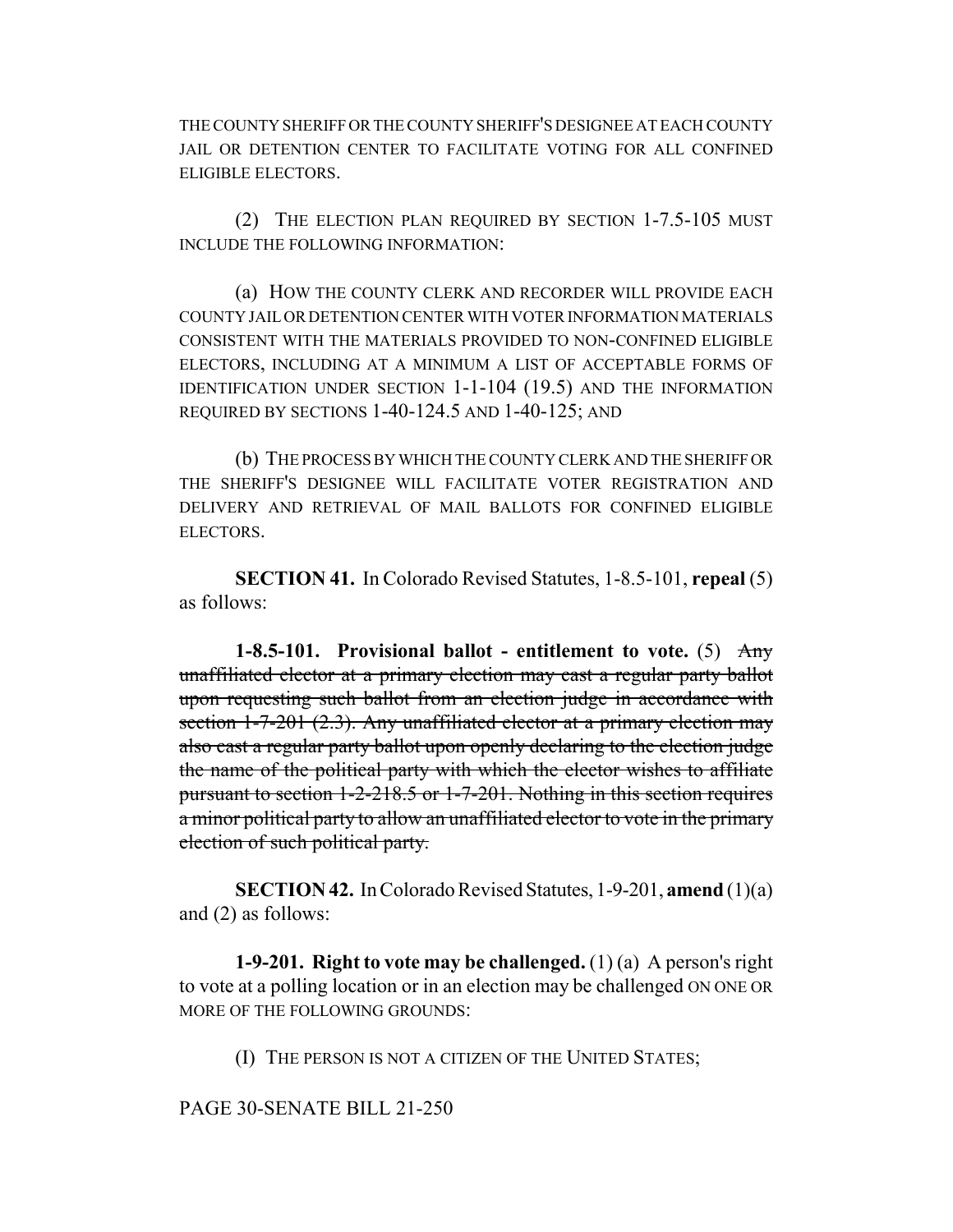(II) THE PERSON HAS NOT RESIDED IN THE STATE FOR TWENTY-TWO DAYS IMMEDIATELY PRECEDING THE ELECTION;

(III) THE PERSON WILL NOT BE EIGHTEEN YEARS OF AGE OR OLDER ON OR BEFORE ELECTION DAY; OR

(IV) IF BEING A PROPERTY OWNER OR THE SPOUSE OR CIVIL UNION PARTNER OF A PROPERTY OWNER IS REQUIRED FOR THE ELECTION, THE PERSON IS NOT A PROPERTY OWNER OR THE SPOUSE OR CIVIL UNION PARTNER OF A PROPERTY OWNER.

(2) An election judge shall challenge any person intending to vote who the judge believes is not an eligible elector AS PROVIDED IN SUBSECTION (1)(a) OF THIS SECTION. In addition, challenges may be made by watchers or any eligible elector of the precinct AS PROVIDED IN SUBSECTION  $(1)(a)$  OF THIS SECTION.

**SECTION 43.** In Colorado Revised Statutes, **amend** 1-9-202 as follows:

**1-9-202. Challenge to be made by written oath.** Each challenge shall MUST be made by written oath shall set forth ON A FORM PROVIDED BY AN ELECTION JUDGE. THE FORM MUST INCLUDE A SPACE FOR the name of the person challenged and the specific factual basis for the challenge of the person's right to vote AS SET FORTH IN SECTION 1-9-201 (1)(a) and shall MUST be signed by the challenger under penalty of perjury in the second degree, as specified in section 1-13-104. The election judges shall forthwith deliver all challenges to the designated election official. No oral challenge shall be IS permitted.

**SECTION 44.** In Colorado Revised Statutes, 1-9-203, **repeal** (6); and **add** (8) as follows:

**1-9-203. Challenge questions asked person intending to vote.** (6) An election judge shall put all other questions to the person challenged as may be necessary to test the person's qualifications as an eligible elector at the election.

(8) ONLY AN ELECTION JUDGE OR ELECTION JUDGE SUPERVISOR SHALL ASK THE QUESTIONS REQUIRED BY THIS SECTION AND COMPLETE THE

#### PAGE 31-SENATE BILL 21-250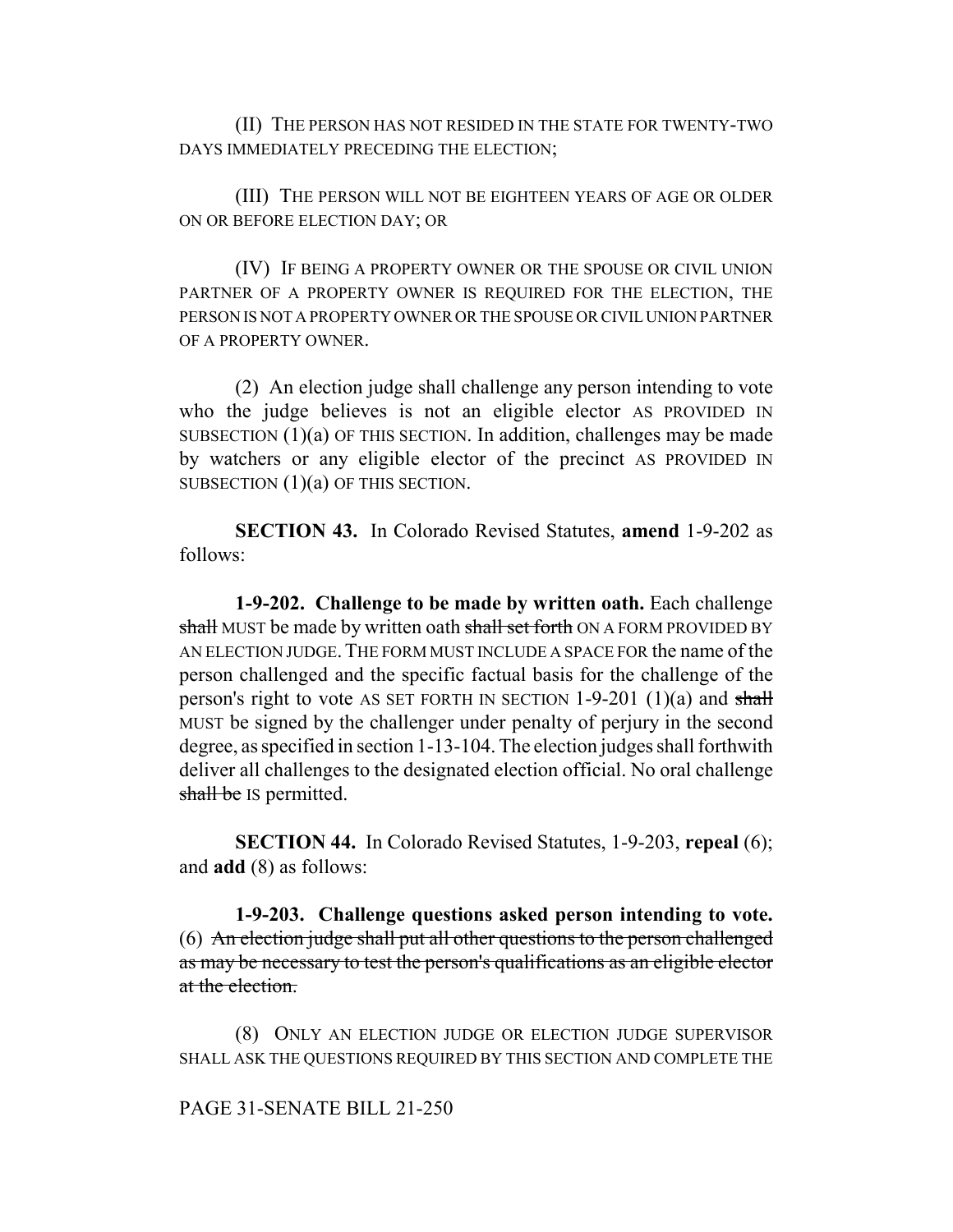FORM AS REQUIRED BY SUBSECTION (7) OF THIS SECTION. IF THE CHALLENGER IS AN ELECTION JUDGE OR ELECTION JUDGE SUPERVISOR, A DIFFERENT ELECTION JUDGE OR ELECTION JUDGE SUPERVISOR SHALL ASK THE QUESTIONS AND COMPLETE THE FORM AS REQUIRED BY THE SECTION.

**SECTION 45.** In Colorado Revised Statutes, **amend** 1-9-207 as follows:

**1-9-207. Challenges of ballots cast by mail.** (1) The ballot of any elector that has been cast by mail may be challenged using a challenge form signed by the challenger under penalty of perjury setting forth the name of the person challenged and the basis for the challenge. Challenged ballots, except those rejected for an incomplete or incorrect affidavit by an elector on the returned mail ballot envelope, forgery of a deceased person's signature on a mail ballot affidavit or submission of multiple ballots, shall MUST be counted. The election judges shall forthwith deliver all challenges, together with the affidavits of the persons challenged, to the county clerk and recorder or designated election official, as applicable.

(2) A MAIL BALLOT MAY NOT BE CHALLENGED UNDER THIS SECTION SOLELY ON THE BASIS OF THE SIGNATURE THAT APPEARS ON THE MAIL BALLOT. SIGNATURES ON MAIL BALLOTS MUST BE REVIEWED IN ACCORDANCE WITH SECTION 1-7.5-107.3.

**SECTION 46.** In Colorado Revised Statutes, **amend** 1-9-208 as follows:

**1-9-208. Challenges of provisional ballots.** The ballot of any provisional voter may be challenged using a challenge form signed by the challenger under penalty of perjury setting forth the name of the person challenged and the basis for the challenge. Challenged provisional ballots, except those rejected for an incomplete, incorrect, or unverifiable provisional ballot affidavit, forgery of a deceased person's signature on a mail-in or mail ballot affidavit, or submission of multiple ballots, shall MUST be counted if the other requirements for counting provisional ballots are satisfied. The election judges shall deliver all challenges, together with the affidavits of the persons challenged, to the county clerk and recorder or the designated election official.

**SECTION 47.** In Colorado Revised Statutes, 1-10-101, **amend** (3)

PAGE 32-SENATE BILL 21-250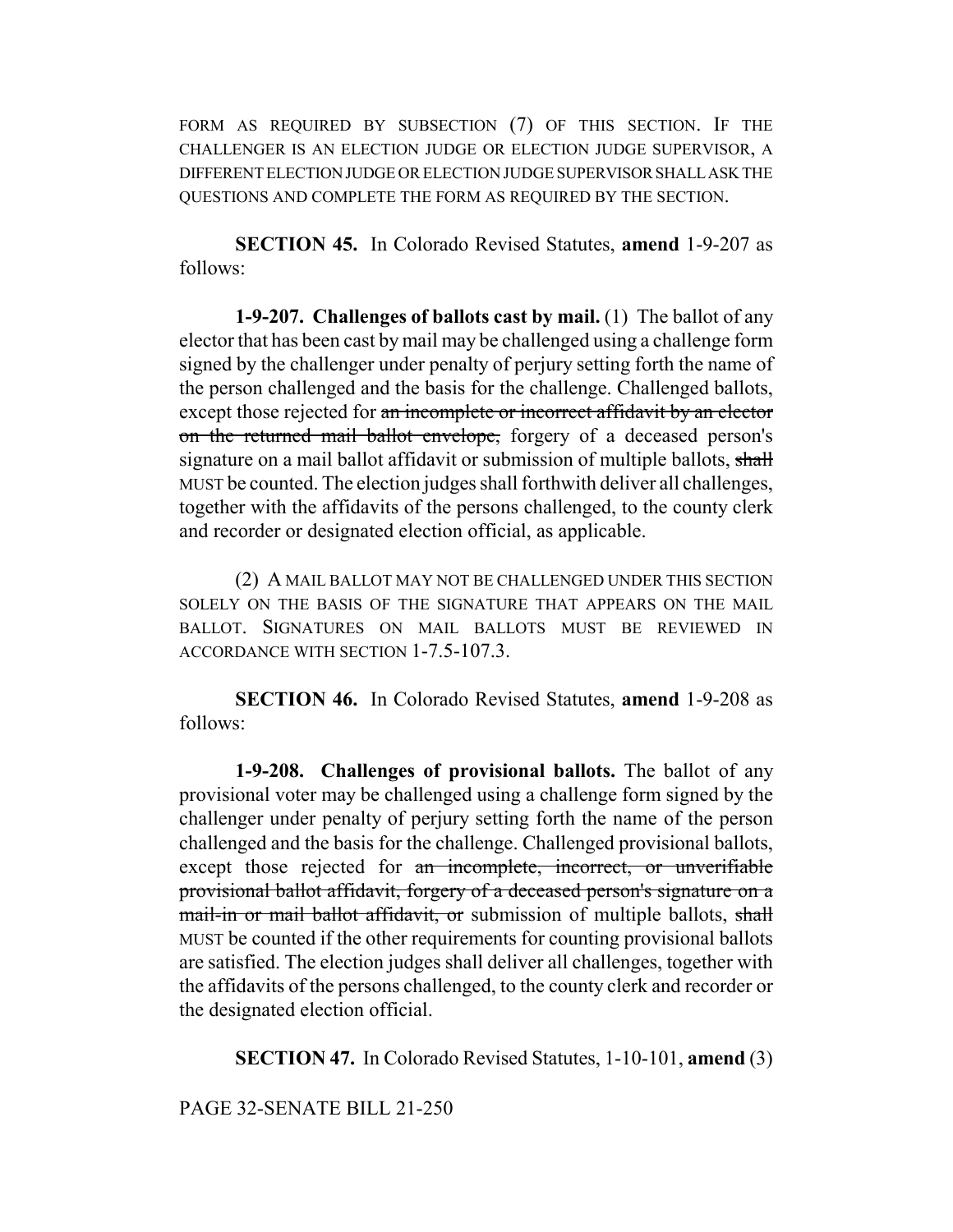as follows:

**1-10-101. Canvass board for partisan elections - appointment, fees, oaths.** (3) Prior to assuming their duties, the members of the canvass board shall swear or affirm the following: "I, ...................., do solemnly swear (or affirm) that I am a registered elector  $\frac{1}{n}$  precinct ...., in the county of ....................; that I am a registered member of the .............. party as shown in the statewide voter registration system; and that I will faithfully perform the duties required of a member of the county canvass board."

**SECTION 48.** In Colorado Revised Statutes, 1-10-105, **amend** (1) as follows:

**1-10-105. Election results - certification by secretary of state.** (1) After receiving, COMPILING, AND TOTALING the final abstracts of votes cast for all elections from the counties, including any recounts AND AFTER ALL MANDATORY RECOUNTS HAVE BEEN COMPLETED, the secretary of state shall prepare and certify the official statewide election results for all candidates, ballot issues, and ballot questions that the secretary of state certified for the ballot. THE SECRETARY OF STATE SHALL PREPARE AND CERTIFY THE OFFICIAL STATEWIDE ELECTION RESULTS FOR ANY STATE-CERTIFIED RACE THAT ENTERS A REQUESTED RECOUNT AFTER RECEIVING, COMPILING, AND TOTALING THE AMENDED ABSTRACT OF VOTES CAST FROM THE COUNTIES INVOLVED IN THE RECOUNT. For each contest, the certified election results must show the total number of votes received, with subtotals for each county in which the candidate was on the ballot, and the ballot wording for each ballot issue and ballot question.

**SECTION 49.** In Colorado Revised Statutes, 1-10.5-102, **amend**  $(3)(a)$  and  $(3)(b)$  as follows:

**1-10.5-102. Recounts for congressional, state, and district offices, state ballot questions, and state ballot issues.** (3) (a) Prior to any recount, the canvass board shall choose at random and test voting devices used in the candidate race, ballot issue, or ballot question that is the subject of the recount. The board shall use the voting devices it has selected to conduct a comparison of the machine count of the ballots counted on each such voting device for the candidate race, ballot issue, or ballot question to the corresponding manual count of THE VOTER VERIFIED PAPER RECORDS.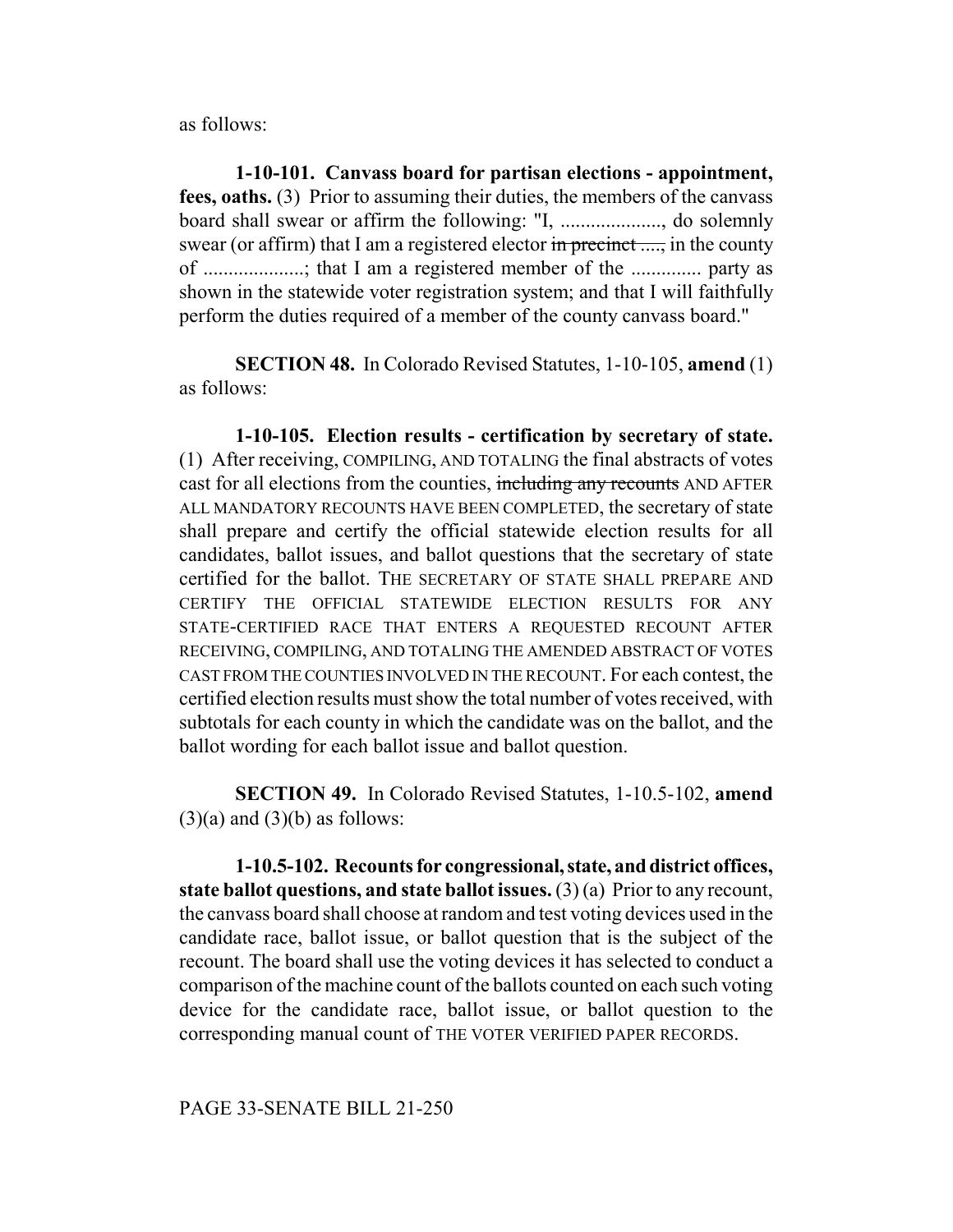(I) In the case of an election taking place in a county prior to the date the county has satisfied the requirements of section 1-5-802, the ballots; or

(II) For an election taking place in a county on or after the date the county has satisfied the requirements of section 1-5-802, the voter-verified paper records.

(b) If the results of the comparison of the machine count and the manual count in accordance with the requirements of subparagraph (I) or (II) of paragraph (a) of this subsection  $(3)$  SUBSECTION  $(3)(a)$  OF THIS SECTION are identical, or if any discrepancy is able to be accounted for by voter error, then the recount may be conducted in the same manner as the original ballot count. If the results of the comparison of the machine count and the manual count in accordance with the requirements of subparagraph (I) or (II) of paragraph (a) of this subsection  $(3)$  SUBSECTION  $(3)(a)$  OF THIS SECTION are not identical, or if any discrepancy is not able to be accounted for by voter error, a presumption shall be IS created that the voter-verified paper records will be used for a final determination unless evidence exists that the integrity of the voter-verified paper records has been irrevocably compromised. The secretary of state shall decide which method of recount is used in each case, based on the secretary's determination of which method will ensure the most accurate count, subject to judicial review for abuse of discretion. Nothing in this subsection (3) shall be construed to limit LIMITS any person from pursuing any applicable legal remedy otherwise provided by law.

**SECTION 50.** In Colorado Revised Statutes, **amend** 1-10.5-105 as follows:

**1-10.5-105.** Notice of recount. Notice prior to the recount shall MUST be given to all candidates and, in the case of a ballot issue or ballot question, any petition representative identified pursuant to section 1-40-113, any governing body, or any agent of an issue committee, if such committee is required to report contributions to the secretary of state pursuant to the "Fair Campaign Practices Act", article 45 of this title, that are affected by the result of the election. Notice shall MUST be given by certified mail and by E-MAIL, telephone, facsimile transmission, or personal service.

**SECTION 51.** In Colorado Revised Statutes, 1-11-208, **amend** (2)

# PAGE 34-SENATE BILL 21-250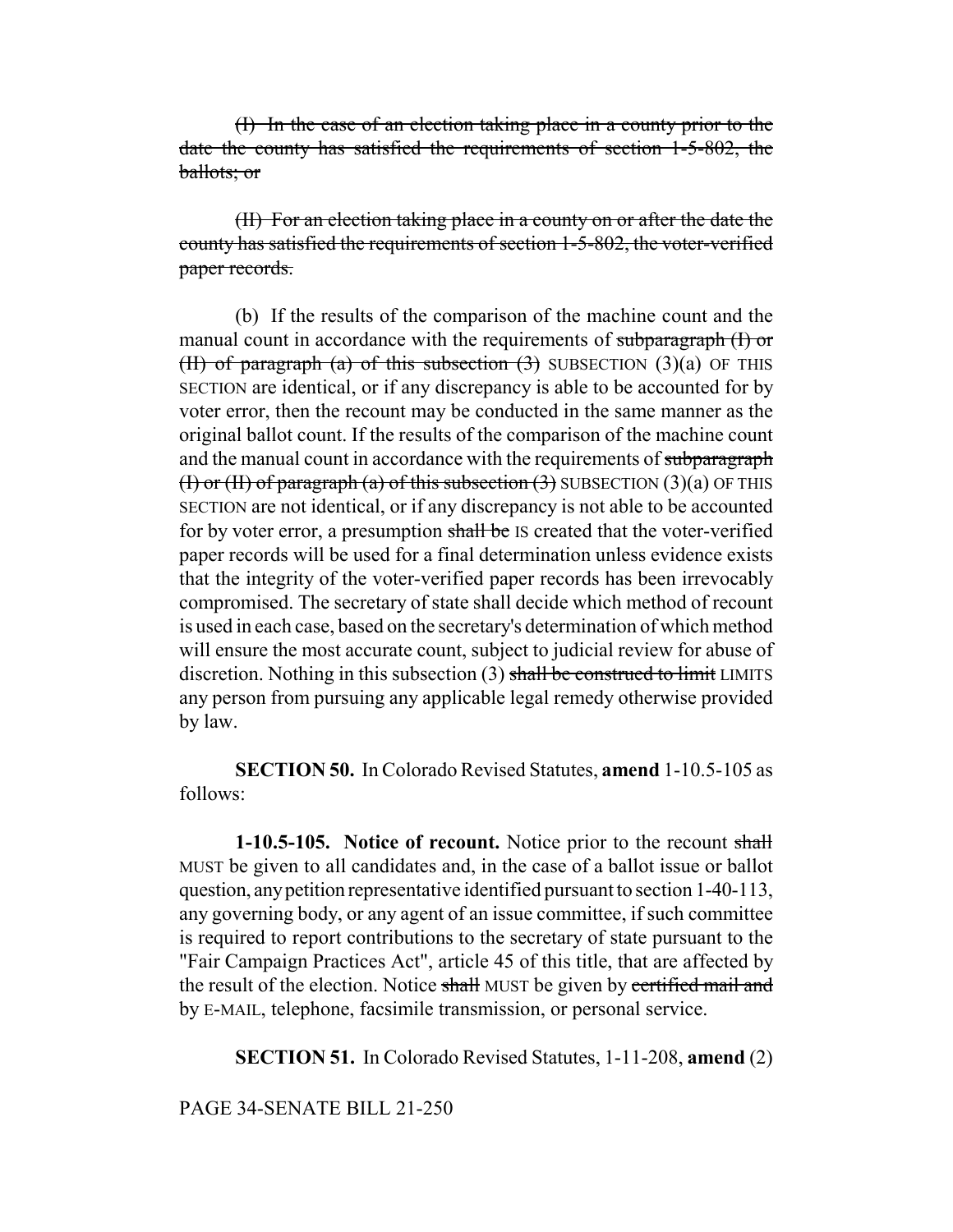as follows:

**1-11-208. Contests for state senator or representative.** (2) The contestor, within ten days after the completion of the official abstract of votes cast, shall file in the office of the secretary of state a verified statement of intention to contest the election, setting forth the name of the contestor, that the contestor is an eligible elector of the district, the name of the contestee, the office being contested, the time of the election, and the particular grounds for the contest, and shall serve a copy upon the contestee. The contestor shall file with the secretary of state a bond, with sureties, FIFTEEN THOUSAND DOLLARS TO BE PLACED IN ESCROW running to the contestee and conditioned to pay all costs in case of failure to maintain the contest. The secretary of state shall determine the sufficiency of the bond, and, if it is sufficient, approve it.

**SECTION 52.** In Colorado Revised Statutes, 1-12-100.5, **amend**  $(3.5)$  and  $(5)$  as follows:

**1-12-100.5. Definitions.** As used in this part 1, and for purposes of article XXI of the state constitution, unless the context otherwise requires:

(3.5) "Date for holding the election" means the first day on which recall MAIL ballots ARE TO BE MADE AVAILABLE TO ELIGIBLE ELECTORS AT THE COUNTY CLERK AND RECORDER'S OFFICE OR OTHER SUITABLE LOCATION PURSUANT TO THE ELECTION PLAN APPROVED UNDER SECTION 1-12-114  $(1)(a)$ .

(a) Are to be made available to eligible electors at voter service and polling centers pursuant to the election plan approved under section  $1-12-114(1)(a)$ ; and

(b) May be accepted for processing by a designated election official.

(5) "Designated election official" means the secretary of state OR a county clerk and recorder. or other election official as provided by article XXI of the state constitution.

**SECTION 53.** In Colorado Revised Statutes, 1-12-102, **amend** (1),  $(3)$ , and  $(4)$  as follows:

## PAGE 35-SENATE BILL 21-250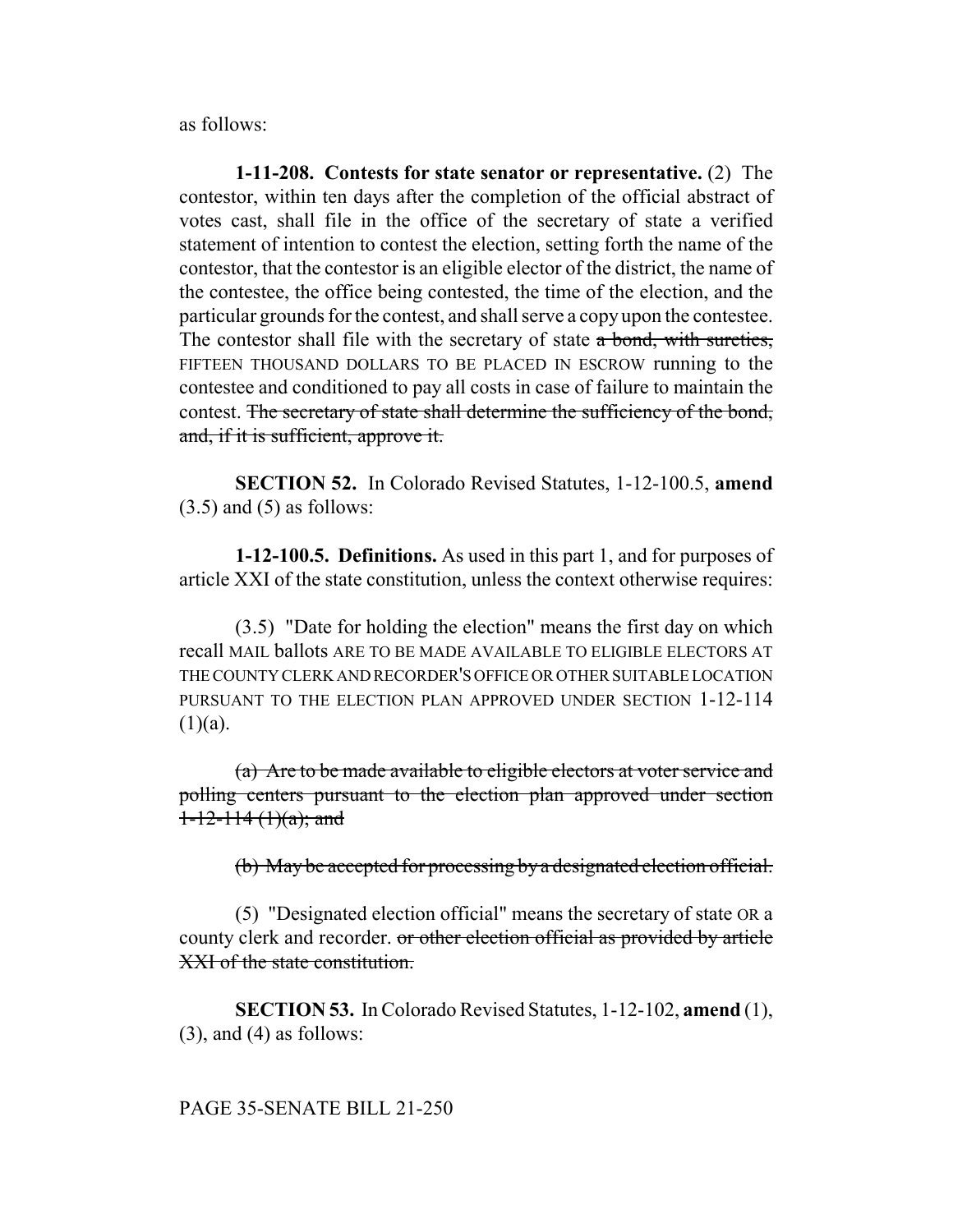**1-12-102.** Limitations. (1) No recall petition shall MAY be circulated or filed against any elected officer until the officer has actually held office for at least six months following the last election, OR SIX MONTHS FOLLOWING THE ASSUMPTION OF OFFICE BY AN APPOINTED OFFICIAL; except that a recall petition may be filed against any member of the general assembly at any time after the fifth day following the convening and organizing of the general assembly after the election OR APPOINTMENT OF THE OFFICIAL SOUGHT TO BE RECALLED.

(3) After one recall petition and election, no further petition  $shall$ MAY be filed against the same nonpartisan officer SCHOOL BOARD OFFICER during the term for which the officer was elected, unless the petitioners signing the petition equal one and one-half times the number of signatures required on the first petition filed against the same officer. until one year has elapsed from the date of the previous recall election.

(4) No recall petition shall MAY be circulated or filed against any elected officer whose term of office will expire OFFICE IS UP FOR ELECTION within six months.

**SECTION 54.** In Colorado Revised Statutes, **amend** 1-12-103 as follows:

**1-12-103. Petition for recall - statement of grounds.** Eligible electors of THE STATE OR a political subdivision may initiate the recall of an elected official by signing a petition which THAT demands the election of a successor to the officer named in the petition. The petition shall MUST contain a general statement, consisting of two hundred words or less, stating the ground or grounds on which the recall is sought. The general statement may SHALL not include any profane or false statements. The statement is for the information of the electors who are the sole and exclusive judges of the legality, reasonableness, and sufficiency of the ground or grounds assigned for the recall. The ground or grounds are not open to review.

**SECTION 55.** In Colorado Revised Statutes, 1-12-107, **amend** (1); and **repeal** (4) as follows:

**1-12-107. Designated election officials.** (1) For state recall elections, the petition shall be filed with the secretary of state who shall review and approve as to form the petition for recall as provided in section

PAGE 36-SENATE BILL 21-250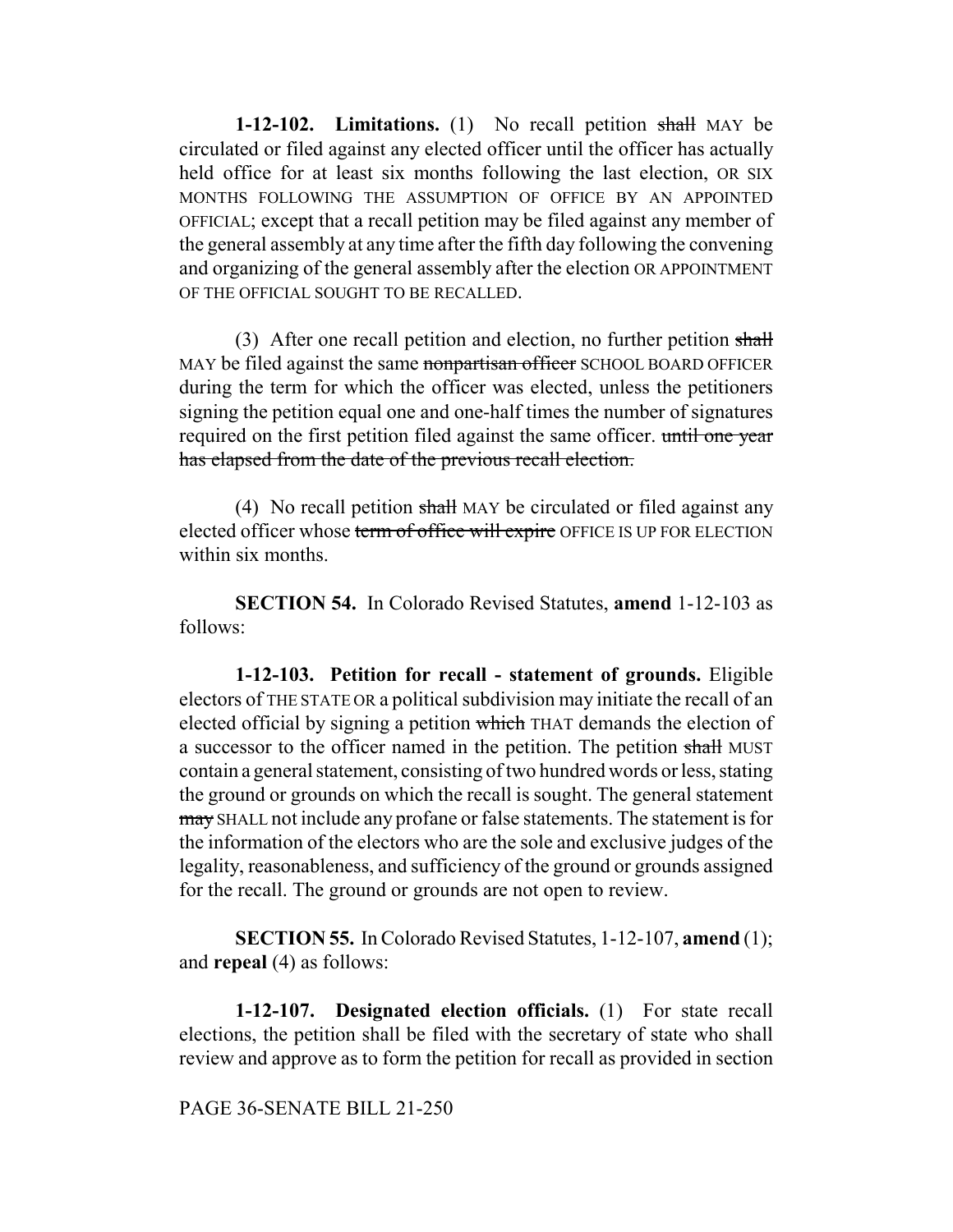1-12-108 (4), certify the sufficiency of the petition, and notify the governor, who shall set the date for the election. The election shall MUST be conducted by the appropriate county clerk and recorder RECORDERS in the manner provided in this title TITLE 1 for state elections.

(4)  $(a)$  For all other nonpartisan recall elections, the form of the petition shall be filed with the designated election official for the political subdivision of the incumbent sought to be recalled.

(b) (I) If there is no designated election official for the political subdivision of the incumbent sought to be recalled, the petition shall be filed with another officer of that political subdivision.

(II) An officer who receives a petition filed under subparagraph (I) of this paragraph (b) shall immediately notify:

(A) The county clerk and recorder of the county in which the district court file for the political subdivision is located; or

(B) If there is no such district court file, the county clerk and recorder of the county in which the political subdivision has the greatest number of eligible electors at the time the petition is filed.

(III) A county clerk and recorder receiving a petition under subparagraph (II) of this paragraph (b) shall promptly appoint a person to serve as the designated election official. The appointed designated election official shall review and approve as to form the petition as provided in section 1-12-108 (4), certify the sufficiency of the petition, and call and conduct the election.

**SECTION 56.** In Colorado Revised Statutes, 1-12-108, **amend**  $(2)(b)$ ,  $(3)(a)$ ,  $(4)(a)$ ,  $(5)$ ,  $(6)$ ,  $(8)(a)$ ,  $(8)(c)(I)$ ,  $(8)(c)(III)$ ,  $(9)(a)$ ,  $(9)(b)$ , and (9)(d); **repeal** (8)(c)(II); and **add** (3.5) and (4)(d) as follows:

**1-12-108. Petition requirements - approval as to form determination of sufficiency - protest - offenses.** (2) (b) The petition for recall may be circulated and signed in sections, and each section shall MUST contain a full and accurate copy of the warning as required by  $\frac{\partial^2 f}{\partial x^2}$ of subsection  $(3)$  SUBSECTION  $(3)(b)$  of this section, the title in paragraph  $(c)$ of subsection  $(3)$  SUBSECTION  $(3)(c)$  of this section, the general statement

PAGE 37-SENATE BILL 21-250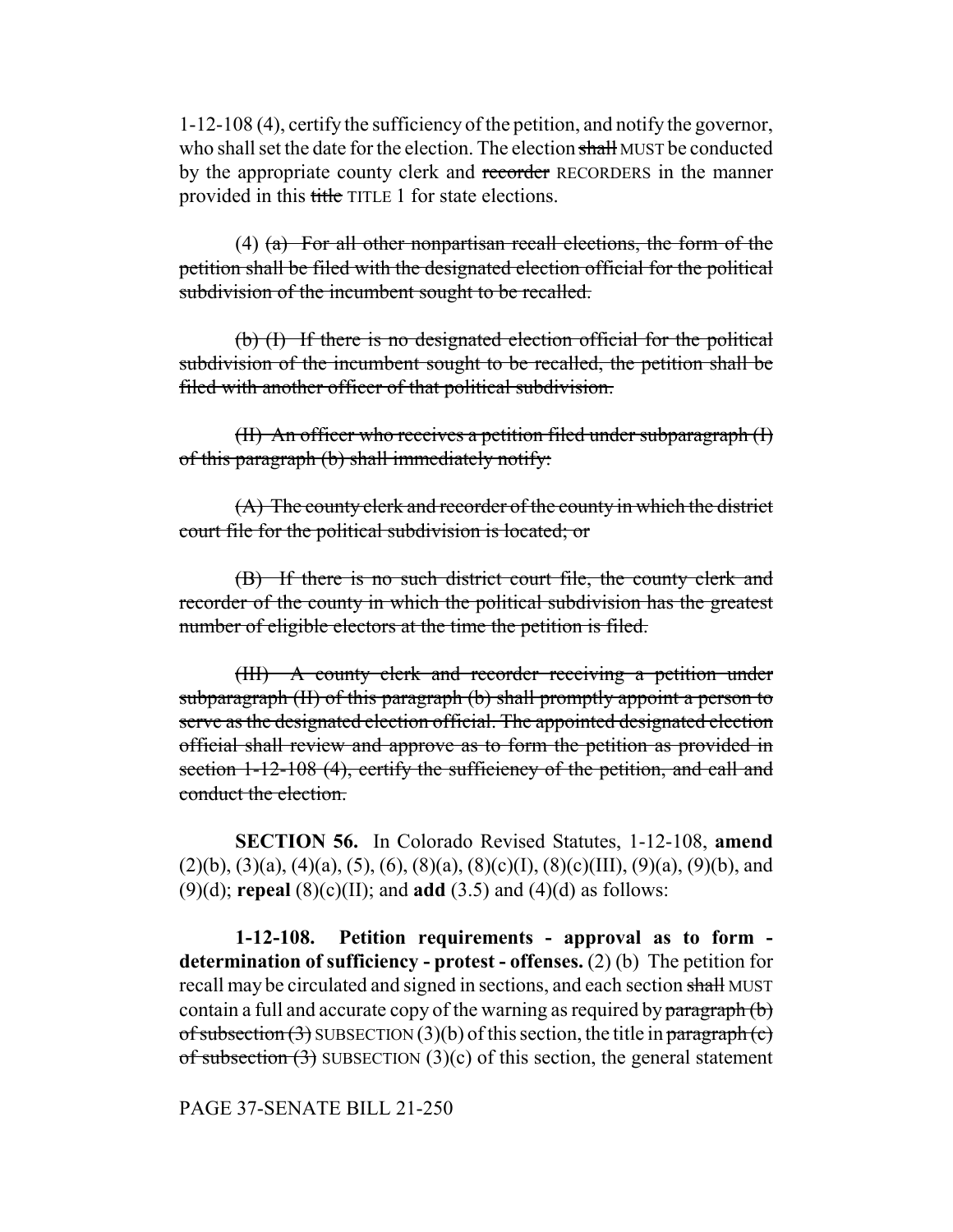as described in section 1-12-103, THE COST ESTIMATE REQUIRED BY SUBSECTION (3.5) OF THIS SECTION, THE STATEMENT OF THE INCUMBENT IF PROVIDED PURSUANT TO SUBSECTION  $(4)(a)(II)$  OF THIS SECTION, and appropriate columns or spaces for the information required in paragraph (b) of subsection  $(5)$  SUBSECTION  $(5)(b)$  of this section. Each petition section shall MUST designate, by name and address, a committee of up to three persons that shall represent REPRESENTS the signers in all matters affecting the petition.

(3) (a) No petition shall be certified as sufficient that does not contain the requisite number of names of eligible electors whose names do not appear on any other petition previously filed for the recall of the same person under the provisions of this article. A PETITION SHALL NOT BE CERTIFIED AS SUFFICIENT UNLESS IT CONTAINS THE REQUIRED NUMBER OF NAMES OF ELIGIBLE ELECTORS. A DESIGNATED ELECTION OFFICIAL SHALL NOT COUNT THE NAMES OF ELECTORS WHOSE NAMES APPEARED ON A PREVIOUS PETITION DEEMED SUFFICIENT FOR THE RECALL OF THE SAME PERSON AND OFFICE.

(3.5) PRIOR TO SUBMITTING A PRINTER'S PROOF OF A PETITION FOR APPROVAL AS TO FORM, THE COMMITTEE SHALL NOTIFY THE DESIGNATED ELECTION OFFICIAL OF THE COMMITTEE'S INTENT TO FILE A PETITION FOR APPROVAL AS TO FORM. WITHIN THREE BUSINESS DAYS OF RECEIVING THE NOTICE, THE DESIGNATED ELECTION OFFICIAL SHALL PROVIDE THE COMMITTEE WITH AN ESTIMATE OF THE COSTS OF CONDUCTING THE RECALL ELECTION. THE COST ESTIMATE MUST BE INCLUDED IN EACH PETITION SECTION CIRCULATED.

(4) (a) (I) No A petition shall NOT be circulated until THE FIRST PRINTER'S PROOF OF THE PETITION HAS BEEN SUBMITTED TO THE DESIGNATED ELECTION OFFICIAL AND it has been approved as to form as meeting the requirements of this subsection (4). ALL SECTIONS OF THE PETITION MUST BE PRENUMBERED SERIALLY. The official with whom the petitions are to be filed pursuant to section 1-12-107 shall approve or disapprove a petition as to form by the close of the seventh business day following submission OF THE PRINTER'S PROOF of the proposed petition. On the day that the action is taken, the official THE DESIGNATED ELECTION OFFICIAL APPROVES THE FORMAT, THE DESIGNATED ELECTION OFFICIAL shall mail OR ELECTRONICALLY SUBMIT written notice of the action taken to the committee and to the person whom the petition seeks to recall.

# PAGE 38-SENATE BILL 21-250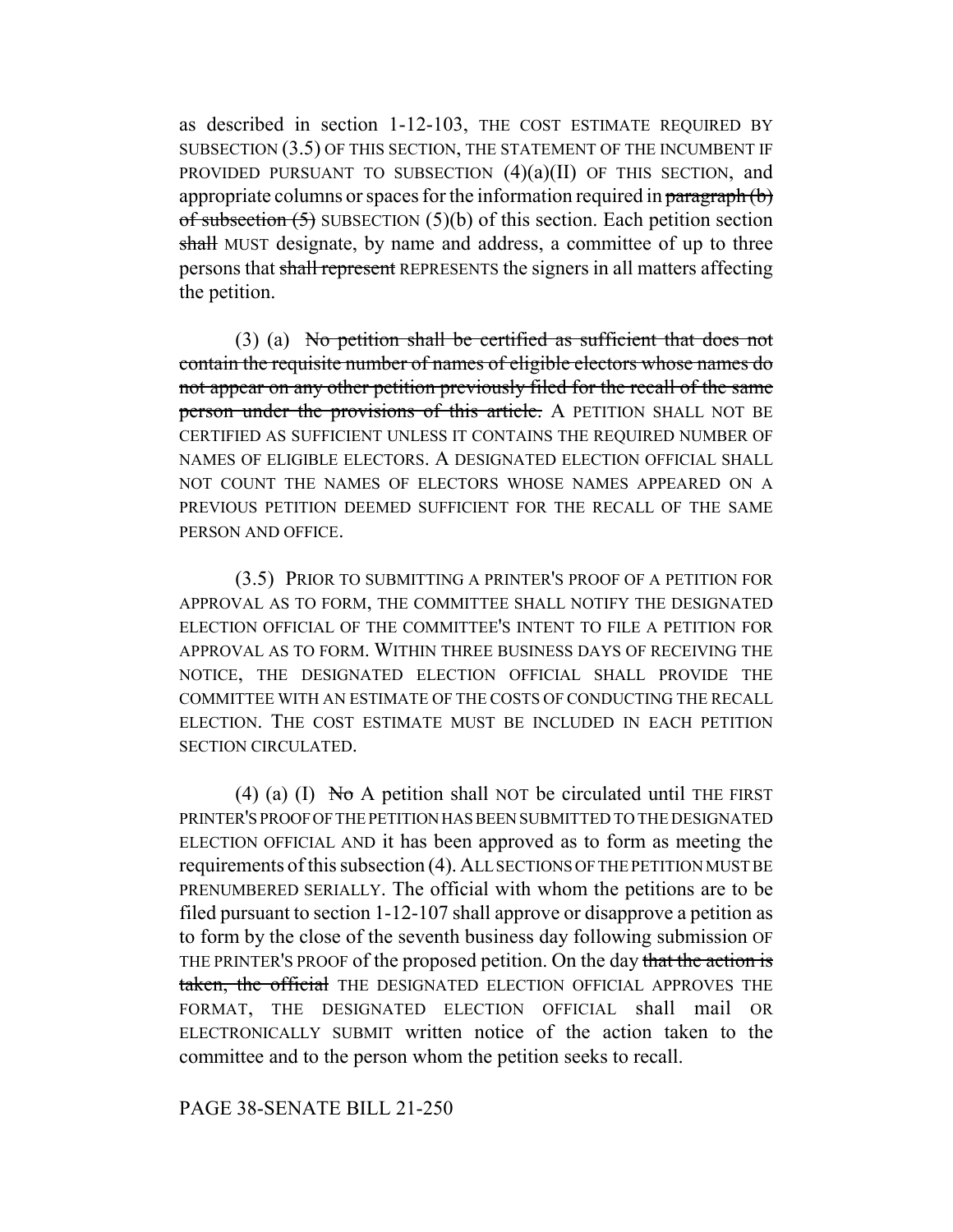(II) IMMEDIATELY UPON RECEIVING A PRINTER'S PROOF OF A PROPOSED PETITION FOR APPROVAL AS TO FORM, THE DESIGNATED ELECTION OFFICIAL SHALL NOTIFY THE INCUMBENT AND PROVIDE THE INCUMBENT WITH A COPY OF THE PRINTER'S PROOF. WITHIN THREE BUSINESS DAYS OF THE NOTIFICATION, THE INCUMBENT MAY SUBMIT TO THE DESIGNATED ELECTION OFFICIAL THE STATEMENT DESCRIBED IN SECTION  $1-12-112(1)$ . If THE INCUMBENT TIMELY SUBMITS THE STATEMENT, THE DESIGNATED ELECTION OFFICIAL SHALL DISAPPROVE THE PETITION AS TO FORM AND SHALL PROVIDE THE COMMITTEE WITH A COPY OF THE INCUMBENT'S STATEMENT WITH THE NOTICE OF DISAPPROVAL. THE COMMITTEE MAY RESUBMIT THE PRINTER'S PROOF OF THE PROPOSED PETITION, WHICH MUST INCLUDE THE INCUMBENT'S STATEMENT, FOR APPROVAL.

(d) THE DESIGNATED ELECTION OFFICIAL SHALL NOTIFY THE COMMITTEE AT THE TIME A PETITION FORMAT IS APPROVED THAT THE COMMITTEE MUST REGISTER AN ISSUE COMMITTEE PURSUANT TO SECTION 1-45-108 (3.3) IF TWO HUNDRED OR MORE PETITION SECTIONS ARE PRINTED OR ACCEPTED IN CONNECTION WITH CIRCULATION OF THE PETITION.

(5) (a) Every STATE petition shall be signed only by eligible electors.

(b) EVERY PETITION FOR A COUNTY OR SCHOOL DISTRICT OFFICER SHALL BE SIGNED ONLY BY ACTIVE REGISTERED ELECTORS WHO ARE NOT REQUIRED TO SUBMIT A COPY OF THEIR IDENTIFICATION WITH THEIR MAIL BALLOT UNDER SECTION 1-7.5-107 (3.5).

(b) (c) Unless physically unable, all electors shall sign their own signature and shall print their names, respective residence addresses, including the street number and name, the city or town, the county, and the date of signature. Each signature on a petition shall MUST be made, to the extent possible, in black ink USING A PEN. IF, WHILE VERIFYING A SIGNER'S INFORMATION AGAINST THE REGISTRATION RECORDS IN ACCORDANCE WITH SUBSECTION (8) OF THIS SECTION, THE DESIGNATED ELECTION OFFICIAL FINDS THAT THE SIGNER PROVIDED HIS OR HER MAILING ADDRESS RATHER THAN HIS OR HER RESIDENCE ADDRESS, THE DESIGNATED ELECTION OFFICIAL MAY ACCEPT THE SIGNATURE LINE AS VALID IF THE DESIGNATED ELECTION OFFICIAL IS ABLE TO LOCATE THE SIGNER'S RECORD IN THE STATEWIDE VOTER REGISTRATION DATABASE AND DETERMINES THAT THE SIGNER WAS ELIGIBLE TO SIGN THE PETITION.

# PAGE 39-SENATE BILL 21-250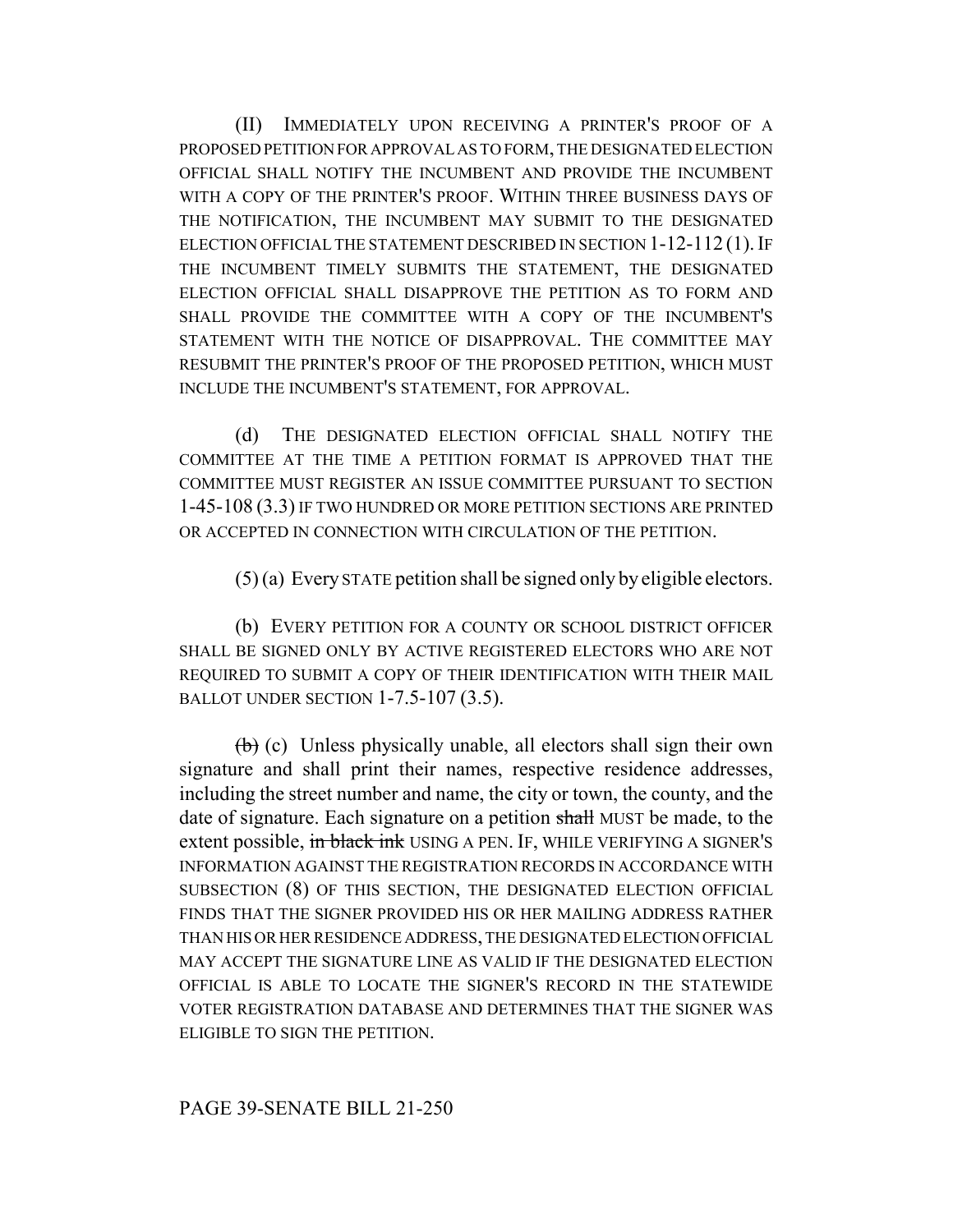$\left( \frac{\partial}{\partial x} \right)$  (d) Any person, except a circulator, may assist an elector who is physically unable to sign the petition in completing the information on the petition as required by law. On the petition immediately following the name of the elector receiving assistance, the person providing assistance shall both sign, PROVIDE THE PERSON'S ADDRESS, and state that the assistance was given to the elector.

 $(6)$  (a) No person shall MAY circulate a recall petition unless the person is a citizen of the United States and at least eighteen years of age.

(b) A CIRCULATOR WHO IS NOT PAID FOR CIRCULATING A RECALL PETITION SHALL DISPLAY AN IDENTIFICATION BADGE THAT INCLUDES THE WORDS "VOLUNTEER CIRCULATOR" IN BOLD-FACED TYPE THAT IS CLEARLY LEGIBLE.

(c) A CIRCULATOR WHO IS PAID FOR CIRCULATING A RECALL PETITION SHALL DISPLAY AN IDENTIFICATION BADGE THAT INCLUDES THE WORDS "PAID CIRCULATOR" IN BOLD-FACED TYPE THAT IS CLEARLY LEGIBLE AND THE NAME AND TELEPHONE NUMBER OF THE INDIVIDUAL EMPLOYING THE CIRCULATOR.

(d) THE SECRETARY OF STATE SHALL MAKE AVAILABLE TO RECALL PETITION CIRCULATORS THE TRAINING DEVELOPED FOR PETITION CIRCULATORS UNDER SECTION 1-40-112(3).THE RECALL COMMITTEE SHALL INFORM PAID AND VOLUNTEER CIRCULATORS OF THE AVAILABILITY OF THIS TRAINING PROGRAM AS ONE MANNER OF COMPLYING WITH THE REQUIREMENT IN THE CIRCULATOR'S AFFIDAVIT THAT A CIRCULATOR READ AND UNDERSTAND THE LAWS PERTAINING TO PETITION CIRCULATION.

 $\left(\mathbf{b}\right)$  (e) To each petition section must be attached a signed, notarized, and dated affidavit executed by the person who circulated the petition section which includes the information and statements required for initiative or referendum petitions under section 1-40-111 THAT MUST INCLUDE THE FOLLOWING:

(I) THE CIRCULATOR'S PRINTED NAME, THE ADDRESS AT WHICH THE CIRCULATOR RESIDES, INCLUDING THE STREET NAME AND NUMBER, THE CITY OR TOWN, THE COUNTY, AND THE DATE THE CIRCULATOR SIGNED THE AFFIDAVIT;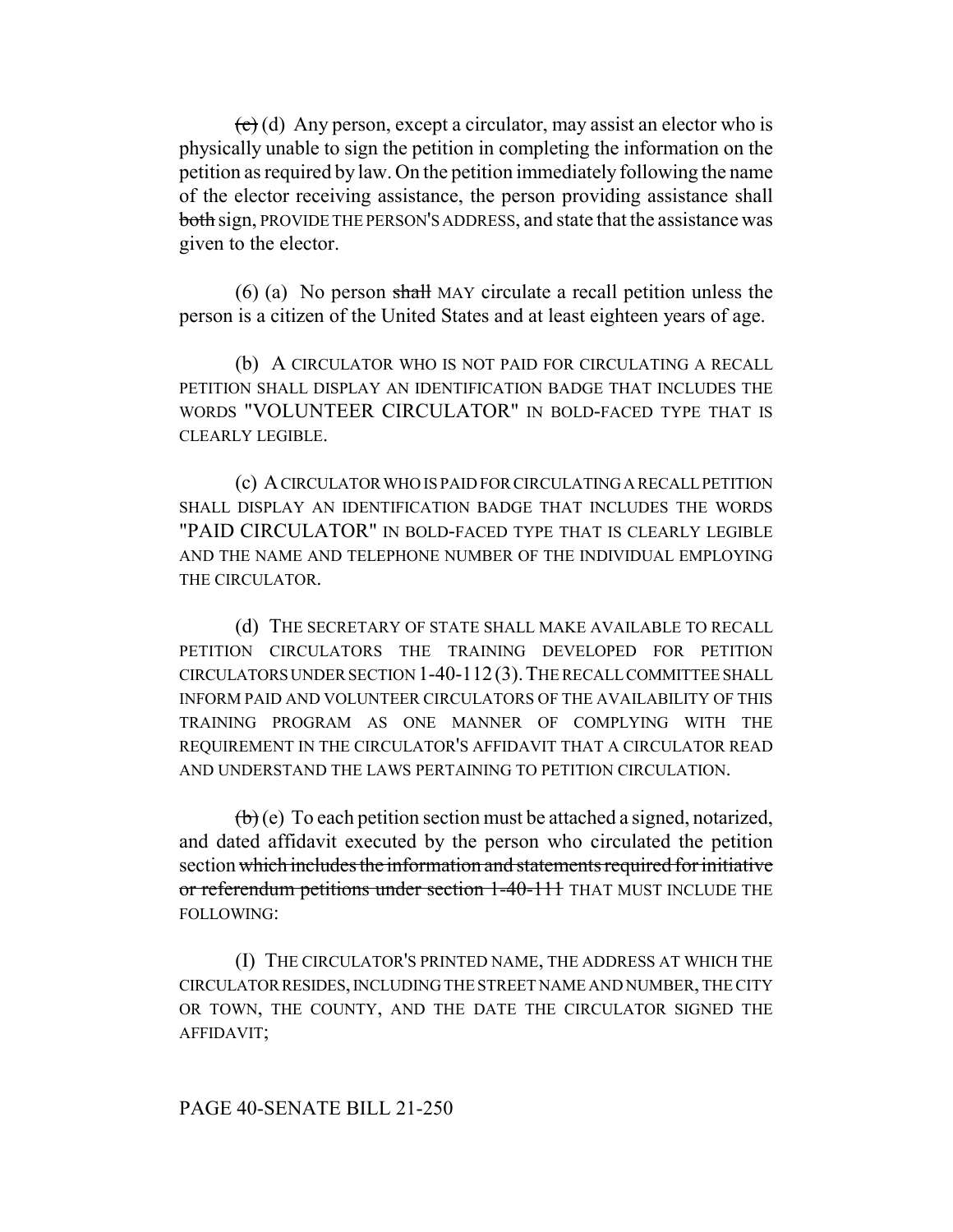(II) THAT THE CIRCULATOR HAS READ AND UNDERSTANDS THE LAWS GOVERNING THE CIRCULATION OF RECALL PETITIONS;

(III) THAT THE CIRCULATOR WAS A CITIZEN OF THE UNITED STATES AND AT LEAST EIGHTEEN YEARS OF AGE AT THE TIME THE SECTION OF THE PETITION WAS CIRCULATED;

(IV) THAT THE CIRCULATOR CIRCULATED THE SECTION OF THE PETITION;

(V) THAT EACH SIGNATURE APPEARING ON THE PETITION WAS MADE IN THE CIRCULATOR'S PRESENCE;

(VI) THAT EACH SIGNATURE ON THE PETITION IS, TO THE BEST OF THE CIRCULATOR'S KNOWLEDGE, THE SIGNATURE OF THE PERSON WHOSE NAME IT PURPORTS TO BE AND WAS MADE BY SOMEONE ELIGIBLE TO SIGN THE RECALL PETITION;

(VII) THAT THE CIRCULATOR HAS NOT PAID OR WILL NOT IN THE FUTURE PAY AND THAT THE CIRCULATOR BELIEVES THAT NO OTHER PERSON HAS PAID OR WILL PAY, DIRECTLY OR INDIRECTLY, ANY MONEY OR OTHER THING OF VALUE TO ANY SIGNER FOR THE PURPOSE OF INDUCING OR CAUSING SUCH SIGNER TO SIGN THE PETITION;

(VIII) THAT THE CIRCULATOR UNDERSTANDS THAT THE CIRCULATOR CAN BE PROSECUTED FOR VIOLATING THE LAWS GOVERNING THE CIRCULATION OF RECALL PETITIONS; AND

(IX) THAT THE CIRCULATOR UNDERSTANDS THAT FAILING TO MAKE HIMSELF OR HERSELF AVAILABLE TO BE DEPOSED AND TO PROVIDE TESTIMONY IN THE EVENT OF A PROTEST SHALL INVALIDATE THE PETITION SECTION IF IT IS CHALLENGED ON THE GROUNDS OF CIRCULATOR FRAUD.

(f) A NOTARY PUBLIC SHALL NOT NOTARIZE AN AFFIDAVIT REQUIRED BY SUBSECTION  $(6)(e)$  OF THIS SECTION UNLESS:

(I) THE CIRCULATOR IS IN THE PHYSICAL PRESENCE OF THE NOTARY PUBLIC; AND

(II) THE CIRCULATOR HAS DATED THE AFFIDAVIT AND FULLY AND

PAGE 41-SENATE BILL 21-250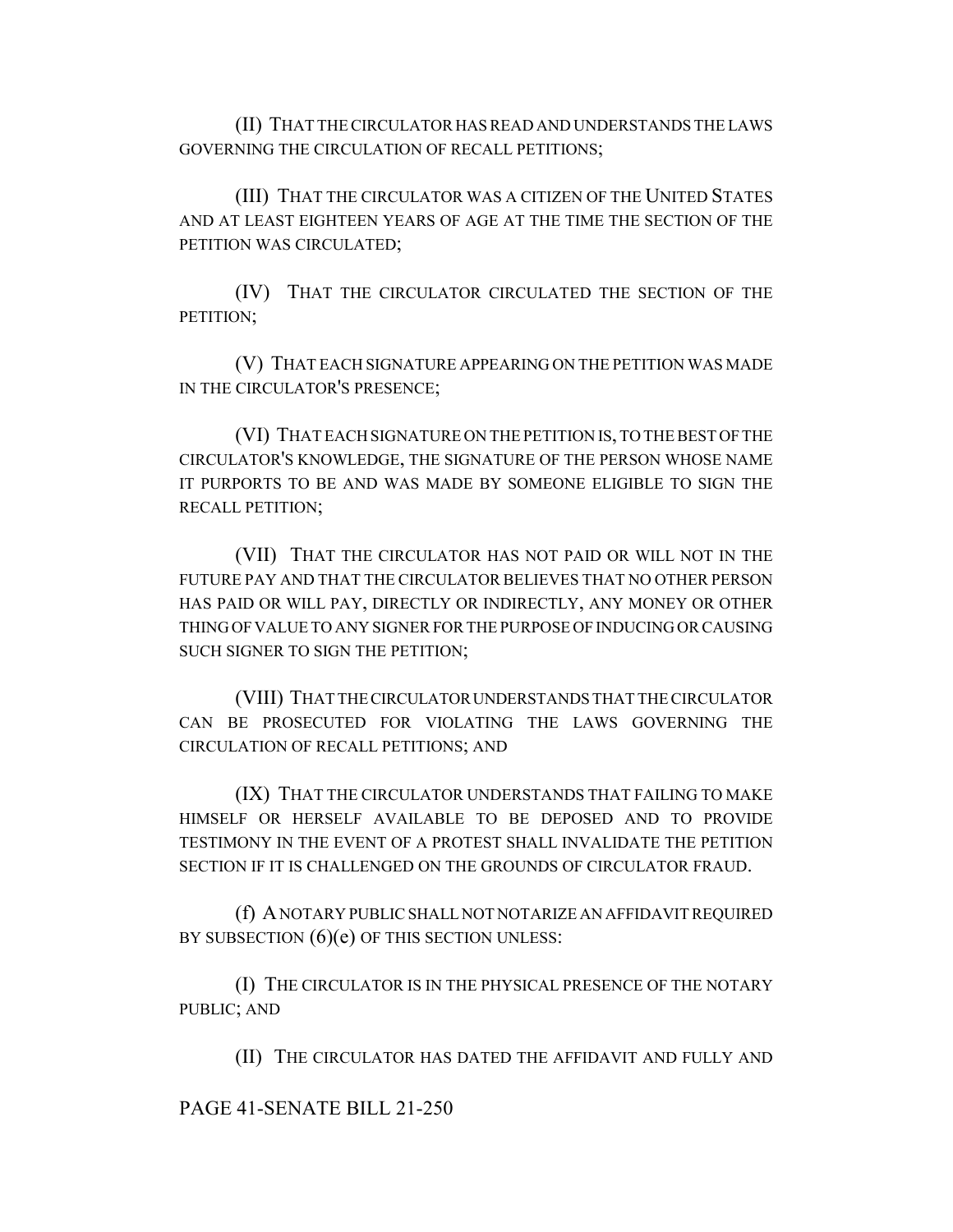ACCURATELY COMPLETED ALL OF THE PERSONAL INFORMATION ON THE AFFIDAVIT.

(g) AS PART OF ANY COURT PROCEEDING OR HEARING CONDUCTED BY THE DESIGNATED ELECTION OFFICIAL RELATED TO A PROTEST OF ALL OR A PART OF A PETITION SECTION, THE CIRCULATOR OF SUCH PETITION SECTION MAY BE REQUIRED BY THE DESIGNATED ELECTION OFFICIAL, HEARING OFFICER, OR COURT TO MAKE HIMSELF OR HERSELF AVAILABLE TO BE DEPOSED AND TO TESTIFY IN PERSON, BY TELEPHONE, OR BY ANY OTHER MEANS PERMITTED UNDER THE COLORADO RULES OF CIVIL PROCEDURE. EXCEPT AS PROVIDED IN SUBSECTION  $(6)(h)$  OF THIS SECTION, THE PETITION SECTION THAT IS THE SUBJECT OF THE PROTEST IS INVALID IF A CIRCULATOR FAILS TO COMPLY WITH THE REQUIREMENTS SET FORTH IN THIS SUBSECTION  $(6)(g)$ . This section only applies to a protest that includes an ALLEGATION OF CIRCULATOR FRAUD THAT IS PLED WITH PARTICULARITY REGARDING:

(I) FORGERY OF A REGISTERED ELECTOR'S SIGNATURE;

(II) CIRCULATION OF A PETITION SECTION, IN WHOLE OR PART, BY ANYONE OTHER THAN THE PERSON WHO SIGNED THE AFFIDAVIT ATTACHED TO THE PETITION SECTION;

(III) USE OF A FALSE CIRCULATOR NAME OR ADDRESS IN THE AFFIDAVIT; OR

(IV) PAYMENT OF MONEY OR OTHER THINGS OF VALUE TO ANY PERSON FOR THE PURPOSE OF INDUCING THE PERSON TO SIGN THE PETITION.

(h) IF A DESIGNATED ELECTION OFFICIAL, HEARING OFFICER, OR COURT FINDS THAT THE CIRCULATOR OF A PETITION SECTION IS UNABLE TO BE DEPOSED OR TO TESTIFY AT TRIAL OR A HEARING BECAUSE THE CIRCULATOR HAS DIED, BECOME MENTALLY INCOMPETENT, OR BECOME MEDICALLY INCAPACITATED AND PHYSICALLY UNABLE TO TESTIFY, THE PROVISIONS OF SUBSECTION  $(6)(g)$  OF THIS SECTION DO NOT APPLY TO INVALIDATE A PETITION SECTION CIRCULATED BY THE CIRCULATOR.

(i) THE RECALL COMMITTEE SHALL MAINTAIN A LIST OF THE NAMES, ADDRESSES, AND SECTION NUMBERS CIRCULATED FOR ALL CIRCULATORS OF THE PETITION AND THE NAMES AND SECTION NUMBERS OF THE NOTARIES

# PAGE 42-SENATE BILL 21-250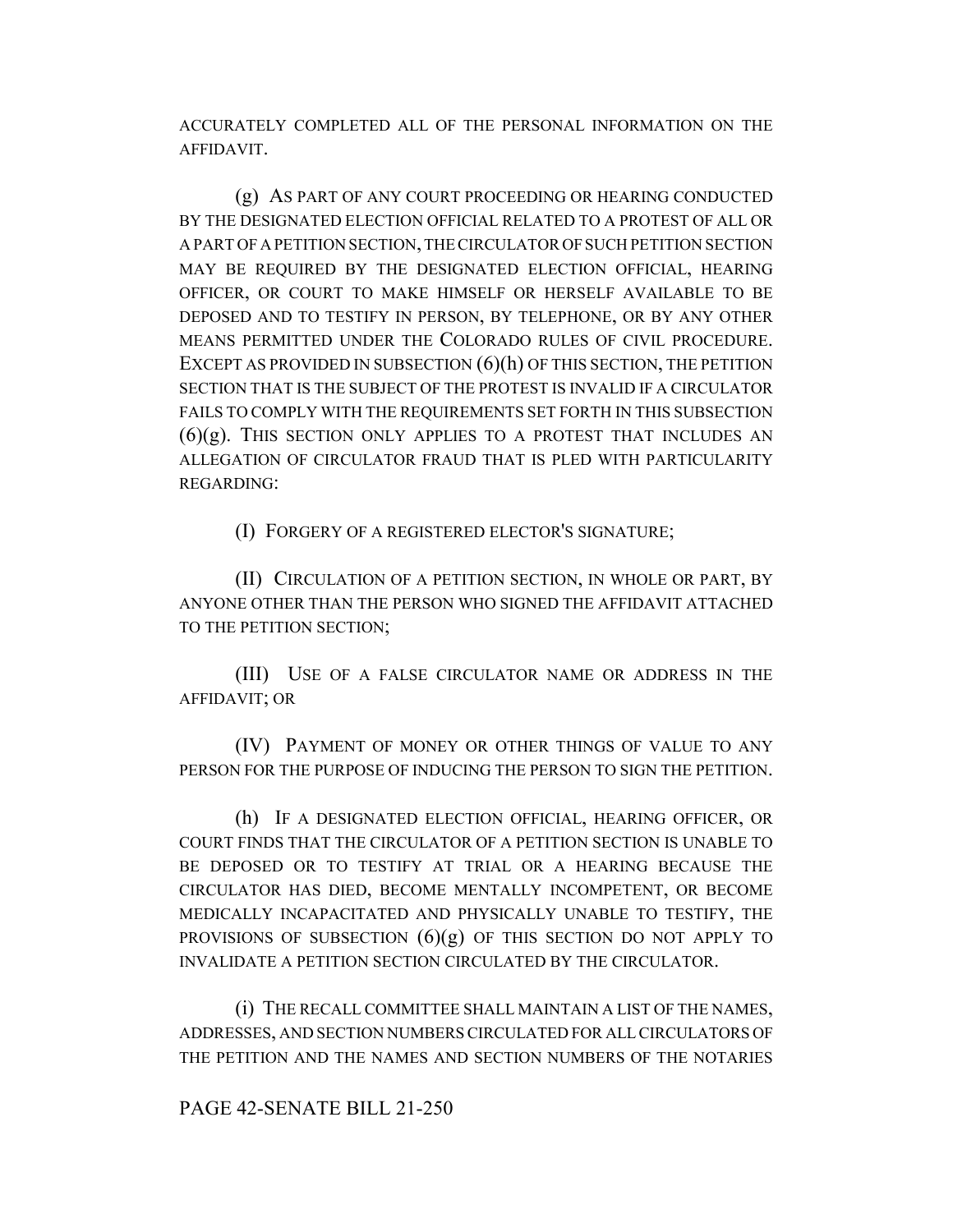PUBLIC WHO NOTARIZED THE PETITION SECTIONS. A COPY OF THE LIST MUST BE FILED WITH THE DESIGNATED ELECTION OFFICIAL ALONG WITH THE PETITION. IF A COPY OF THE LIST IS NOT FILED, THE DESIGNATED ELECTION OFFICIAL SHALL PREPARE THE LIST AND CHARGE THE MEMBERS OF THE RECALL COMMITTEE A FEE. THE FEE MUST BE SET AT AN AMOUNT THAT COVERS THE COST OF THE PREPARATION OF THE LIST. ONCE FILED OR PREPARED BY THE DESIGNATED ELECTION OFFICIAL, THE LIST IS A PUBLIC RECORD FOR THE PURPOSES OF ARTICLE 72 OF TITLE 24.

 $\left(\overline{c}\right)$  (j) The designated election official shall not accept for filing any section of a petition that does not have attached to it the notarized affidavit required by this section. Any signature added to a section of a petition after the notarized affidavit has been executed is invalid.

(8) (a) Promptly after the petition has been filed, the designated election official for the political subdivision shall review all petition information and verify the information against the registration records. and, where applicable, the county assessor's records. For a state recall petition, the secretary of state THE DESIGNATED ELECTION OFFICIAL shall verify signatures AND PROVIDE AN OPPORTUNITY TO CURE in accordance with THE SAME MANNER AS section 1-4-908 (1.5). The secretary of state shall establish guidelines for verifying petition entries. Within twenty-four hours after the petition is delivered, the designated election official shall notify the incumbent BY MAIL OR E-MAIL of the delivery. Following verification of the petition by the designated election official, the designated election official shall make a copy of the petition available to the incumbent sought to be recalled. NOTHING IN THIS SECTION PRESCRIBES THE FORM IN WHICH THE PETITION MUST BE MAINTAINED BY THE DESIGNATED ELECTION OFFICIAL OR PREVENTS A DESIGNATED ELECTION OFFICIAL FROM COLLECTING FEES FOR COPIES OF THE PETITION IN ACCORDANCE WITH THE "COLORADO OPEN RECORDS ACT", PART 2 OF ARTICLE 72 OF TITLE 24.

 $(c)$  (I) After review, and no later than fifteen business TWENTY-EIGHT days after the initial filing of the petition, the designated election official shall notify the committee and the incumbent of the number of valid signatures and whether the petition appears to be sufficient or insufficient.

(II) Upon determining that the petition is sufficient and after the time for protest has passed and any protests duly raised have been fully

PAGE 43-SENATE BILL 21-250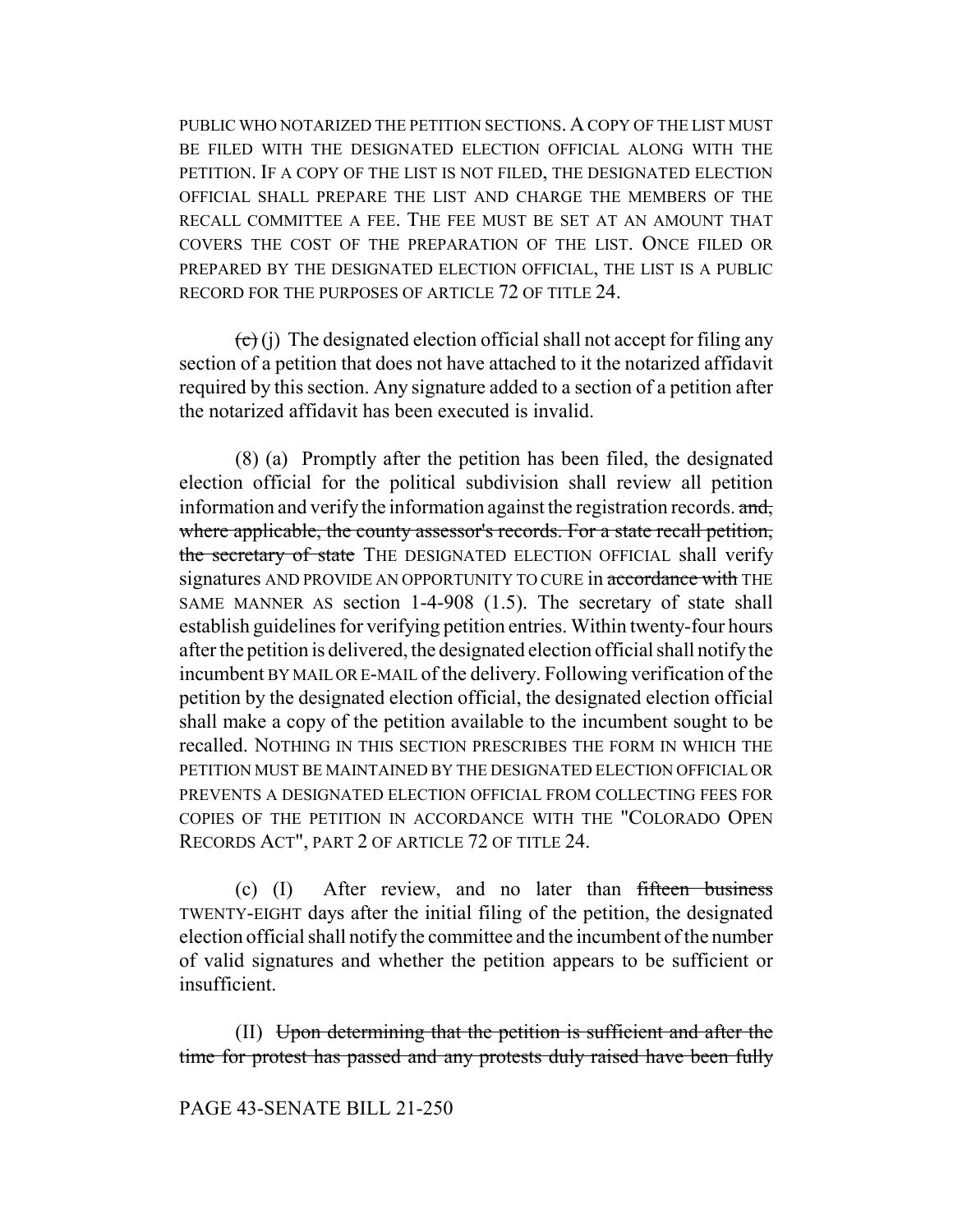adjudicated, the designated election official shall, within twenty-four hours, submit the certificate of sufficiency to the governor or designated election official, as appropriate, who shall set a date for holding the election in accordance with section 1-12-111. If the election is a coordinated election, the secretary of state shall notify the designated election official of the coordinated election. The designated election official of the coordinated election shall post the certificate to his or her official website, or, if there is no official website, post the certificate in accordance with normal practices reasonably calculated to provide public notice, by 12 noon on the day after the day on which he or she issues the sufficiency determination.

(III) If the petition is verified as insufficient, the designated election official shall provide the specific reasons for the determination to the committee BY MAIL OR E-MAIL. The determination may be appealed WITHIN FIVE DAYS by the committee in the manner provided in section 1-1-113 to the district court in the county in which the petition was filed. No person other than those on the committee have HAS standing to appeal a determination that the petition is insufficient.

(9) (a) (I) A recall petition that has been verified by the designated election official shall be held to be IS sufficient unless a protest in writing under oath is filed in the office of the designated election official by an eligible elector within fifteen days after the designated election official has determined the sufficiency of the petition under paragraph (c) of subsection  $(8)$  SUBSECTION  $(8)(c)$  of this section.

(II) The protest shall MUST set forth specific grounds for the protest. Grounds include failure of any portion of a petition or circulator affidavit to meet the requirements of this article ARTICLE 12 or any conduct on the part of petition circulators that substantially misleads persons signing the petition. The designated election official shall forthwith mail AND E-MAIL a copy of the protest to the committee, together with a notice fixing a time for hearing the protest not less than five nor more than ten days after the notice is mailed AND E-MAILED.

(III) Every hearing shall be HEARD before the designated election official with whom the protest is filed or a designee of the designated election official appointed as the hearing officer. or before a district judge sitting in that county if the designated election official is the subject of the recall. The testimony in every hearing shall MUST be under oath. The

PAGE 44-SENATE BILL 21-250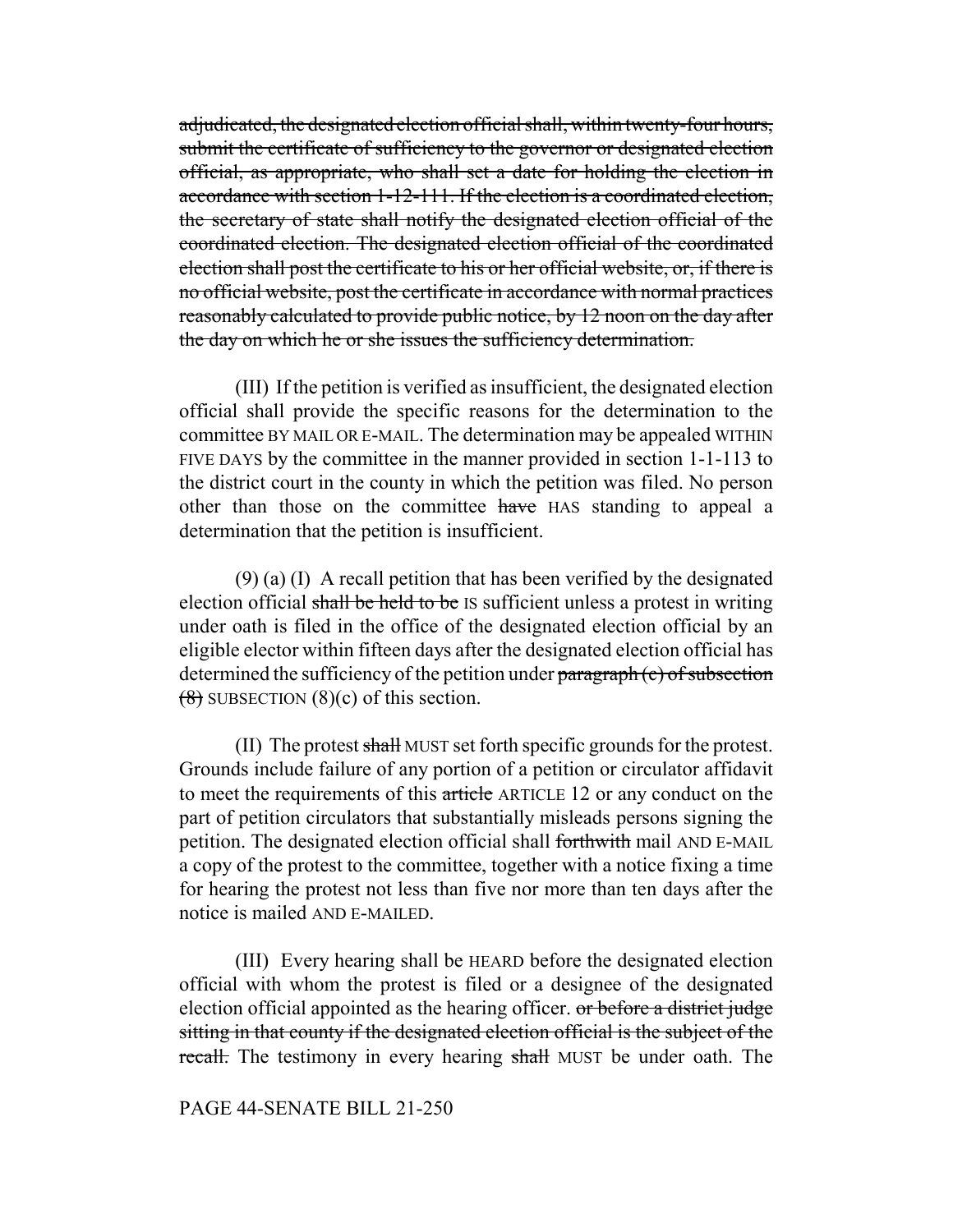hearing shall MUST be summary and not subject to delay and shall MUST be concluded within thirty days after the protest is filed with the designated election official, and the result shall be forthwith certified to the committee.

(b) The party filing a protest has the burden of sustaining the protest by a preponderance of the evidence. The decision upon matters of substance is open to review, if prompt application is made as provided in section 1-1-113 WITHIN FIVE DAYS, IN THE MANNER PROVIDED IN SECTION 1-1-113, TO THE DISTRICT COURT IN THE COUNTY IN WHICH THE PETITION WAS FILED. The remedy in all cases shall MUST be summary, and the decision of any court having jurisdiction shall be IS final and not subject to review by any other court; except that the supreme court, in the exercise of its discretion, may review any judicial proceeding in a summary way AS PROVIDED IN SECTION 1-1-113.

(d)  $(I)$  Not later than three days after the petition has been filed in accordance with subsection (7.5) of this section AT ANY TIME BEFORE THE DESIGNATED ELECTION OFFICIAL SUBMITS A CERTIFICATE OF SUFFICIENCY PURSUANT TO SECTION 1-12-111, any signer may request that his or her name be stricken from the petition by filing with the designated election official a written request that his or her signature be stricken. and delivering a copy of the request to at least one member of the committee. If the request is delivered to the member of the committee or the designated election official through the United States mail, it shall be IS deemed delivered to the committee or the designated election official on the date shown by the cancellation mark on the envelope containing the request received by the member of the committee or the designated election official. IF THE REQUEST IS SUBMITTED TO THE DESIGNATED ELECTION OFFICIAL BY E-MAIL, IT IS DEEMED DELIVERED ON THE DATE AND TIME IT IS SHOWN TO BE SENT. If the request is delivered to the member of the committee or the designated election official in any other manner, it shall be IS deemed delivered to the committee or the designated election official on the date of delivery and stamped receipt by the designated election official.

(II) If the designated election official receives a written request timely filed in accordance with subsection  $(9)(d)(I)$  of this section IS DELIVERED BEFORE THE DESIGNATED ELECTION OFFICIAL NOTIFIES THE COMMITTEE OF THE NUMBER OF VALID SIGNATURES ON A PETITION IN ACCORDANCE WITH SUBSECTION  $(8)(c)(I)$  OF THIS SECTION, the election official shall strike the signature of the signer who filed the request. If the

#### PAGE 45-SENATE BILL 21-250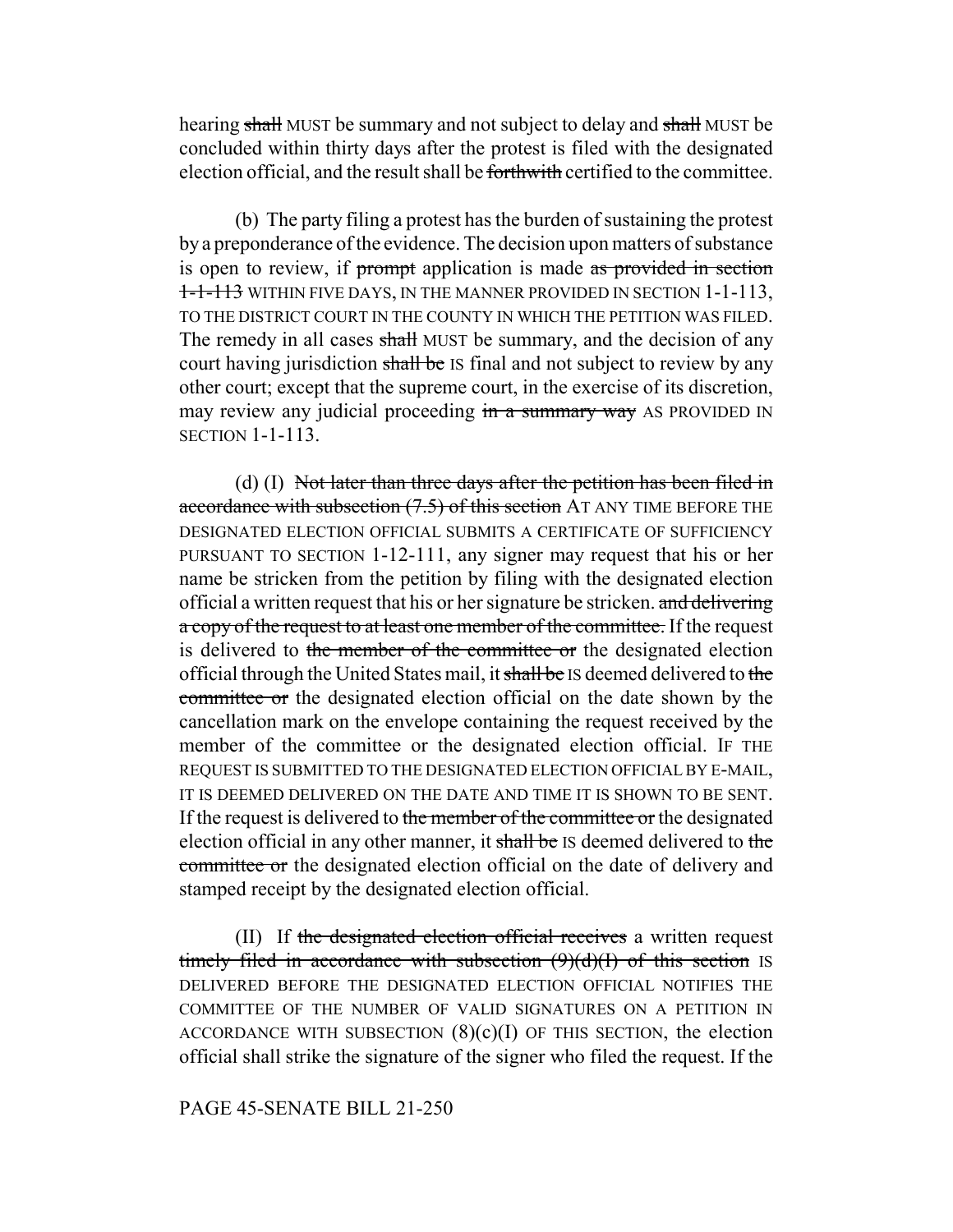election official receives such a written request IS DELIVERED before the petition is filed, the election official shall strike the signature of the signer who filed the request promptly upon the filing of the petition.

(III) IF A WRITTEN REQUEST IS DELIVERED AFTER THE DESIGNATED ELECTION OFFICIAL NOTIFIES THE COMMITTEE OF THE NUMBER OF VALID SIGNATURES BUT BEFORE THE DATE A PROTEST IS FILED IN ACCORDANCE WITH SUBSECTION  $(9)(a)$  OF THIS SECTION OR THE DATE THE DESIGNATED ELECTION OFFICIAL SUBMITS THE CERTIFICATE OF SUFFICIENCY IN ACCORDANCE WITH SECTION 1-12-111, THE DESIGNATED ELECTION OFFICIAL SHALL STRIKE THE SIGNATURE OF THE SIGNER WHO FILED THE REQUEST. IF STRIKING A SIGNATURE IN ACCORDANCE WITH THIS SUBSECTION  $(9)(d)(III)$ CHANGES THE DETERMINATION OF SUFFICIENCY, THE DESIGNATED ELECTION OFFICIAL SHALL NOTIFY THE COMMITTEE AND THE INCUMBENT THAT THE PETITION IS VERIFIED INSUFFICIENT AS OF THE DATE THE SIGNATURE IS STRUCK. THE DETERMINATION OF INSUFFICIENCY MAY BE APPEALED IN ACCORDANCE WITH SUBSECTION  $(8)(c)(III)$  OF THIS SECTION.

(IV) IF A WRITTEN REQUEST IS DELIVERED AFTER THE DATE A PROTEST IS FILED IN ACCORDANCE WITH SUBSECTION (9)(a) OF THIS SECTION, THE DESIGNATED ELECTION OFFICIAL SHALL STRIKE THE SIGNATURE AS PART OF THE PROTEST PROCEEDINGS.

(V) IF A SIGNER SUBMITS A WRITTEN REQUEST TO STRIKE THE SIGNER'S SIGNATURE FROM THE PETITION TO ANY MEMBER OF THE COMMITTEE AT ANY TIME BEFORE THE DESIGNATED ELECTION OFFICIAL SUBMITS THE CERTIFICATE OF SUFFICIENCY PURSUANT TO SECTION 1-12-111, THE MEMBER OF THE COMMITTEE SHALL IMMEDIATELY PROVIDE THE REQUEST TO THE DESIGNATED ELECTION OFFICIAL.THE REQUEST IS DEEMED DELIVERED TO THE DESIGNATED ELECTION OFFICIAL ON THE DAY THAT THE MEMBER OF THE COMMITTEE RECEIVED IT. A MEMBER OF THE COMMITTEE WHO FAILS TO COMPLY WITH THIS SUBSECTION  $(9)(d)(V)$  COMMITS A MISDEMEANOR PUNISHABLE IN ACCORDANCE WITH SECTION 1-13-111.

**SECTION 57.** In Colorado Revised Statutes, **amend** 1-12-111 as follows:

**1-12-111. Setting date of recall election.** (1) If the recall petition is held to be sufficient under section 1-12-108 (8)(c) and after the time for protest has passed and any such protest has been fully adjudicated, the

PAGE 46-SENATE BILL 21-250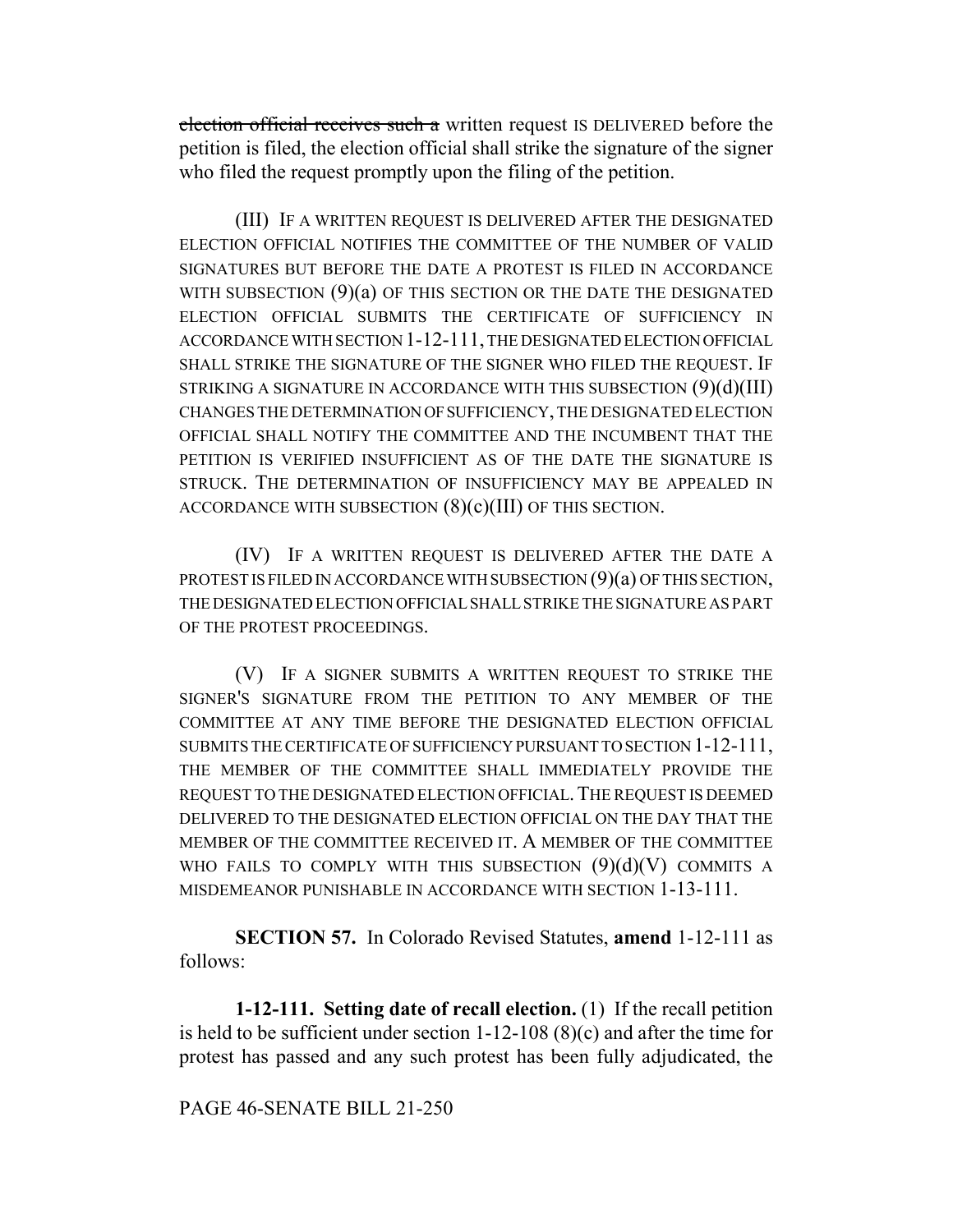designated election official or governor, SHALL WAIT FIVE DAYS TO SEE IF THE INCUMBENT RESIGNS. IF FIVE DAYS HAVE PASSED AND THE INCUMBENT HAS NOT RESIGNED, THE DESIGNATED ELECTION OFFICIAL SHALL SUBMIT THE CERTIFICATE OF SUFFICIENCY TO THE GOVERNOR, OR CREATE THE CERTIFICATE AND KEEP A COPY, as appropriate, without delay; ON THE SIXTH DAY AFTER THE TIME FOR PROTEST HAS PASSED AND ANY SUCH PROTEST HAS BEEN FULLY ADJUDICATED. THE DESIGNATED ELECTION OFFICIAL SHALL POST THE CERTIFICATE ON HIS OR HER OFFICIAL WEBSITE BY TWELVE NOON ON THE DAY AFTER THE DAY ON WHICH HE OR SHE SUBMITS OR CREATES THE CERTIFICATE OF SUFFICIENCY.

(2) AFTER RECEIVING OR CREATING THE CERTIFICATE OF SUFFICIENCY, THE GOVERNOR OR DESIGNATED ELECTION OFFICIAL shall, WITHIN TWENTY-FOUR HOURS, set a date for holding the election, WHICH DATE SHALL BE not less than thirty nor more than sixty days after the petition has been filed and thus deemed sufficient by the designated election official and either the time for protest has passed or the time for such protest to be fully adjudicated has passed; however STATEMENT OF SUFFICIENCY HAS BEEN SUBMITTED OR CREATED; EXCEPT THAT, if a general election is to be held within ninety days after the petition has been deemed sufficient and the time for protest has passed and the time for such protest to be fully adjudicated has passed STATEMENT OF SUFFICIENCY HAS BEEN SUBMITTED OR CREATED, the recall election must be held as a part of that election. FOR A COUNTY OR SCHOOL DISTRICT ELECTION, IF A GENERAL ELECTION IS TO BE HELD WITHIN ONE HUNDRED TWENTY DAYS AFTER THE STATEMENT OF SUFFICIENCY HAS BEEN SUBMITTED OR CREATED, THE RECALL ELECTION MUST BE HELD AS PART OF THAT ELECTION. REGARDLESS OF ANY OTHER REQUIREMENT FOUND IN THIS SECTION, A COUNTY OR SCHOOL DISTRICT RECALL ELECTION MAY NOT BE HELD WITHIN SIXTY DAYS AFTER THE DATE OF A PRIMARY, GENERAL, OR CONGRESSIONAL VACANCY ELECTION.

(3) IF, DURING THE SAME FIFTEEN-DAY PERIOD, THE DESIGNATED ELECTION OFFICIAL OF A COUNTY OR SCHOOL DISTRICT OFFICE APPROVES RECALL PETITIONS FOR CIRCULATION AGAINST MORE THAN ONE ELECTED OFFICIAL IN THE SAME POLITICAL SUBDIVISION, THE DESIGNATED ELECTION OFFICIAL MAY DELAY SETTING THE DATE FOR HOLDING THE ELECTION UNTIL THE SUFFICIENCY OF ALL RECALL PETITIONS FOR THAT POLITICAL SUBDIVISION ARE FINALLY DETERMINED AND ADJUDICATED.

**SECTION 58.** In Colorado Revised Statutes, **amend** 1-12-111.7 as

# PAGE 47-SENATE BILL 21-250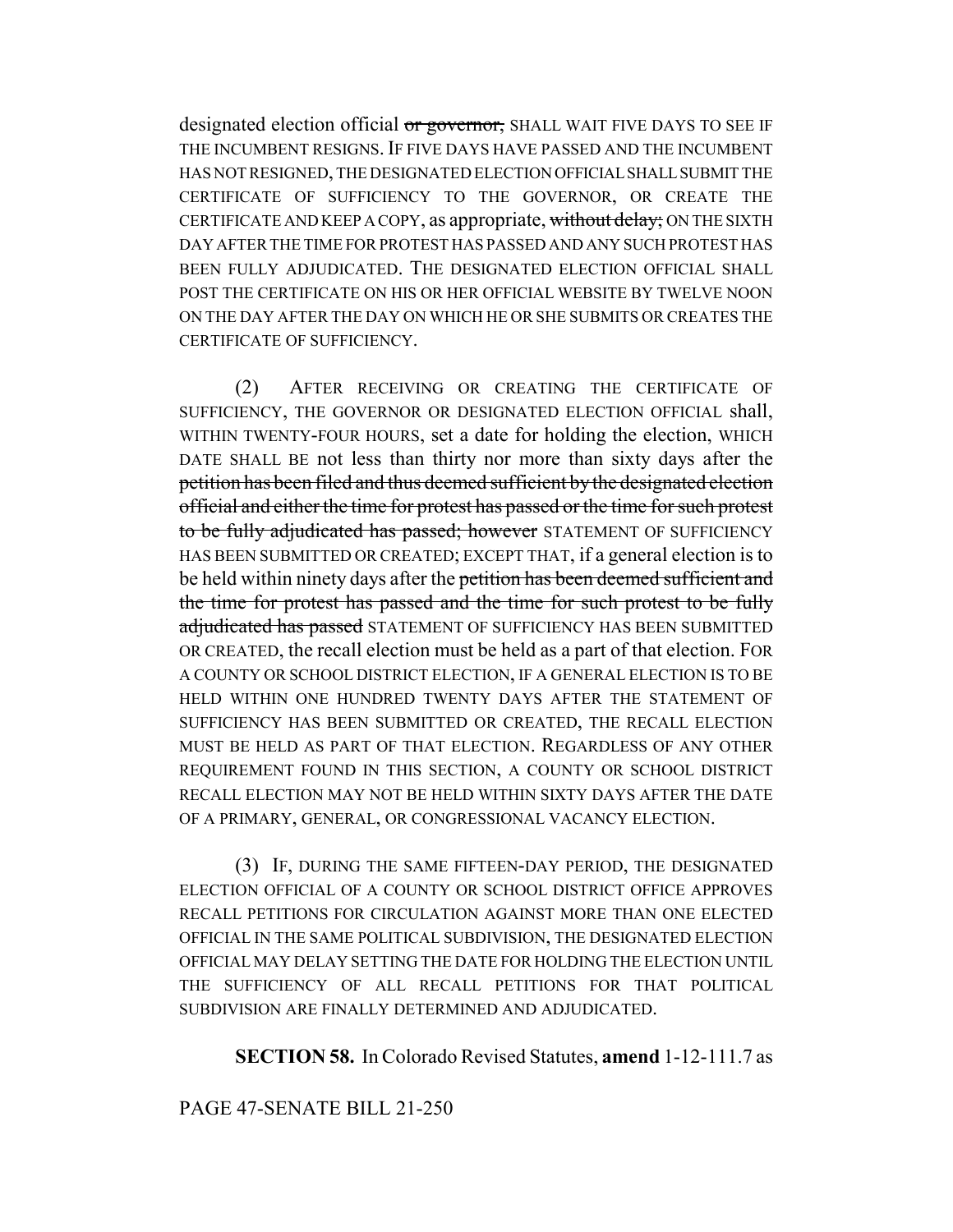follows:

**1-12-111.7. Recall election notice - publication.** (1) For a recall election of a state officer, the governor shall publish notice of the recall election in the newspaper with the largest circulation in the state, and the secretary of state shall publish notice of the recall election on its website THEIR WEBSITES.

(2) For a recall election for an officer other than a state officer, the designated election official shall publish notice of the recall election ON ITS WEBSITE OR in a newspaper of general circulation in accordance with section 1-5-205.

**SECTION 59.** In Colorado Revised Statutes, 1-12-112, **amend** (1) and (2) as follows:

**1-12-112. Ballots - statement included.** (1) In addition to all other requirements of law, the official ballot shall MUST contain the statement described in section 1-12-103 stating the grounds for demanding the officer's recall. The officer sought to be recalled may submit to the designated election official a statement of three hundred words or fewer justifying the officer's course of conduct. The officer shall not include any profane or false statements in the statement of justification. The officer shall submit the statement no later than ten business days after the petition has been deemed sufficient and the time for protest has passed STATEMENT OF SUFFICIENCY HAS BEEN SUBMITTED OR CREATED. The official ballot shall MUST contain the statement of justification if submitted pursuant to this subsection (1).

(2) Ballots for the election of a successor to the officer sought to be recalled shall MUST contain the candidates' names, which shall MUST be placed on the ballot by lot. regardless of the method of nomination.

**SECTION 60.** In Colorado Revised Statutes, 1-12-113, **amend** (2) as follows:

**1-12-113. Conduct and timing of recall election.** (2) Except as otherwise provided in this part 1, for a recall election, all events in the uniform election code that are to be completed by the secretary of state, designated election official, or coordinated election official on or before the

PAGE 48-SENATE BILL 21-250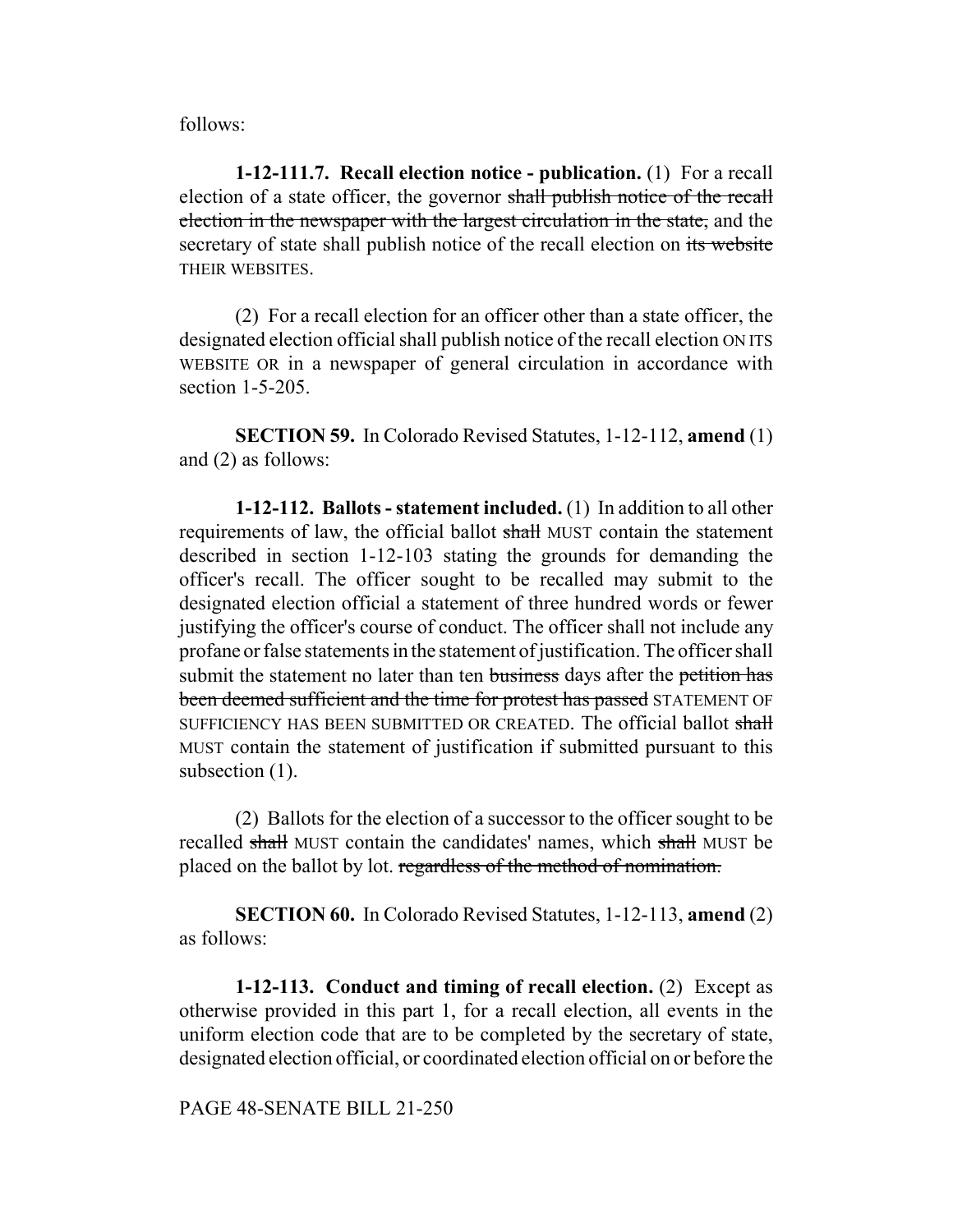forty-fifth day prior to the election shall MUST be completed no later than the forty-second THIRTY-FIFTH day prior to the recall election.

**SECTION 61.** In Colorado Revised Statutes, **amend** 1-12-114 as follows:

**1-12-114. Mail ballots - plan required - voter service and polling centers - number required - definition.** (1) (a) Notwithstanding section  $1-7.5-107$  (1) SECTION 1-7.5-105, as soon as practicable after the date that the designated election official certifies the recall question to the ballot under section  $1-12-108$  (8)(c)(II), the SECTION 1-12-111, ANY county clerk and recorder or designated election official administering a recall election shall submit to the secretary of state, for approval within twenty-four hours THREE BUSINESS DAYS after receipt, a proposed election plan including the manner in and date by which the mail ballot transmission deadline set forth in subsection  $(2)$  of this section will be met THAT INCLUDES ALL INFORMATION REQUIRED BY SECTION 1-7.5-105. If the secretary of state does not provide written notice of approval or disapproval of the plan within twenty-four hours THREE BUSINESS DAYS, the plan is deemed approved.

(b) The secretary of state may disapprove an election plan submitted under subsection (1)(a) of this section using only the same standards used to evaluate and approve of election plans transmitted under section 1-7.5-105.

(2) Notwithstanding any provision of this code: to the contrary:

(a) The designated election official conducting the recall election shall designate the office of the county clerk and recorder or other suitable location to function as a voter service and polling center TO PROVIDE A MAIL BALLOT OR REPLACEMENT BALLOT TO A REGISTERED ELECTOR REQUESTING THE BALLOT AT THE OFFICE OF THE COUNTY CLERK AND RECORDER OR OTHER DESIGNATED LOCATION from the twenty-second day prior to the final day of voting in such election through that final day of voting; and

(b) Not EARLIER THAN THE TWENTY-SECOND DAY OR later than the fifteenth EIGHTEENTH day before the last day on which voted mail ballots may be returned by electors other than covered voters under article 8.3 of this title 1 ELECTION, the designated election official shall mail ballots to eligible ALL ACTIVE REGISTERED electors. in accordance with the election

## PAGE 49-SENATE BILL 21-250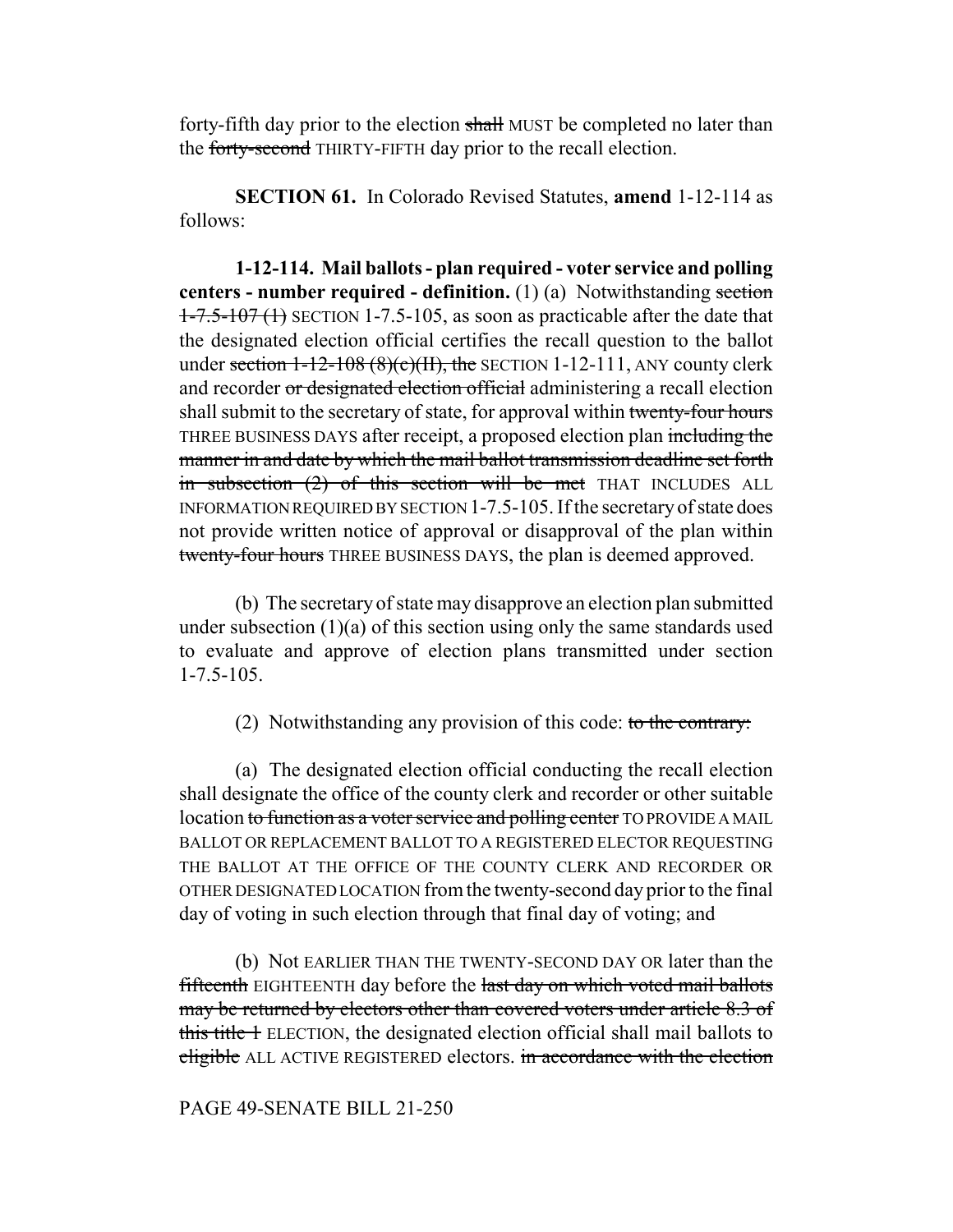#### plan developed pursuant to subsection (1) of this section.

(3) (a) There must be one voter service and polling center for each thirty thousand active registered electors in the district of the incumbent sought to be recalled; except that any such district must have at least one voter service and polling center, and each district that spans more than one county must operate one voter service and polling center within the boundaries of each county. Except for the voter service and polling center required under and open in accordance with paragraph  $(a)$  of subsection  $(2)$ of this section, which voter service and polling center counts as the first voter service and polling center required to be open under subsection (2) of this section, Each additional voter service and polling center must be open from the eighth day prior to the final day of voting in the recall election through that THE final day. EACH VOTER SERVICE AND POLLING CENTER REQUIRED BY THIS SECTION MUST BE OPEN FOR EIGHT HOURS MONDAY THROUGH FRIDAY, FOUR HOURS ON SATURDAY, AND NEED NOT BE OPEN ON SUNDAY.ON THE FINAL DAY OF VOTING, EACH VOTER SERVICE AND POLLING CENTER REQUIRED BY THIS SECTION MUST BE OPEN FROM 7 A.M. TO 7 P.M.

(b) When a recall election is combined with a general election IN EVEN YEARS pursuant to article XXI of the state constitution and section 1-12-111, the number and days of operation of voter service and polling centers and the manner of voting for the recall as part of said general election are the same as those prescribed under section 1-5-102.9. except that one voter service and polling center must be open in accordance with the time established in paragraph (a) of subsection  $(2)$  of this section. WHEN A RECALL ELECTION IS COMBINED WITH A GENERAL ELECTION IN ODD YEARS PURSUANT TO ARTICLE XXI OF THE STATE CONSTITUTION AND SECTION 1-12-111, THE NUMBER AND DAYS OF OPERATION OF VOTER SERVICE AND POLLING CENTERS AND THE MANNER OF VOTING FOR THE RECALL AS PART OF SAID GENERAL ELECTION ARE THE SAME AS THOSE PRESCRIBED UNDER SECTION 1-7.5-107.

(4) As used in this section, and for purposes of article XXI of the state constitution, "part of said general election" means the inclusion of the questions of both the recall of an incumbent and the election of the incumbent's successor on mail ballots that are sent by mail, available at voter service and polling centers, or otherwise delivered to an elector as permitted by law, from the date for holding the election through the last day of voting in a general election. pursuant to section 1-4-201.

PAGE 50-SENATE BILL 21-250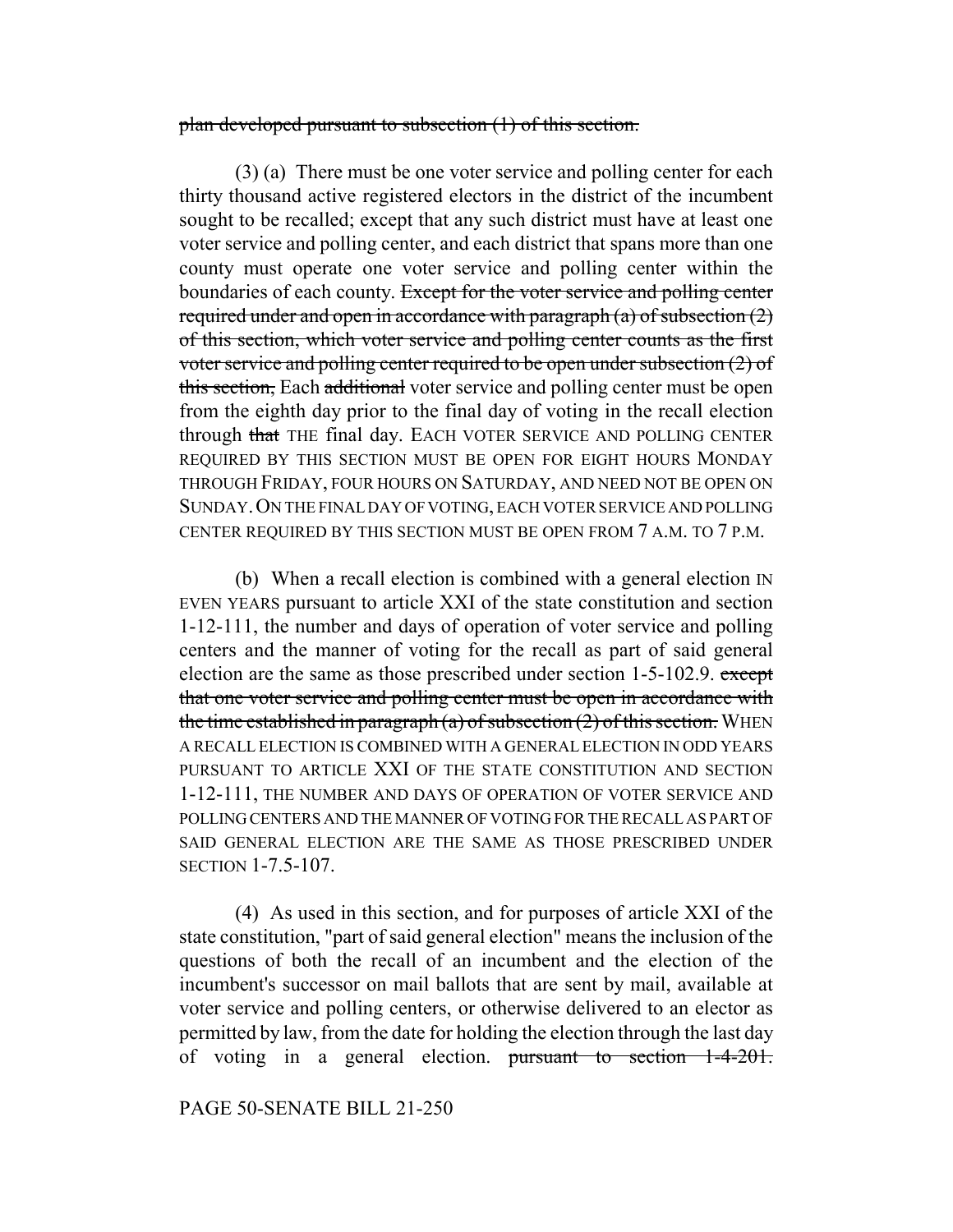Notwithstanding this definition, to maximize participation of voters covered by the federal "Uniformed and Overseas Citizens Absentee Voting Act", 52 U.S.C. sec. 20301 et seq., all candidate races, ballot issues, and ballot questions that a covered voter is eligible to vote on must be included on the ballots required to be sent pursuant to that act, and recall-related ballot questions must be sent separately on ballots that adhere to the deadlines set forth in this section.

**SECTION 62.** In Colorado Revised Statutes, **amend** 1-12-115 as follows:

**1-12-115. Write-in candidates.** No write-in vote for any office shall be counted unless an affidavit of intent has been filed indicating that the person for whom the write-in vote is made desires the office and is legally qualified to assume the duties of the office if elected. The affidavit of intent shall MUST be filed with the designated election official no later than fifteen TWENTY-FIVE calendar days before the recall election date FOR HOLDING THE ELECTION.

**SECTION 63.** In Colorado Revised Statutes, **amend** 1-12-116 as follows:

**1-12-116. Sufficiency of the recall.** If a majority of those voting on the question of the recall of any incumbent from office vote "no", the incumbent shall continue CONTINUES in office; if a majority vote "yes", the incumbent shall be IS removed from office upon the qualification of the successor. IF AN EVEN NUMBER OF ELECTORS VOTE "NO" AND "YES" ON THE QUESTION OF THE RECALL OF THE INCUMBENT FROM OFFICE, THE INCUMBENT CONTINUES IN OFFICE.

**SECTION 64.** In Colorado Revised Statutes, **amend** 1-12-117 as follows:

**1-12-117. Nomination of successor - ballot certification.** (1) For partisan elections, a candidate to succeed the officer sought to be recalled shall MUST meet the qualifications of a party candidate or an unaffiliated candidate as provided in part 8 of article 4 of this title TITLE 1 and shall MUST be nominated by a political party petition or an unaffiliated petition as provided in part 9 of article 4 of this title TITLE 1. Nomination petitions may be circulated beginning the first date on which a protest may be filed

PAGE 51-SENATE BILL 21-250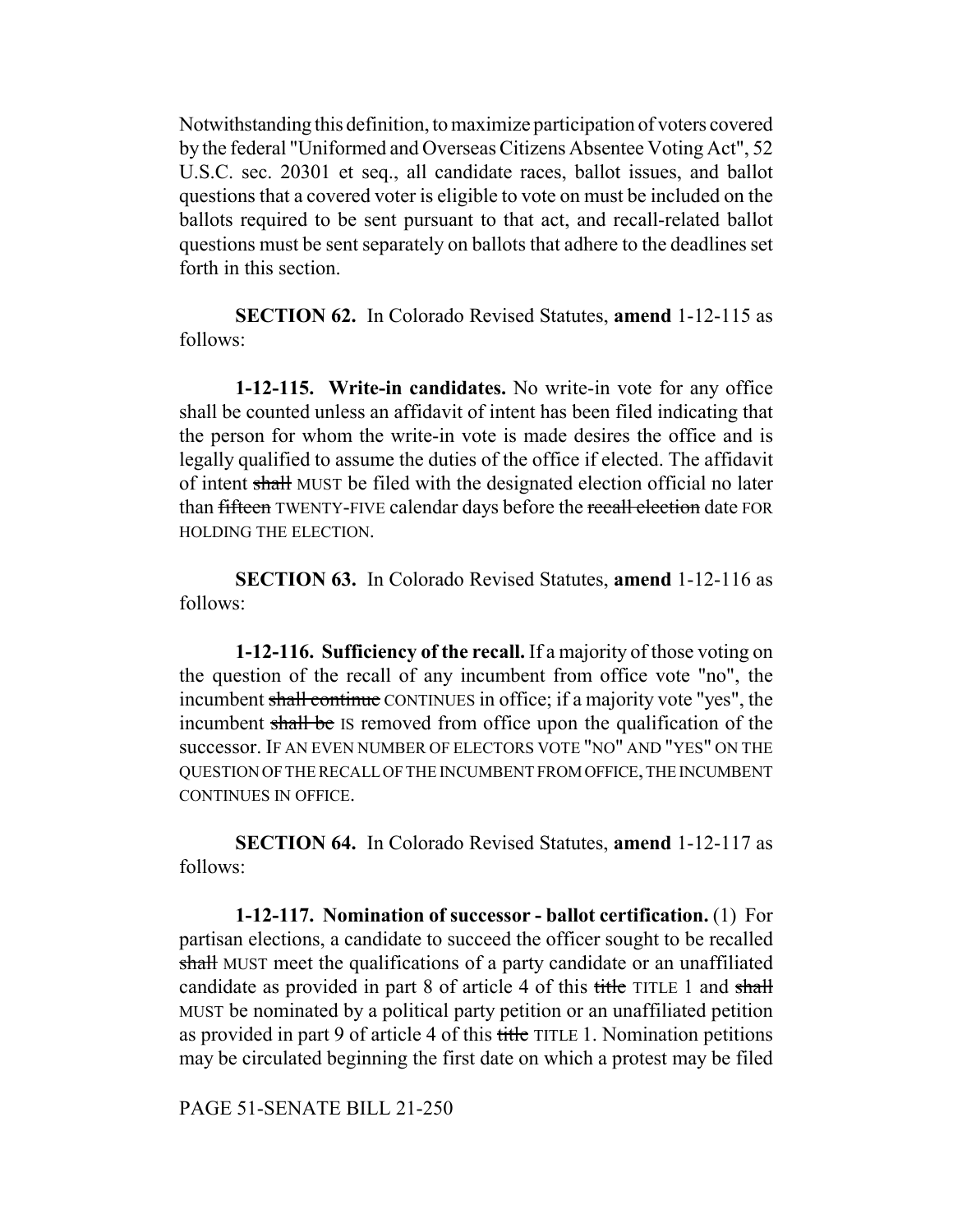and shall MUST be filed no later than fifteen TWENTY-FIVE calendar days prior to the date for holding the election as provided in section 1-12-111. IF THE ELECTION IS TO BE HELD WITH A GENERAL ELECTION, NOMINATION PETITIONS MUST BE FILED NO LATER THAN FIVE DAYS PRIOR TO THE DATE TO CERTIFY BALLOT CONTENT FOR THE GENERAL ELECTION.

(2) For nonpartisan elections, nomination petitions for candidates whose names are to appear on the ballot may be circulated beginning the first date on which a protest may be filed and shall MUST be filed no later than fifteen TWENTY-FIVE calendar days prior to the date for holding the election as provided in section 1-12-111. IF THE ELECTION IS TO BE HELD WITH A GENERAL ELECTION, NOMINATION PETITIONS MUST BE FILED NO LATER THAN FIVE DAYS PRIOR TO THE DATE TO CERTIFY BALLOT CONTENT FOR THE GENERAL ELECTION.

(3) (a) Every nomination petition shall MUST be signed by the number of eligible electors required for the office in part 8 of article 4 of this title TITLE 1 or as otherwise provided by law.

(b) (I) The designated election official shall verify successor candidate petitions within forty-eight hours FIVE DAYS after the deadline to file such petitions as set forth in subsections (1) and (2) of this section.

(II) The designated election official shall certify the ballot content as soon as possible, but not later than two business days after the date upon which the verification of successor candidate petitions is required pursuant to subparagraph (I) of this paragraph (b) SUBSECTION  $(3)(b)(I)$  OF THIS SECTION. IF THE RECALL ELECTION WILL BE HELD AS PART OF A GENERAL ELECTION, THE DESIGNATED ELECTION OFFICIAL SHALL CERTIFY THE BALLOT CONTENT NO LATER THAN THE DATE ALL OTHER CONTENT FOR THE GENERAL ELECTION IS REQUIRED TO BE CERTIFIED.

(4) The officer who was sought to be recalled is not eligible as a candidate in the election to fill any vacancy resulting from the recall election.

(5) FOR ANY SPECIAL DISTRICT RECALL ELECTION CONDUCTED UNDER THIS SECTION, THE DESIGNATED ELECTION OFFICIAL SHALL VERIFY SUCCESSOR CANDIDATE SELF-NOMINATION FORMS WITHIN TWO DAYS OF RECEIVING THE FORM. A SUCCESSOR CANDIDATE WHO FILES A

# PAGE 52-SENATE BILL 21-250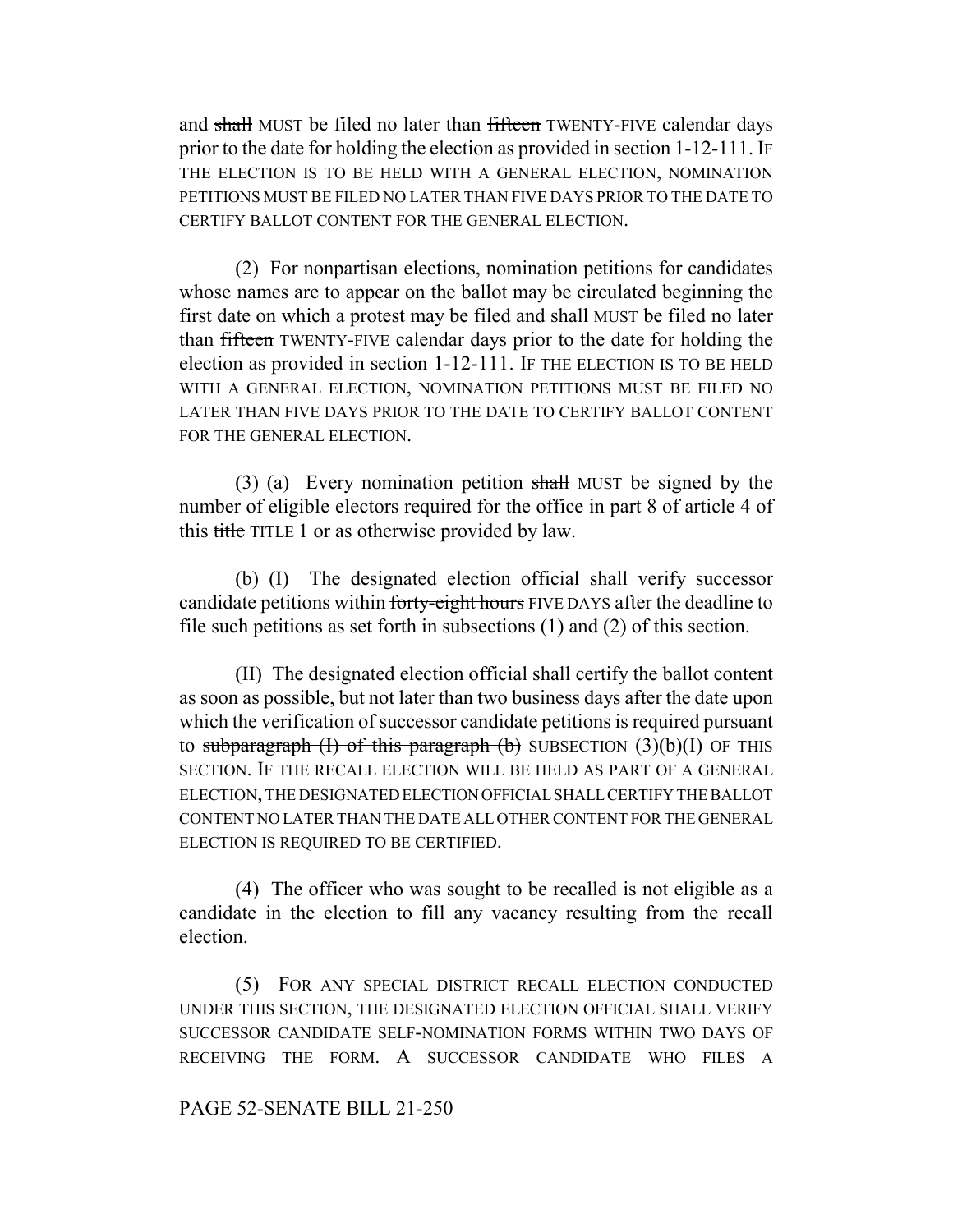SELF-NOMINATION FORM THAT IS DEFICIENT MUST BE NOTIFIED OF THE DEFICIENCY BY THE DESIGNATED ELECTION OFFICIAL AND MAY RESUBMIT A CORRECTED FORM NO LATER THAN THE DEADLINE TO CERTIFY THE BALLOT CONTENT AS SET FORTH IN SUBSECTION (3) OF THIS SECTION.

**SECTION 65.** In Colorado Revised Statutes, 1-12-120, **amend** (2),  $(3)$ , and  $(4)$  as follows:

**1-12-120. Cost of recall election.** (2) If, at any recall election for a county or local government office, the incumbent whose recall is sought, AN ELECTION IS HELD AND THE INCUMBENT is not recalled, the governing body shall authorize a resolution for repayment from the general fund of the political subdivision any money authorized to be repaid to the incumbent by this article ARTICLE 12, which the incumbent actually expended as an expense of the election. In no event shall the sum repaid exceed forty cents per eligible elector as defined in section 1-1-104 (16), subject to a maximum repayment of ten thousand dollars.

(3) Authorized expenses shall ONLY include but are not limited to, moneys MONEY spent AFTER A PETITION HAS BEEN DEEMED SUFFICIENT BY THE DESIGNATED ELECTION OFFICIAL in challenging the sufficiency of the recall petition and in presenting to the electors the official position of the incumbent, including campaign literature, advertising, and maintaining campaign headquarters.

(4) Unauthorized expenses shall include but are not limited to: Moneys MONEY spent PRIOR TO THE DATE ON WHICH A PETITION HAS BEEN DEEMED SUFFICIENT BY THE DESIGNATED ELECTION OFFICIAL; MONEY SPENT on challenges and court actions not pertaining to the sufficiency of the recall petition; personal expenses for meals; lodging and mileage for the incumbent; costs of maintaining a campaign staff and associated expenses; reimbursement for expenses incurred by a campaign committee which has solicited contributions; reimbursement of any kind for employees in the incumbent's office; and all expenses incurred prior to the filing of the recall petition.

**SECTION 66.** In Colorado Revised Statutes, 1-12-203, **repeal as added by House Bill 21-1001** (6)(b) as follows:

**1-12-203. Vacancies in general assembly.** (6) (b) This subsection

PAGE 53-SENATE BILL 21-250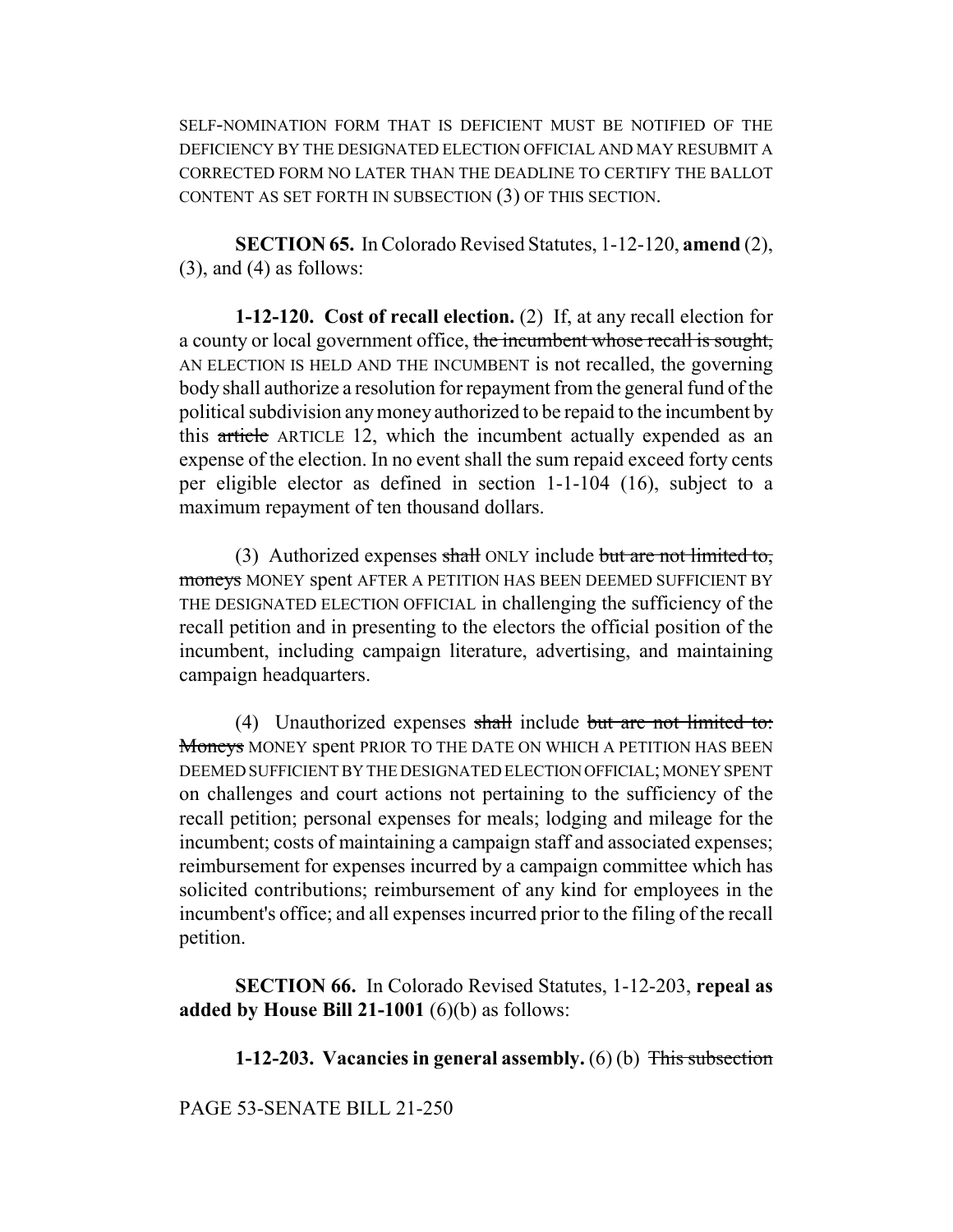(6) is repealed, effective December 31, 2021.

**SECTION 67.** In Colorado Revised Statutes, 1-12-206, **repeal as added by House Bill 21-1001** (7)(b) as follows:

**1-12-206. Vacancies in the office of county commissioner.** (7) (b) This subsection (7) is repealed, effective December 31, 2021.

**SECTION 68.** In Colorado Revised Statutes, 1-13-710, **amend** (1) as follows:

**1-13-710.** Voting twice - penalty. (1) (a) Any voter who votes more than once or, having voted once, offers to vote again in the state, or, NO VOTER SHALL, WITH THE INTENT OF VOTING MORE THAN ONCE IN AN ELECTION:

(I) CAST MORE THAN ONE BALLOT;

(II) OFFER TO CAST A BALLOT KNOWING THAT A BALLOT THE VOTER PREVIOUSLY RETURNED WAS RECEIVED; OR

(III) During a federal election, votes VOTE in this state and another state.

(b) A VOTER WHO VIOLATES THIS SUBSECTION (1) shall be punished by a fine of not more than five thousand dollars or by imprisonment in the county jail for not more than eighteen months, or by both such fine and imprisonment.

**SECTION 69.** In Colorado Revised Statutes, 1-13-714, **amend** (1) as follows:

**1-13-714. Electioneering - removing and return of ballot definition.** (1) (a) No person shall do any electioneering on the day of any election, or during the time when voting is permitted for any election, within any polling location or in any public street or room or in any public manner within one hundred feet of any building in which a polling location is located, as publicly posted by the designated election official.

(b) (I) As used in this section, the term "electioneering" includes:

PAGE 54-SENATE BILL 21-250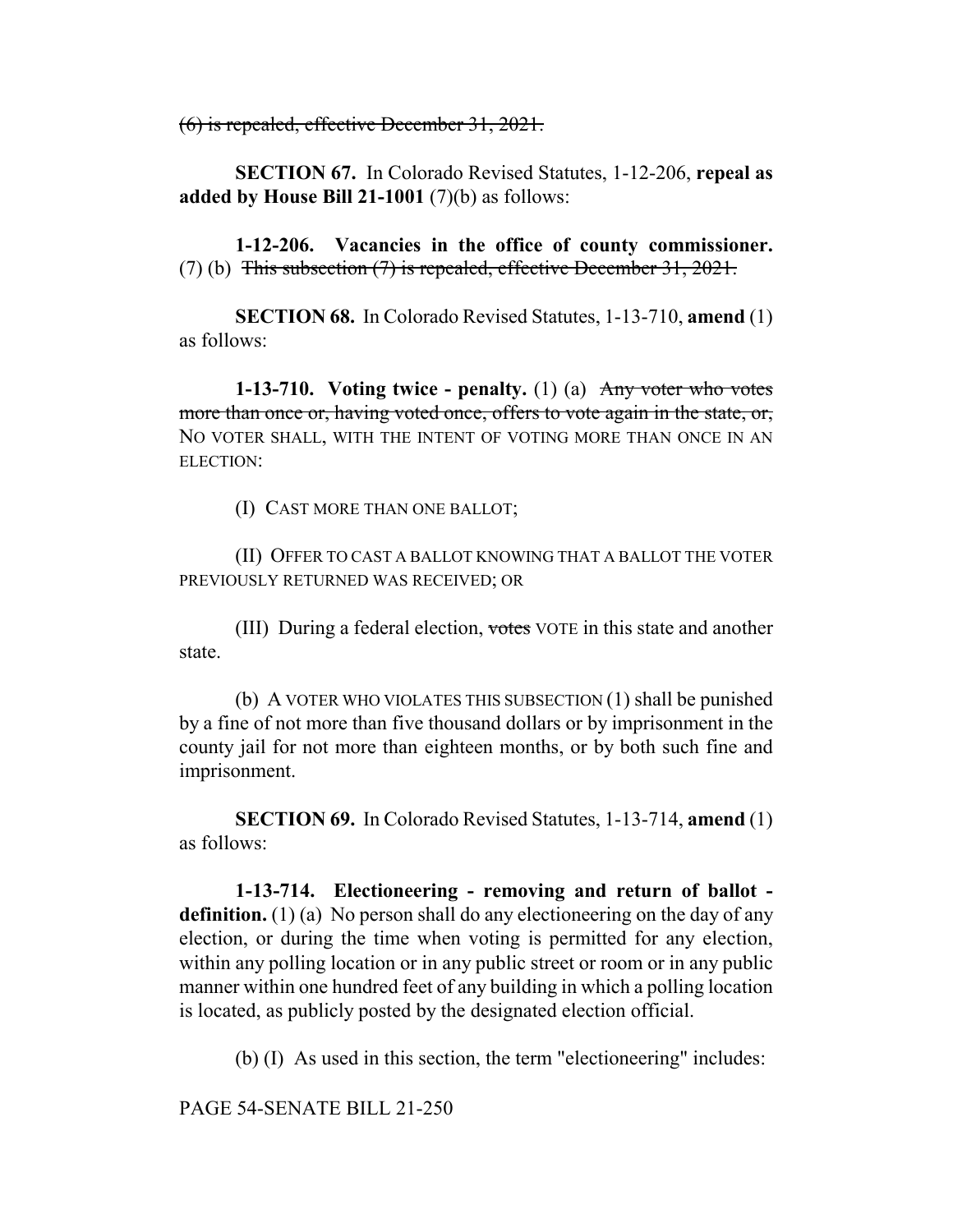(A) Campaigning for or against any candidate who is on the ballot or any ballot issue or ballot question that is on the ballot.

(B) THE DISTRIBUTION OR DISPLAY OF CAMPAIGN POSTERS, SIGNS, OR OTHER CAMPAIGN MATERIALS OR APPAREL, INCLUDING MATERIALS OR APPAREL PROMOTING OR OPPOSING A CANDIDATE OR DISPLAYING CANDIDATE'S NAME, LIKENESS, OR CAMPAIGN SLOGAN.

(C) "Electioneering" also includes Soliciting signatures for a candidate petition, a recall petition, or a petition to place a ballot issue or ballot question on a subsequent ballot.

(II) "Electioneering" does not include a respectful display of the American flag.

(c) NOTHING IN THIS SECTION LIMITS OR PROHIBITS THE INCIDENTAL DISPLAY OF BUTTONS, SHIRTS, HATS, OR OTHER APPAREL THAT SUPPORT VARIOUS CAUSES OR POLITICAL ISSUES BY INDIVIDUALS WHO ARE TRAVELING THROUGH CORRIDORS SUBJECT TO THE ONE-HUNDRED FOOT ELECTIONEERING RESTRICTION SPECIFIED IN SUBSECTION  $(1)(a)$  OF THIS SECTION SEEKING ACCESS TO AREAS OTHER THAN POLLING LOCATIONS ON CAMPUSES OF STATE INSTITUTIONS OF HIGHER EDUCATION.

**SECTION 70.** In Colorado Revised Statutes, 1-40-108, **amend** (1) as follows:

**1-40-108. Petition - time of filing.** (1) No petition for any ballot issue shall be IS of any effect unless filed with the secretary of state within six months from the date that the titles and submission clause have been fixed and determined pursuant to the provisions of sections 1-40-106 and 1-40-107 and unless filed with the secretary of state no later than three months and three weeks before the election at which it is to be voted upon. A petition for a ballot issue for the election to be held in November of odd-numbered years shall MUST be filed with the secretary of state no later than three months and three weeks before such odd-year election. All filings under this section must be made by  $\frac{3}{5}$  p.m. THE CLOSE OF BUSINESS on the day of filing.

**SECTION 71.** In Colorado Revised Statutes, 1-40-111, **amend**  $(2)(b)(I)$  as follows:

## PAGE 55-SENATE BILL 21-250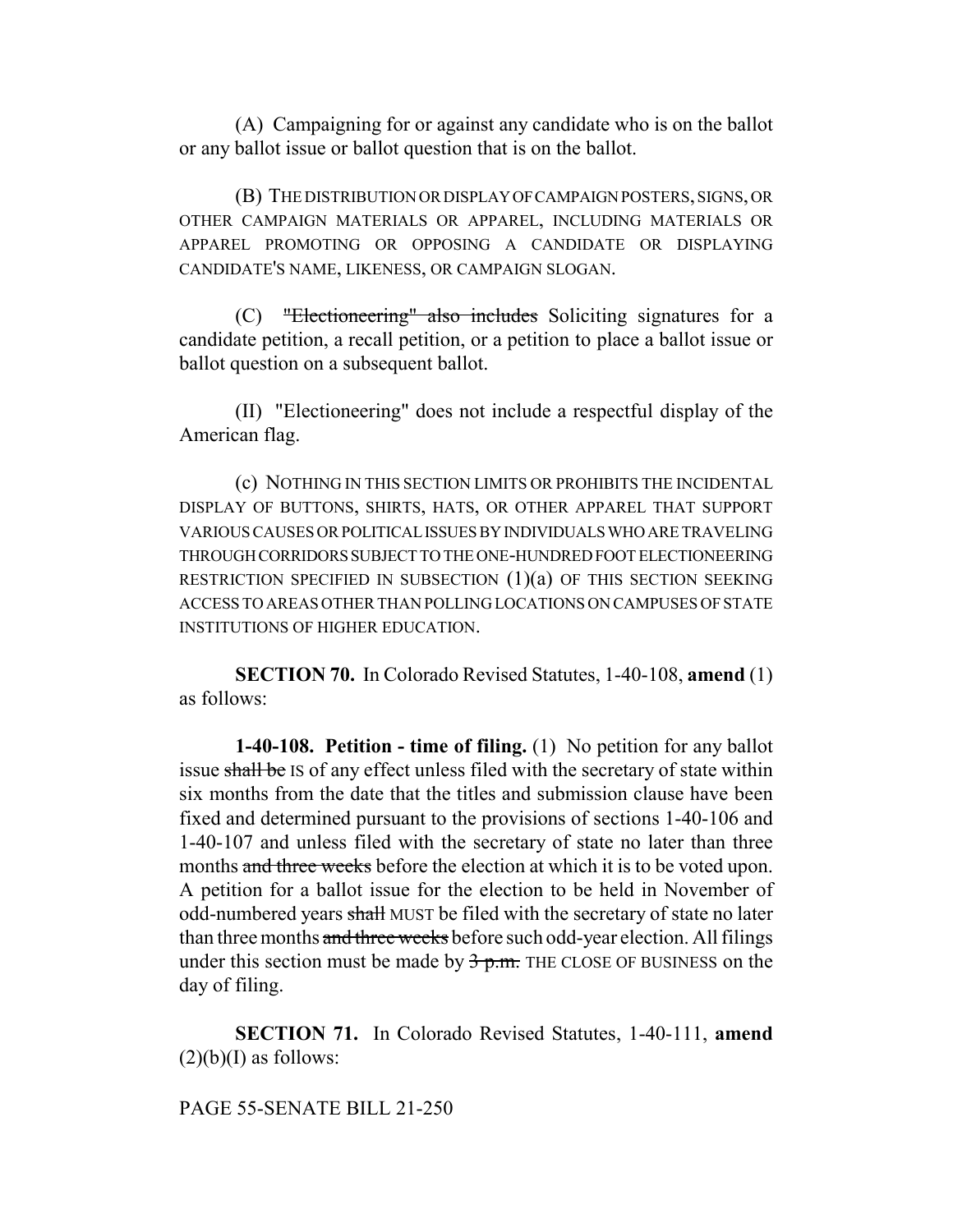**1-40-111. Signatures - affidavits - notarization - list of circulators and notaries.** (2) (b) (I) A notary public shall not notarize an affidavit required pursuant to paragraph (a) of this subsection  $(2)$ SUBSECTION  $(2)(a)$  OF THIS SECTION, unless:

(A) The circulator is in the physical presence of the notary public; AND

(B) The circulator has dated the affidavit and fully and accurately completed all of the personal information on the affidavit required pursuant to paragraph (a) of this subsection  $(2)$ ; and SUBSECTION  $(2)(a)$  OF THIS SECTION.

 $(C)$  The circulator presents a form of identification, as such term is defined in section 1-1-104 (19.5). A notary public shall specify the form of identification presented to him or her on a blank line, which shall be part of the affidavit form.

**SECTION 72.** In Colorado Revised Statutes, 1-40-113, **amend** (3) as follows:

**1-40-113. Form - representatives of signers.** (3) Prior to the time of filing, the persons designated in the petition to represent the signers shall bind the sections of the petition in convenient volumes consisting of one hundred sections of the petition if one hundred or more sections are available or, if less than one hundred sections are available to make a volume, consisting of all sections that are available. Each volume consisting of less than one hundred sections shall be marked on the first page of the volume. However, any volume that contains more or less than one hundred sections, due only to the oversight of the designated representatives of the signers or their staff, shall not result in a finding of insufficiency of signatures therein. Each section of each volume shall OF THE PETITION MUST include the affidavits required by section 1-40-111 (2), together with the sheets containing the signatures accompanying the same. These bound volumes shall be filed with the secretary of state by the designated representatives of the proponents.

**SECTION 73.** In Colorado Revised Statutes, 1-40-117, **repeal** (3)(b); and **add** (4) as follows:

#### PAGE 56-SENATE BILL 21-250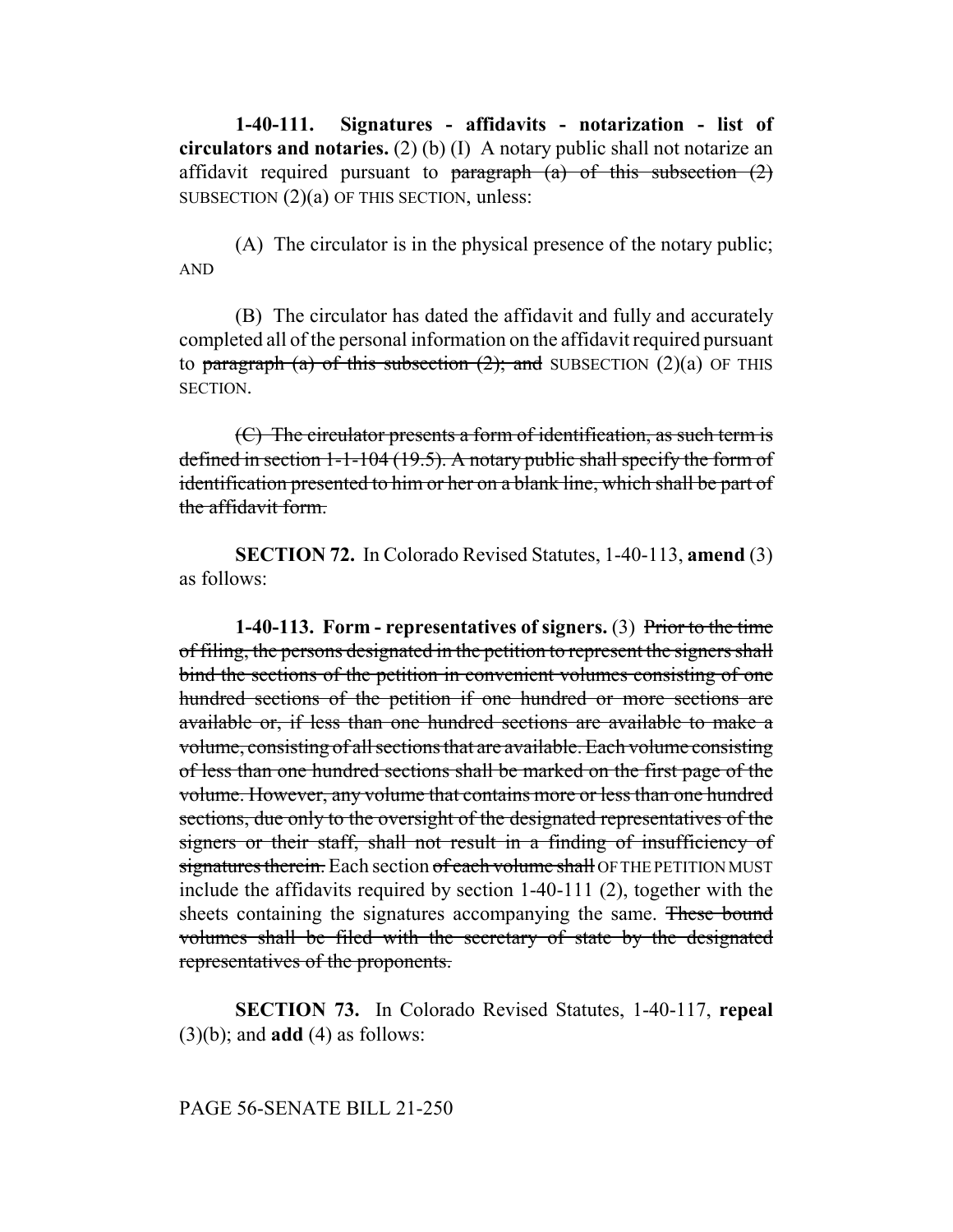**1-40-117.** Statement of sufficiency - cure. (3) (b) In the event the secretary of state issues a statement declaring that a petition, having first been submitted with the required number of signatures, appears not to have a sufficient number of total valid signatures, a sufficient number of valid signatures in one or more state senate districts, or both, as applicable, the designated representatives of the proponents may cure the insufficiency by filing an addendum to the original petition for the purpose of offering such number of additional signatures as will cure the insufficiency. No addendum offered as a cure shall be considered unless the addendum conforms to requirements for petitions outlined in sections 1-40-110, 1-40-111, and 1-40-113 and unless the addendum is filed with the secretary of state within the fifteen-day period after the insufficiency is declared and unless filed with the secretary of state no later than three months before the election at which the initiative petition is to be voted on. All filings under this subsection  $(3)(b)$  shall be made by 3 p.m. on the day of filing. Upon submission of a timely filed addendum, the secretary of state shall order the examination of each signature on the addendum. The addendum shall not be available to the public for a period of up to ten calendar days for such examination. After examining the petition, the secretary of state shall, within ten calendar days, issue a statement as to whether the addendum cures the insufficiencies found in the original petition.

(4) DURING THE REVIEW OF A PETITION, THE SECRETARY OF STATE SHALL NOTIFY THE DESIGNATED REPRESENTATIVES OF THE PROPONENTS OF ANY ERRORS AND INSUFFICIENCIES REGARDING CIRCULATOR AFFIDAVITS. UPON THE RECEIPT OF SUCH A NOTIFICATION, THE DESIGNATED REPRESENTATIVES OF THE PROPONENTS HAVE FIVE CALENDAR DAYS FROM THE DATE OF RECEIPT OF THE NOTICE TO CURE THE ERRORS AND INSUFFICIENCIES DESCRIBED IN THE NOTICE. TO CURE A CIRCULATOR AFFIDAVIT, THE DESIGNATED REPRESENTATIVE OF THE PROPONENTS MUST PROVIDE THE SECRETARY OF STATE WITH A NEW CIRCULATOR AFFIDAVIT THAT CORRECTS THE ERRORS OF THE PREVIOUSLY SUBMITTED AFFIDAVIT.

**SECTION 74.** In Colorado Revised Statutes, 1-40-118, **amend** (1) as follows:

**1-40-118. Protest.** (1) A protest in writing, under oath, together with three copies thereof, may be filed in the district court for the county in which the petition has been filed by some registered elector, within thirty FIFTEEN days after the secretary of state issues a statement as to whether the

PAGE 57-SENATE BILL 21-250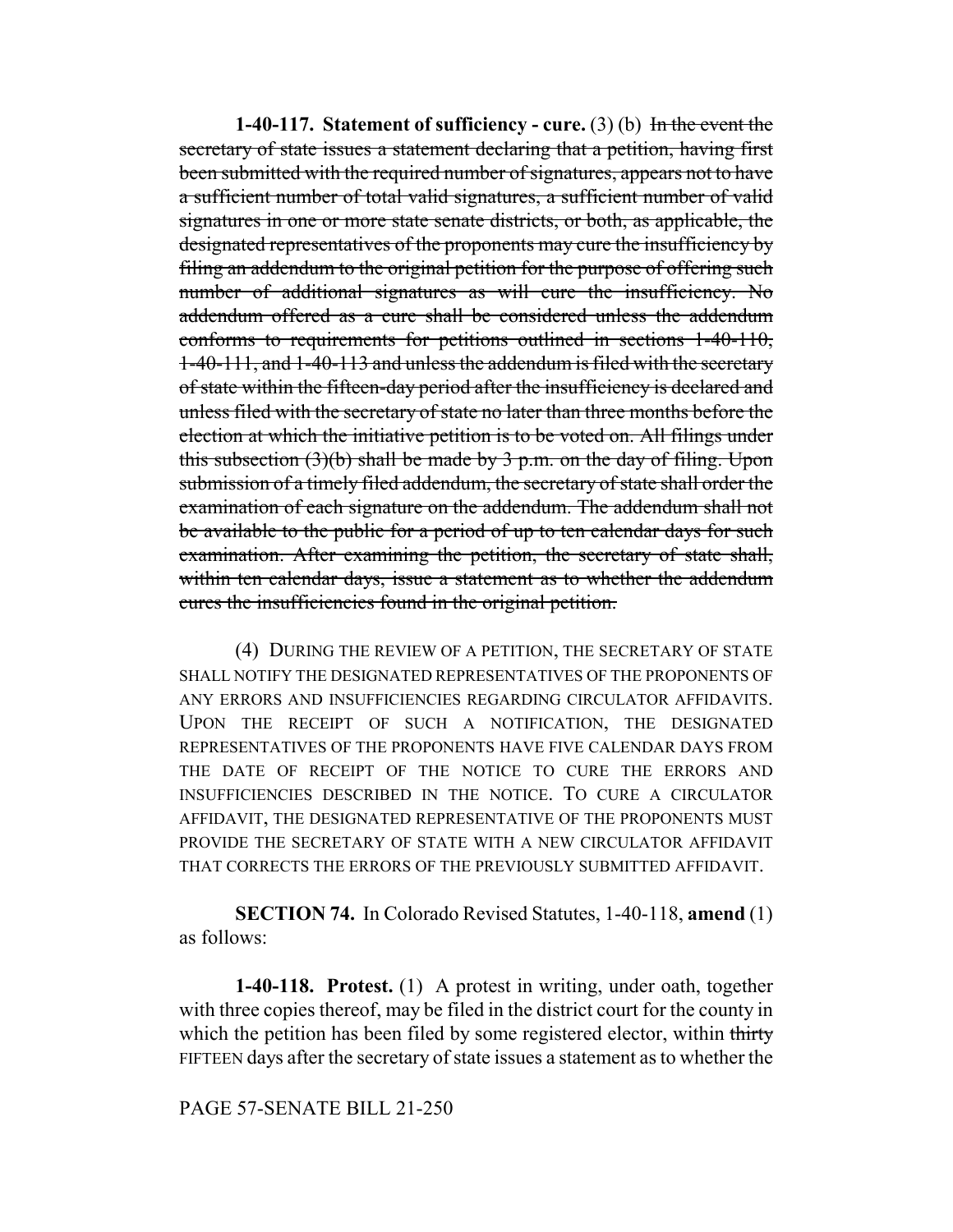petition has a sufficient number of valid signatures, which statement shall MUST be issued no later than thirty calendar days after the petition has been filed. If the secretary of state fails to issue a statement within thirty calendar days, the petition shall be IS deemed sufficient. Regardless of whether the secretary of state has issued a statement of sufficiency or if the petition is deemed sufficient because the secretary of state has failed to issue a statement of sufficiency within thirty calendar days, no further agency action shall be IS necessary for the district court to have jurisdiction to consider the protest. During the period a petition is being examined by the secretary of state for sufficiency, the petition shall not be available to the public; except that such period shall MUST not exceed thirty calendar days. Immediately after the secretary of state issues a statement of sufficiency or, if the petition is deemed sufficient because the secretary of state has failed to issue the statement, after thirty calendar days, the secretary of state shall make the petition available to the public for copying upon request.

**SECTION 75.** In Colorado Revised Statutes, 1-40-135, **amend** (1) and (2)(a) introductory portion; **repeal** (2)(a)(I); and **add** (2)(d) as follows:

**1-40-135. Petition entities - requirements - definition.** (1) As used in this section, "petition entity" means any person or issue committee that DIRECTLY OR INDIRECTLY provides compensation to a circulator to circulate a ballot petition.

(2) (a) It is unlawful for any petition entity to provide compensation to a circulator to circulate a petition without first obtaining a license therefor from the secretary of state. The secretary of state may deny a license if he or she finds that the petition entity or any of its principals have been found, in a judicial or administrative proceeding, to have violated the petition laws of Colorado or any other state and such violation involves authorizing or knowingly permitting any of the acts set forth in paragraph (c) of this subsection (2), excluding subparagraph  $(V)$  of said paragraph  $(c)$ SUBSECTION (2)(c) OF THIS SECTION, OR TO HAVE KNOWINGLY CONTRACTED WITH A PETITION ENTITY THAT HAS BEEN FOUND, IN A JUDICIAL OR ADMINISTRATIVE PROCEEDING, TO HAVE AUTHORIZED OR KNOWINGLY PERMITTED ANY OF THE ACTS SET FORTH IN SUBSECTION  $(2)(c)$  OF THIS SECTION. The secretary of state shall deny a license:

(I) Unless the petition entity agrees that it shall not pay a circulator more than twenty percent of his or her compensation on a per signature or

# PAGE 58-SENATE BILL 21-250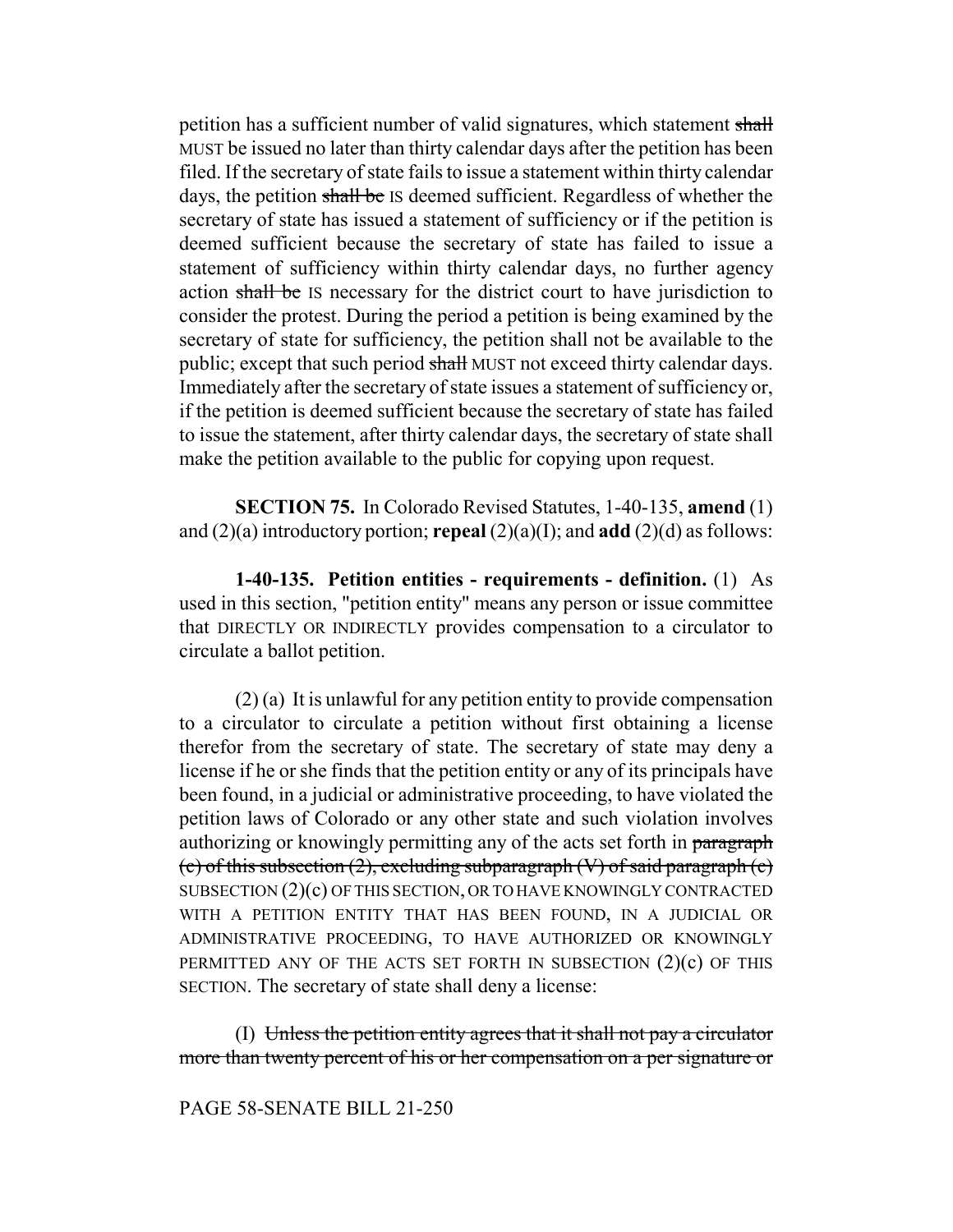#### per petition basis; or

(2) (d) THE SECRETARY OF STATE SHALL REVOKE THE PETITION ENTITY LICENSE, IF, AT ANY TIME AFTER RECEIVING A LICENSE, A PETITION ENTITY IS DETERMINED TO HAVE KNOWINGLY CONTRACTED WITH A PETITION ENTITY THAT VIOLATED A PROVISION OF SUBSECTIONS  $(2)(c)(I)$  TO  $(2)(c)(VI)$ OF THIS SECTION.

**SECTION 76.** In Colorado Revised Statutes, **amend** 31-4-501 as follows:

**31-4-501. Officers subject to recall.** Every elected OR APPOINTED officer of any municipality of the state of Colorado may be recalled from office at any time by the registered electors of the municipality in the manner provided in section 4 of article XXI of the state constitution. The provisions of this part 5 shall apply to all municipalities except to the extent that a municipality has adopted provisions pursuant to article XX or XXI of the state constitution inconsistent with this part 5.

**SECTION 77.** In Colorado Revised Statutes, 31-4-503, **amend** (4) as follows:

**31-4-503. Petition in sections - signing - affidavit - review tampering with petition.** (4) When such recall petition is determined sufficient, the municipal clerk shall submit said petition, together with a certificate of its sufficiency, to the governing body of such municipality at the first meeting of such body following expiration of the period within which a protest may be filed or at the first meeting of such body following the determination of a hearing officer that a petition is sufficient, whichever is later. The governing body shall thereupon order and fix a date for the recall election to be held not less than thirty days nor more than ninety days from the date of submission of the petition to the governing body by the municipal clerk and determine whether voting in the recall election is to take place at the polling place or by mail ballot; but, if a regular election is to be held within one hundred eighty days after the date of submission of said petition, the recall election shall be held as a part of said regular election. except that, if the officer sought to be recalled is seeking reelection at said regular election, only the question of such officer's reelection shall appear on the ballot. If a successor to the officer sought to be recalled is to be selected at such regular election and the officer sought to be recalled is

PAGE 59-SENATE BILL 21-250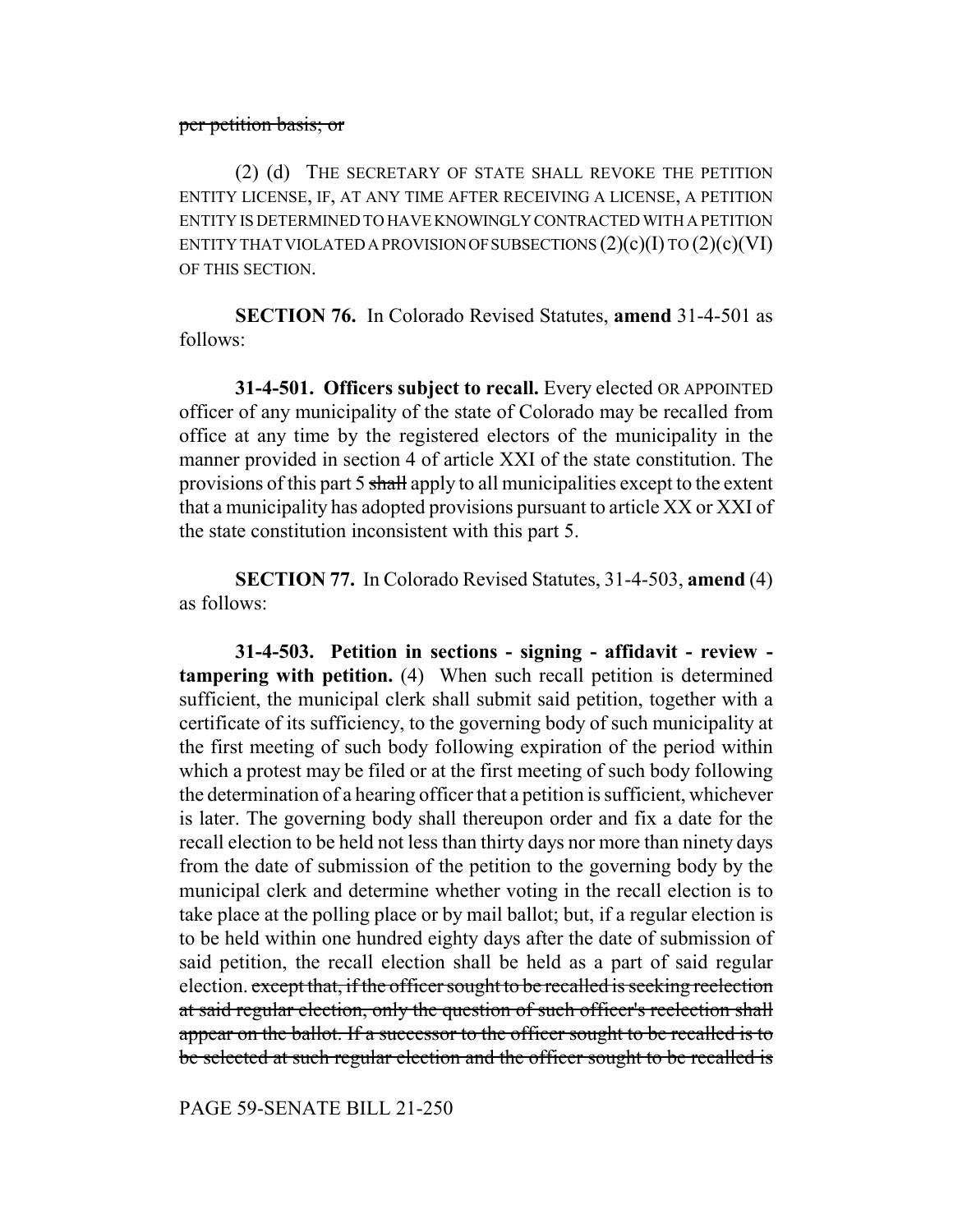not seeking reelection, the question of such officer's recall shall not appear on the ballot of such regular election.

**SECTION 78.** In Colorado Revised Statutes, 31-4-504, **amend**  $(3)(c)$  as follows:

**31-4-504. Resignation - vacancy filled - election - ballot nomination.** (3) (c) On such ballots, under each question, there shall MUST also be printed the names of those persons who have been nominated as candidates to succeed the person sought to be recalled. but no vote cast shall be counted for any candidate for such office unless the voter also voted for or against the recall of such person sought to be recalled from said office. The name of the person against whom the petition is filed shall not appear on the ballot as a candidate for the office. All candidates on the ballot shall MUST be listed in alphabetical order.

**SECTION 79.** In Colorado Revised Statutes, **amend** 31-4-505 as follows:

**31-4-505.** Recall after six months - second petition. (1) No A recall petition shall NOT be circulated or filed and no pending recall proceedings shall MAY be continued against any officer until the officer has actually held the office for at least six months following the officer's election or reelection, OR SIX MONTHS FOLLOWING THE ASSUMPTION OF OFFICE BY AN APPOINTED OFFICIAL.

(2) After one recall petition and election, no further petition shall be filed against the same officer during the term for which he OR SHE was elected OR APPOINTED unless the petitioners signing said petition equal fifty percent of all ballots cast for that office at the last preceding regular election.

(3) A RECALL PETITION MAY NOT BE CIRCULATED OR FILED AGAINST AN ELECTED OFFICER WHOSE OFFICE IS UP FOR ELECTION WITHIN SIX MONTHS.

**SECTION 80.** In Colorado Revised Statutes, 32-1-906, **amend** (1) as follows:

**32-1-906. Directors subject to recall - applicability of laws.**

PAGE 60-SENATE BILL 21-250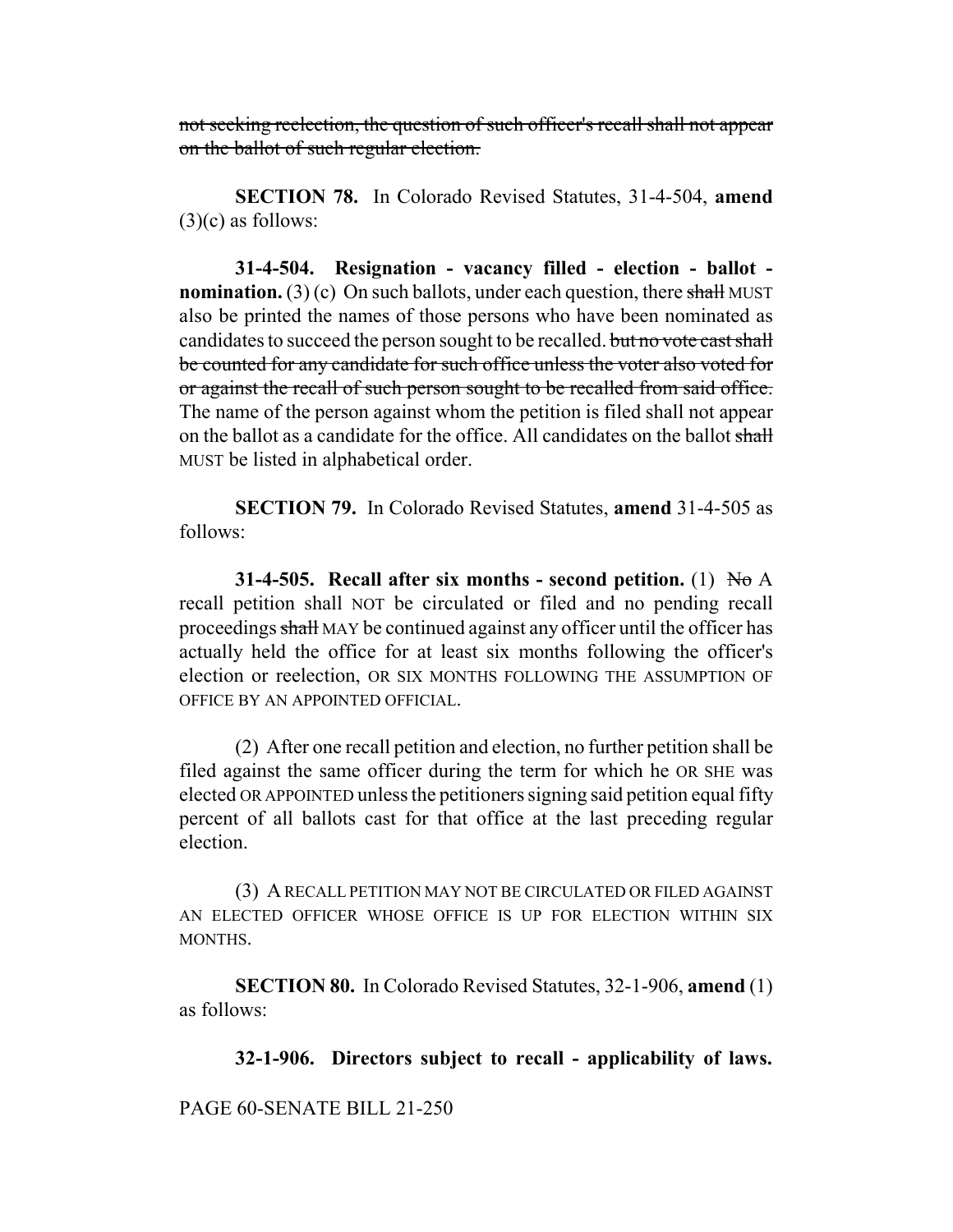(1) Any director elected or appointed to the board of any special district who has actually held office for at least six months may be recalled from office by the eligible electors of the special district; except that a petition shall not be filed to recall a director whose term of office expires IS UP FOR ELECTION in less than six months from the date the petition is presented for filing. Except as provided in section 32-1-913, a petition signed by the lesser of three hundred eligible electors or forty percent of the eligible electors demanding the recall of any director named in the petition must be filed in accordance with section 32-1-910 to initiate a recall election.

**SECTION 81.** In Colorado Revised Statutes, 32-1-909, **amend** (2) as follows:

**32-1-909. Recall petition - designated election official - approval as to form - definition.** (2) The proposed form of a recall petition shall A REQUEST TO APPOINT A DESIGNATED ELECTION OFFICIAL FOR A RECALL OF A SPECIAL DISTRICT DIRECTOR MUST be filed with the court as defined in section 32-1-103 (2) for the special district. Within five business days of receipt of a proposed form REQUEST TO APPOINT A DESIGNATED ELECTION OFFICIAL of A recall petition for a special district director, the court shall issue an order appointing a designated election official who shall perform the duties set forth for the recall. The designated election official shall not be the director sought to be recalled by the petition or the spouse or civil union partner of the director sought to be recalled by the petition. IF THE COURT APPOINTS A COUNTY CLERK AND RECORDER AS THE DESIGNATED ELECTION OFFICIAL, THEN, NOTWITHSTANDING ANY CONTRARY PROVISION IN THIS CODE, THE RECALL MUST BE CONDUCTED IN ACCORDANCE WITH ARTICLE 12 OF TITLE 1; EXCEPT THAT SECTIONS 32-1-906, 32-1-907, 32-1-909 (4) TO (6), 32-1-910 (2)(c), 32-1-911 (3)(b), (3)(c), AND (4), AND 32-1-912 STILL APPLY REGARDLESS OF WHO IS APPOINTED THE DESIGNATED ELECTION OFFICIAL.

**SECTION 82.** In Colorado Revised Statutes, 32-1-911, **amend** (4) as follows:

**32-1-911. Resignation - vacancy filled - election - ballot nomination.** (4) Candidates to succeed the director sought to be recalled at a recall election must be nominated in accordance with section 1-13.5-303 or section 1-13.5-305. Self nominations must be filed no later than sixty-four days prior to the recall election. Affidavits of intent to be a

PAGE 61-SENATE BILL 21-250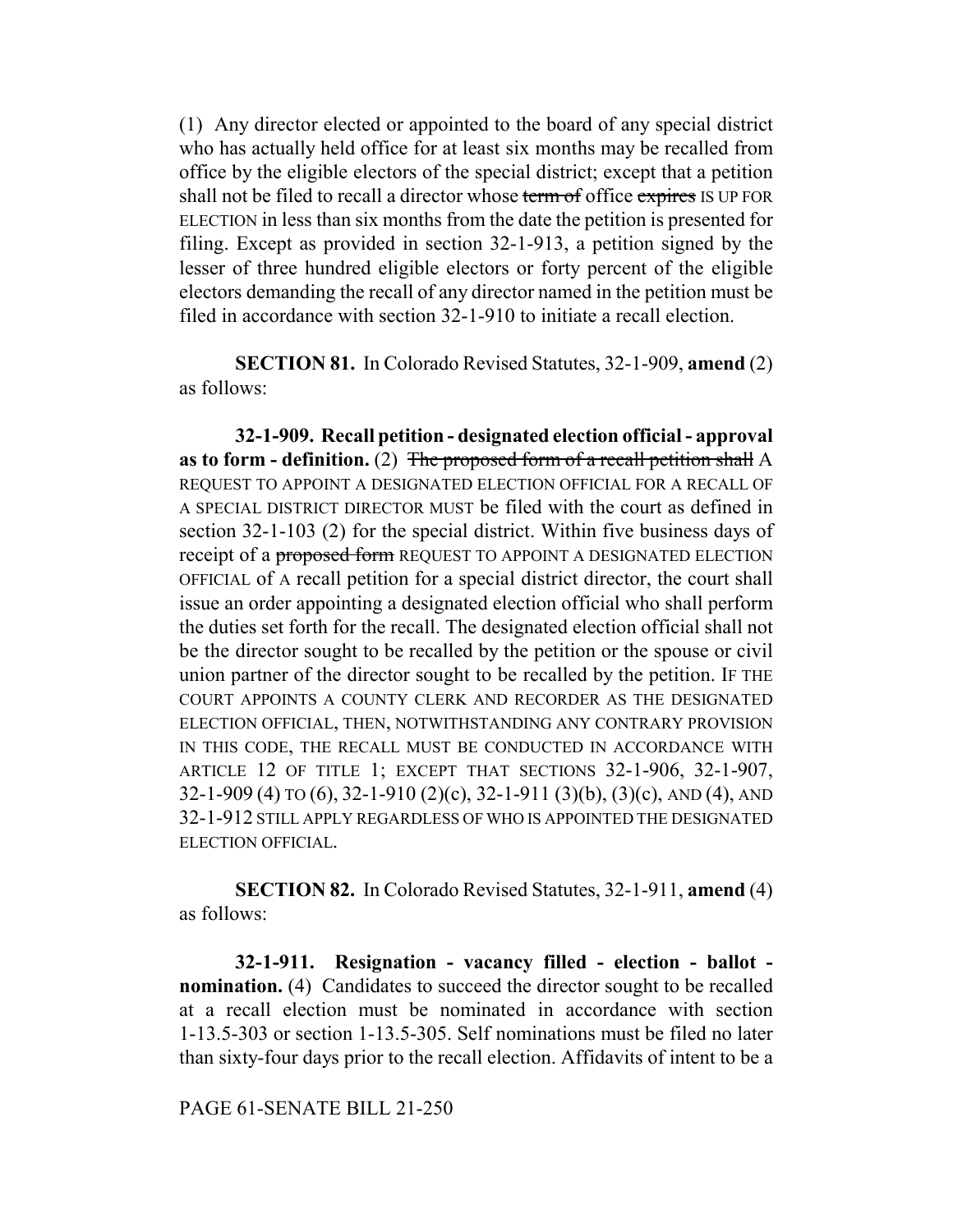write-in candidate must be filed no later than sixty-one days prior to the recall election. IF THE ELECTION IS BEING CONDUCTED BY A COUNTY CLERK AND RECORDER, SELF-NOMINATION AND AFFIDAVIT OF INTENT FORMS MUST BE FILED IN ACCORDANCE WITH THE SUCCESSOR CANDIDATE DEADLINES AS STATED IN ARTICLE 12 OF TITLE 1. The designated election official may provide a call for nominations in accordance with section 1-13.5-501 (1).

**SECTION 83.** In Colorado Revised Statutes, **repeal** 1-4-303, 1-9-204, 1-12-106, 1-12-108.5, and 1-12-111.5.

**SECTION 84. Appropriation.** (1) For the 2021-22 state fiscal year, \$306,500 is appropriated to the department of state for use by the information technology division. This appropriation is from the department of state cash fund created in section 24-21-104 (3)(b), C.R.S. To implement this act, the division may use this appropriation as follows:

- (a) \$276,500 for personal services; and
- (b) \$30,000 for hardware/software maintenance.

**SECTION 85. Effective date - applicability.** This act takes effect upon passage; except that section 1-2-202.5, Colorado Revised Statutes, as amended in section 3 of this act, takes effect March 1, 2022, and applies to elections conducted on or after the effective date of this act.

**SECTION 86. Safety clause.** The general assembly hereby finds,